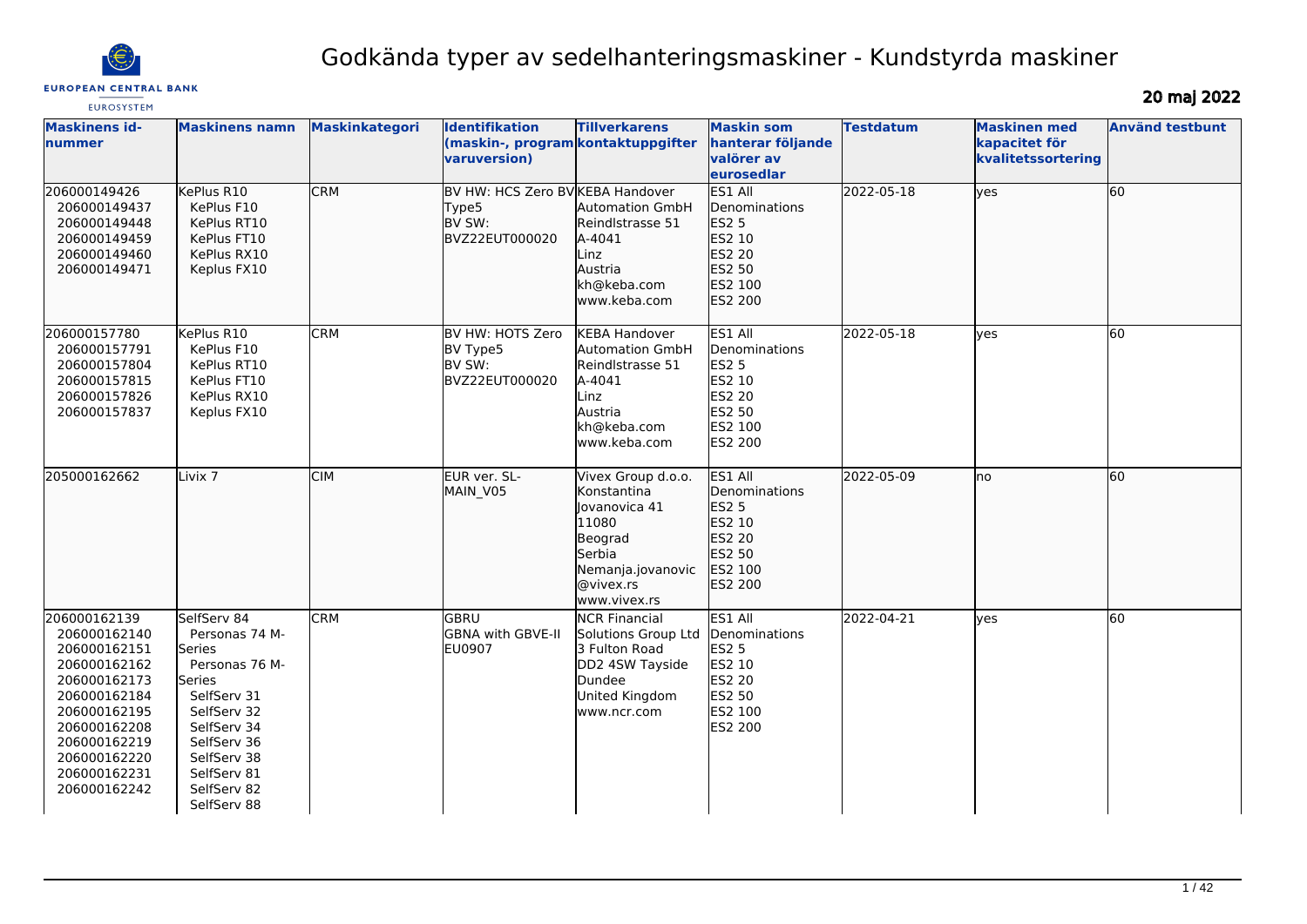

| <b>Maskinens id-</b><br>nummer                                                                                                                                                               | <b>Maskinens namn</b>                                                                                                                                                                                                     | Maskinkategori | <b>Identifikation</b><br>(maskin-, program kontaktuppgifter<br>varuversion) | <b>Tillverkarens</b>                                                                                                       | <b>Maskin som</b><br>hanterar följande<br>valörer av<br>eurosedlar                           | <b>Testdatum</b> | <b>Maskinen med</b><br>kapacitet för<br>kvalitetssortering | <b>Använd testbunt</b> |
|----------------------------------------------------------------------------------------------------------------------------------------------------------------------------------------------|---------------------------------------------------------------------------------------------------------------------------------------------------------------------------------------------------------------------------|----------------|-----------------------------------------------------------------------------|----------------------------------------------------------------------------------------------------------------------------|----------------------------------------------------------------------------------------------|------------------|------------------------------------------------------------|------------------------|
| 206000162264<br>206000162446<br>206000162457<br>206000162468<br>206000162479<br>206000162480<br>206000162491<br>206000162505<br>206000162516<br>206000162527<br>206000162538<br>206000162549 | SelfServ 91<br>SelfServ 84<br>Personas 74 M-<br>Series<br>Personas 76 M-<br>Series<br>SelfServ 31<br>SelfServ 32<br>SelfServ 34<br>SelfServ 36<br>SelfServ 38<br>SelfServ 81<br>SelfServ 82<br>SelfServ 88<br>SelfServ 91 | <b>CRM</b>     | GBRU<br><b>GBNA</b> with GBVE<br><b>EU0907</b>                              | <b>NCR Financial</b><br>Solutions Group Ltd<br>3 Fulton Road<br>DD2 4SW Tayside<br>Dundee<br>United Kingdom<br>www.ncr.com | ES1 All<br>Denominations<br><b>ES2 5</b><br>ES2 10<br>ES2 20<br>ES2 50<br>ES2 100<br>ES2 200 | 2022-04-21       | lves                                                       | 60                     |
| 206000161888<br>206000162026<br>206000162037<br>206000162048<br>206000162059<br>206000162060<br>206000162071<br>206000162082<br>206000162093<br>206000162106<br>206000162117<br>206000162128 | SelfServ 84<br>Personas 74 M-<br>Series<br>Personas 76 M-<br>Series<br>SelfServ 31<br>SelfServ 32<br>SelfServ 34<br>SelfServ 36<br>SelfServ 38<br>SelfServ 81<br>SelfServ 82<br>SelfServ 88<br>SelfServ 91                | <b>CRM</b>     | GBRU<br><b>GBNA with GBVE</b><br><b>EU0906IB</b>                            | <b>NCR Financial</b><br>Solutions Group Ltd<br>3 Fulton Road<br>DD2 4SW Tayside<br>Dundee<br>United Kingdom<br>www.ncr.com | ES1 All<br>Denominations<br><b>ES2 5</b><br>ES2 10<br>ES2 20<br>ES2 50<br>ES2 100<br>ES2 200 | 2022-04-20       | yes                                                        | 60                     |
| 206000161899<br>206000161902                                                                                                                                                                 | SelfServ 83<br>SelfServ 87                                                                                                                                                                                                | <b>CRM</b>     | BRM with HVD300<br>EUR00000596                                              | <b>NCR Financial</b><br>Solutions Group Ltd<br>3 Fulton Road<br>DD2 4SW Tayside<br>Dundee<br>United Kingdom<br>www.ncr.com | ES1 All<br>Denominations<br>ES2 5<br>ES2 10<br>ES2 20<br>ES2 50<br><b>ES2 100</b><br>ES2 200 | 2022-04-20       | lves                                                       | 60                     |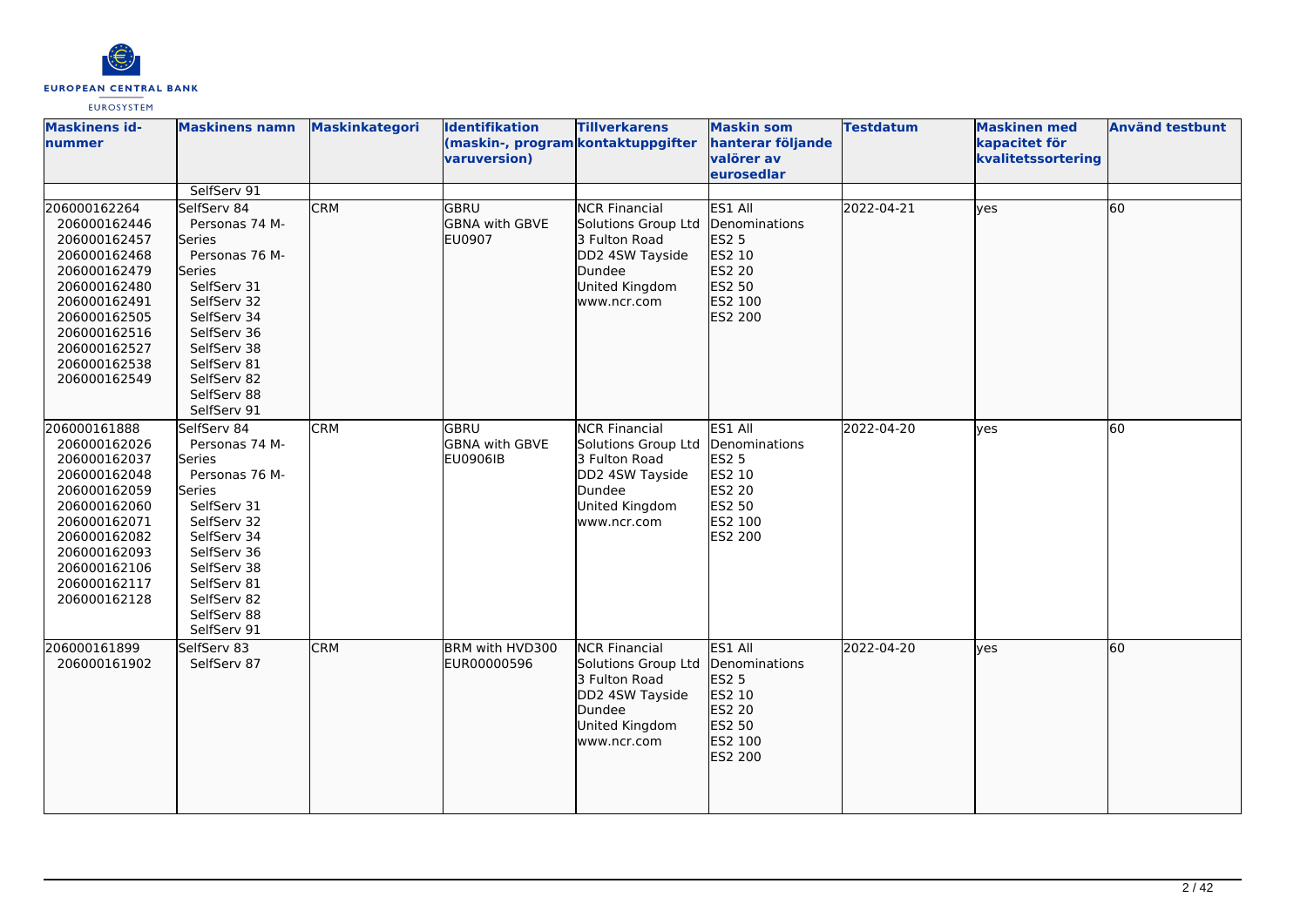

| <b>Maskinens id-</b><br>lnummer                                                                                                                                                                                                                                              | <b>Maskinens namn</b>                                                                                                                                                                                                                                                     | <b>Maskinkategori</b> | <b>Identifikation</b><br>(maskin-, program kontaktuppgifter<br>varuversion) | <b>Tillverkarens</b>                                                                                                                                                      | <b>Maskin som</b><br>hanterar följande<br>valörer av<br>eurosedlar                                  | <b>Testdatum</b> | <b>Maskinen med</b><br>kapacitet för<br>kvalitetssortering | <b>Använd testbunt</b> |
|------------------------------------------------------------------------------------------------------------------------------------------------------------------------------------------------------------------------------------------------------------------------------|---------------------------------------------------------------------------------------------------------------------------------------------------------------------------------------------------------------------------------------------------------------------------|-----------------------|-----------------------------------------------------------------------------|---------------------------------------------------------------------------------------------------------------------------------------------------------------------------|-----------------------------------------------------------------------------------------------------|------------------|------------------------------------------------------------|------------------------|
| 206000161844<br>206000161913<br>206000161924<br>206000161935<br>206000161946<br>206000161957<br>206000161968<br>206000161979<br>206000161980<br>206000161991<br>206000162004<br>206000162015                                                                                 | SelfServ 84<br>Personas 74 M-<br>Series<br>Personas 76 M-<br>Series<br>SelfServ31<br>SelfServ 32<br>SelfServ 34<br>SelfServ 36<br>SelfServ38<br>SelfServ 81<br>SelfServ 82<br>SelfServ 88<br>SelfServ 91                                                                  | <b>CRM</b>            | GBRU<br><b>GBNA with GBVE-II</b><br><b>EU0906IB</b>                         | <b>NCR Financial</b><br>Solutions Group Ltd<br>3 Fulton Road<br>DD2 4SW Tayside<br>Dundee<br>United Kingdom<br>www.ncr.com                                                | ES1 All<br>Denominations<br><b>ES2 5</b><br>ES2 10<br><b>ES2 20</b><br>ES2 50<br>ES2 100<br>ES2 200 | 2022-04-19       | <b>ves</b>                                                 | 60                     |
| 206000111104<br>206000111115<br>206000111126<br>206000111137<br>206000111148<br>206000111159                                                                                                                                                                                 | KePlus R6<br><b>KEBA KePlus D6</b><br>KEBA KePlus X6<br>KEBA KePlus M6<br><b>KEBA Rondo</b><br>4cashcycle+ R4<br><b>KEBA Rondo</b><br>4cashcycle+ R5                                                                                                                      | <b>CRM</b>            | BV HW: HOTS BV-<br>ZBV Type 4a<br>BV SW:<br>HBV2MEUA001001                  | <b>KEBA Handover</b><br><b>Automation GmbH</b><br>Reindlstrasse 51<br>A-4041<br>Linz<br>Austria<br>kh@keba.com<br>www.keba.com                                            | ES1 All<br>Denominations<br>ES2 5<br>ES2 10<br>ES2 20<br>ES2 50<br>ES2 100<br><b>ES2 200</b>        | 2022-04-06       | lves                                                       | 60                     |
| 206000145160<br>206000145171<br>206000145182<br>206000145193<br>206000145206<br>206000145217<br>206000145228<br>206000145239<br>206000145605<br>206000145616<br>206000145627<br>206000145638<br>206000145649<br>206000145650<br>206000145661<br>206000145672<br>206000145683 | DT-7000H68NL<br>DT-7000H68N<br>DT-7000H68NLR<br>DT-7000H68NX<br>DT-7000P5800<br>DT-7000P5800L<br>DT-7000160-COMB<br>Virtual Teller Mach<br>ine(VTM)/Videokasse<br>DT-7000160A<br>DT-7000160B<br>DT-7000160NL<br>DT-7000160X<br>DT-7000160XL<br>DT-7000164A<br>DT-7000164B | <b>CRM</b>            | SNV-001<br>V22004A0B2                                                       | <b>GRG Banking</b><br>Equipment Co Ltd<br>9 Kelin Road Science ES2 5<br><b>City</b><br>510663<br>Guangzhou, District ES2 50<br>Luogang<br>China<br>www.grgbanking.co<br>m | ES1 All<br>Denominations<br>ES2 10<br><b>ES2 20</b><br>ES2 100<br>ES2 200                           | 2022-04-06       | <b>ves</b>                                                 | 60                     |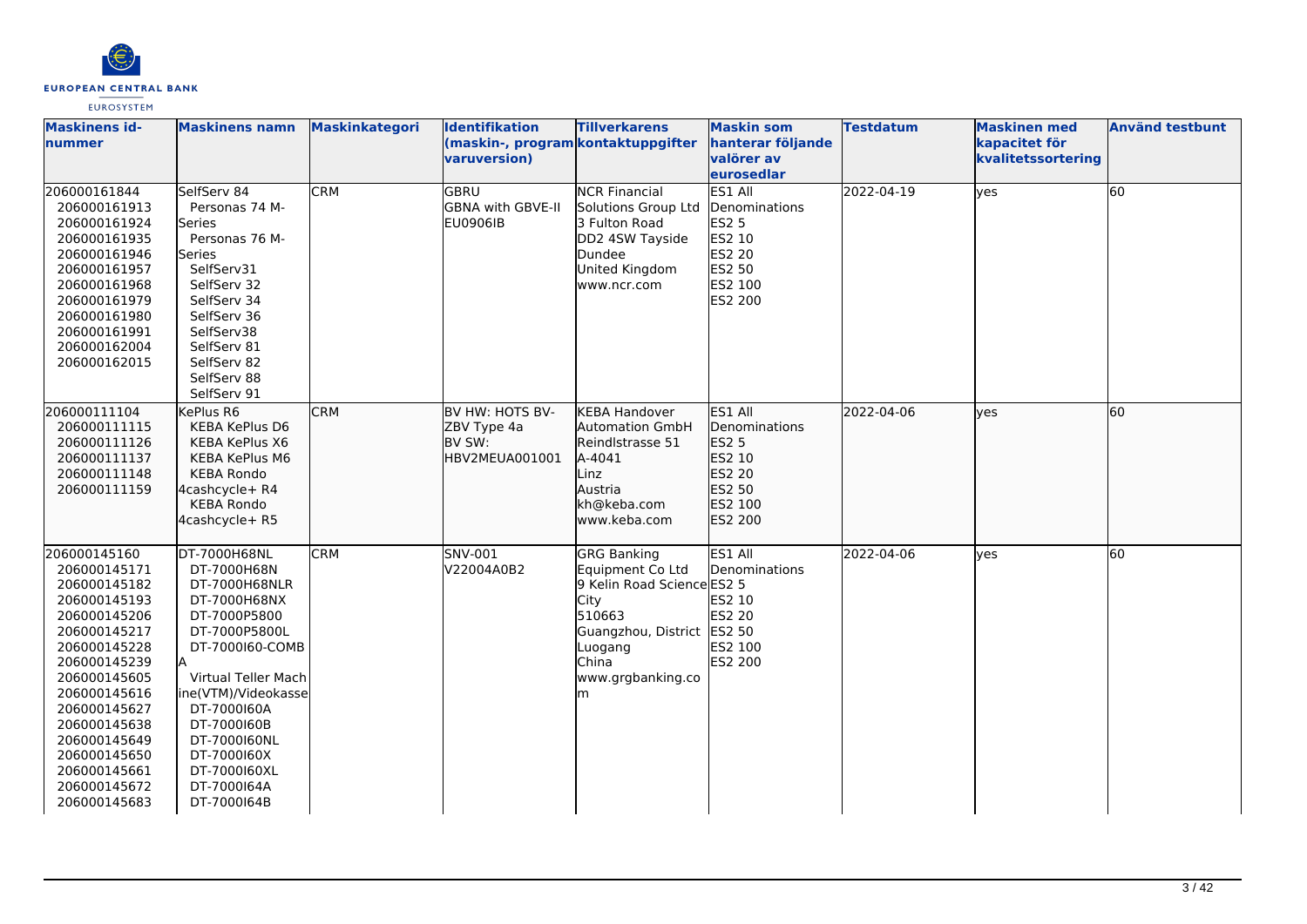

| <b>Maskinens id-</b><br>nummer                                                                                                                               | <b>Maskinens namn</b>                                                                                                                              | Maskinkategori | <b>Identifikation</b><br>(maskin-, program kontaktuppgifter<br>varuversion) | <b>Tillverkarens</b>                                                                                                       | <b>Maskin som</b><br>hanterar följande<br>valörer av<br>eurosedlar                                  | <b>Testdatum</b> | <b>Maskinen med</b><br>kapacitet för<br>kvalitetssortering | <b>Använd testbunt</b> |
|--------------------------------------------------------------------------------------------------------------------------------------------------------------|----------------------------------------------------------------------------------------------------------------------------------------------------|----------------|-----------------------------------------------------------------------------|----------------------------------------------------------------------------------------------------------------------------|-----------------------------------------------------------------------------------------------------|------------------|------------------------------------------------------------|------------------------|
| 206000145694<br>206000145707<br>206000145718                                                                                                                 | DT-7000164C<br>DT-7000166<br>DT-7000P5800<br>DT-7000P5800E<br>DT-7000P5800L                                                                        |                |                                                                             |                                                                                                                            |                                                                                                     |                  |                                                            |                        |
| 207000161195<br>207000161208<br>207000161219<br>207000161220<br>207000161231<br>207000161242<br>207000161253<br>207000161264<br>207000161275<br>207000161286 | SelfServ 34<br>SelfServ 31<br>SelfServ 32<br>SelfServ 36<br>SelfServ 38<br>SelfServ 91<br>SelfServ 81<br>SelfServ 82<br>SelfServ 84<br>SelfServ 88 | <b>CCM</b>     | <b>DVM</b><br>DVM-STD-EUR<br>Version 01.09.00                               | <b>NCR Financial</b><br>Solutions Group Ltd<br>3 Fulton Road<br>DD2 4SW Tayside<br>Dundee<br>United Kingdom<br>www.ncr.com | ES1 All<br>Denominations<br>ES2 5<br>ES2 10<br>ES2 20<br>ES2 50<br>ES2 100<br>ES2 200               | 2022-04-05       | lno                                                        | 60                     |
| 206000146764                                                                                                                                                 | Wincash - SD960                                                                                                                                    | <b>CRM</b>     | SNV-001<br>V22004A0B2                                                       | Sigma S.p.A.<br>Via Po 14<br>63017<br>Altidona (FM)<br>Italy<br>www.sigmaspa.com                                           | ES1 All<br>Denominations<br><b>ES2 5</b><br>ES2 10<br><b>ES2 20</b><br>ES2 50<br>ES2 100<br>ES2 200 | 2022-04-04       | yes                                                        | 60                     |
| 206000161105<br>206000161116                                                                                                                                 | SR1000<br>SR2000                                                                                                                                   | <b>CRM</b>     | BV3 - MHTD<br>GAUL2203040E                                                  | Sigma S.p.A.<br>Via Po 14<br>63017<br>Altidona (FM)<br>Italy<br>www.sigmaspa.com                                           | ES1 All<br>Denominations<br>ES2 5<br>ES2 10<br>ES2 20<br>ES2 50<br>ES2 100<br>ES2 200               | 2022-04-04       | lyes                                                       | 60                     |
| 206000161127<br>206000161138                                                                                                                                 | SR1000<br>SR2000                                                                                                                                   | <b>CRM</b>     | BV3 - MOTD<br>GAUL2203040E                                                  | Sigma S.p.A.<br>Via Po 14<br>63017<br>Altidona (FM)<br>Italy<br>www.sigmaspa.com                                           | ES1 All<br>Denominations<br><b>ES2 5</b><br>ES2 10<br>ES2 20<br><b>ES2 50</b>                       | 2022-04-04       | lyes                                                       | 60                     |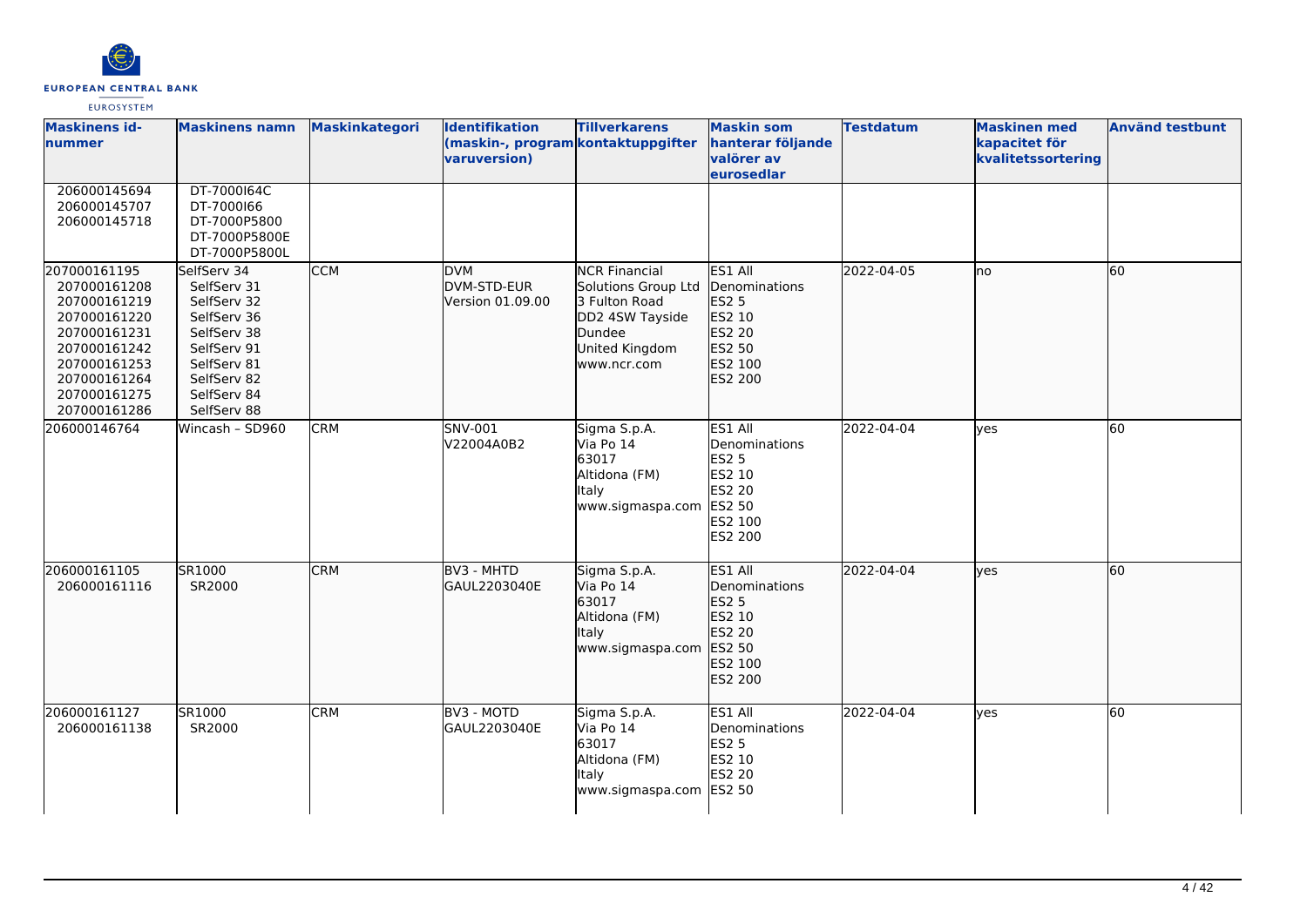

| <b>Maskinens id-</b><br>nummer                                                                                                                                                                                                                                                                                                                                                               | <b>Maskinens namn</b>                                                                                                                                                                                                                                                                                                                                                                                                | <b>Maskinkategori</b> | Identifikation<br>(maskin-, program kontaktuppgifter<br>varuversion) | <b>Tillverkarens</b>                                                                                                                             | <b>Maskin som</b><br>hanterar följande<br>valörer av<br>eurosedlar<br>ES2 100                   | <b>Testdatum</b> | <b>Maskinen med</b><br>kapacitet för<br>kvalitetssortering | <b>Använd testbunt</b> |
|----------------------------------------------------------------------------------------------------------------------------------------------------------------------------------------------------------------------------------------------------------------------------------------------------------------------------------------------------------------------------------------------|----------------------------------------------------------------------------------------------------------------------------------------------------------------------------------------------------------------------------------------------------------------------------------------------------------------------------------------------------------------------------------------------------------------------|-----------------------|----------------------------------------------------------------------|--------------------------------------------------------------------------------------------------------------------------------------------------|-------------------------------------------------------------------------------------------------|------------------|------------------------------------------------------------|------------------------|
|                                                                                                                                                                                                                                                                                                                                                                                              |                                                                                                                                                                                                                                                                                                                                                                                                                      |                       |                                                                      |                                                                                                                                                  | ES2 200                                                                                         |                  |                                                            |                        |
| 206000161172<br>206000161183                                                                                                                                                                                                                                                                                                                                                                 | Wincash - SD960<br>Wincash - SD960N                                                                                                                                                                                                                                                                                                                                                                                  | <b>CRM</b>            | UNV-010<br>V28004A014                                                | Sigma S.p.A.<br>Via Po 14<br>63017<br>Altidona (FM)<br>Italy<br>www.sigmaspa.com                                                                 | ES1 All<br>Denominations<br>ES2 5<br>ES2 10<br>ES2 20<br>ES2 50<br>ES2 100<br>ES2 200           | 2022-04-04       | lves                                                       | 60                     |
| 206000160536<br>206000160547<br>206000160558<br>206000160569<br>206000160570<br>206000160581<br>206000160592<br>206000160605<br>206000160616<br>206000160627<br>206000160638<br>206000160649<br>206000160650<br>206000160661<br>206000160672<br>206000160683<br>206000160694<br>206000160707<br>206000160718<br>206000160729<br>206000160730<br>206000160741<br>206000160752<br>206000160763 | CINEO C4060<br><b>CINEO C4040</b><br>CS 4040<br><b>CINEO C4080</b><br>CS 4080<br><b>CINEO C4560</b><br>CS 4560<br><b>CINEO C4580</b><br>CS 4580<br><b>CINEO C2090</b><br>CS 2090<br><b>CINEO C4090</b><br>CS 4090<br><b>CINEO C2080</b><br>CS 2080<br><b>CINEO C6040</b><br>CS 6040<br><b>CINEO C6040</b><br>Compact<br>CS 6040 Compact<br><b>CINEO C6030</b><br>CS 6030<br><b>CINEO C6050</b><br>CS 6050<br>CS 4060 | <b>CRM</b>            | MOVE CWCA<br>MOVE_CWAA_EUR_1 Systems GmbH<br>055                     | Diebold Nixdorf<br>Heinz-Nixdorf-Ring 1<br>33106<br>Paderborn<br>Germany<br>info.de@dieboldnixd ES2 100<br>orf.com<br>www.dieboldnixdorf.<br>com | ES1 All<br>Denominations<br><b>ES2 5</b><br>ES2 10<br><b>ES2 20</b><br>ES2 50<br><b>ES2 200</b> | 2022-03-23       | yes                                                        | 60                     |
| 208000160776<br>208000160787                                                                                                                                                                                                                                                                                                                                                                 | Cineo C6010<br>CS 6010                                                                                                                                                                                                                                                                                                                                                                                               | <b>COM</b>            | MOVE PWCC<br>MOVE PWBA EUR 1 Systems GmbH<br>055                     | Diebold Nixdorf<br>Heinz-Nixdorf-Ring 1 ES2 5                                                                                                    | ES1 All<br>Denominations                                                                        | 2022-03-23       | lves                                                       | 60                     |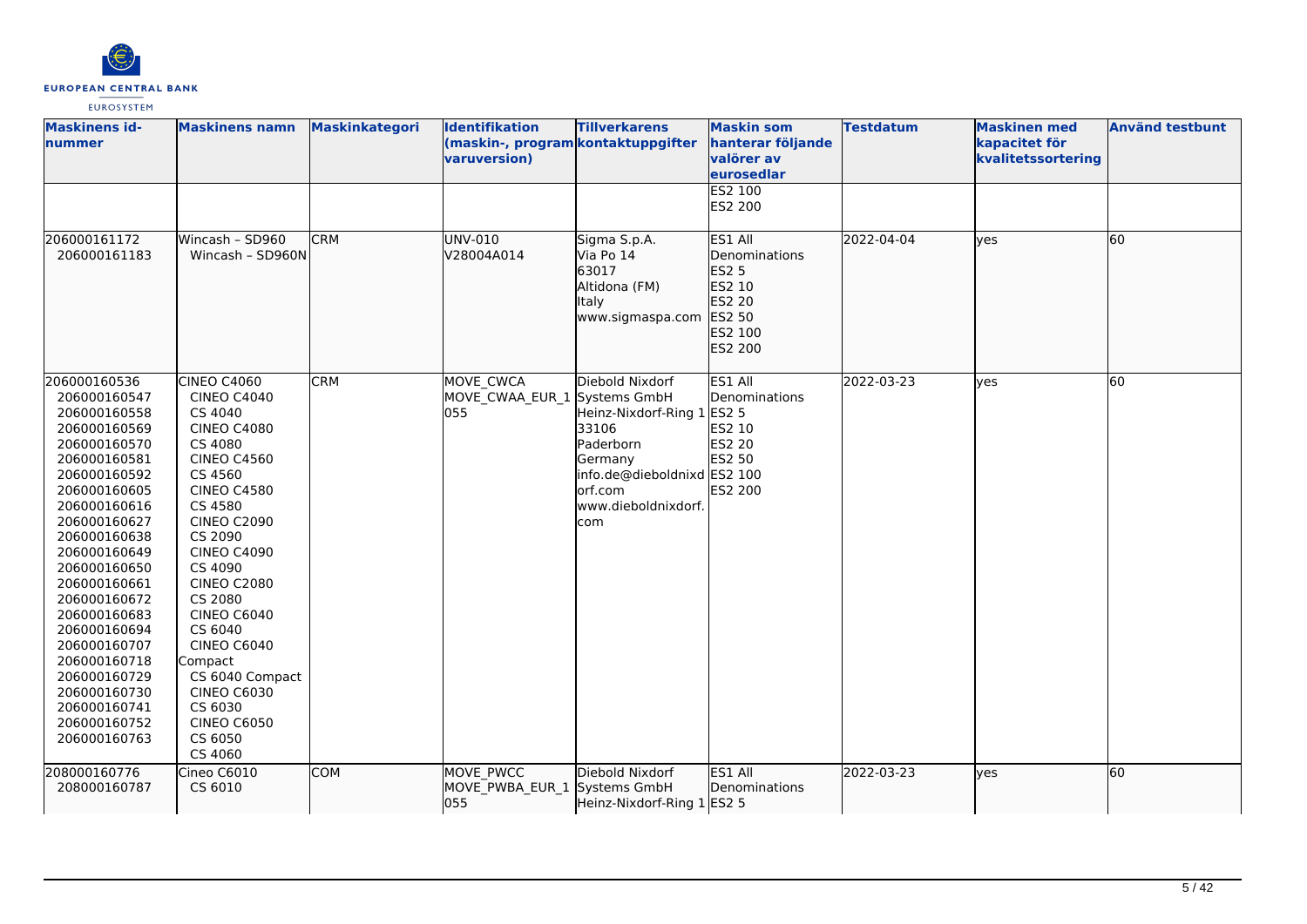

| <b>Maskinens id-</b><br><b>Inummer</b>                                                                                                                                                                       | <b>Maskinens namn</b>                                                                                                                                                                                                    | <b>Maskinkategori</b> | Identifikation<br>(maskin-, program kontaktuppgifter<br>varuversion) | <b>Tillverkarens</b>                                                                                                                                              | <b>Maskin som</b><br>hanterar följande<br>valörer av<br>eurosedlar                    | <b>Testdatum</b> | <b>Maskinen med</b><br>kapacitet för<br>kvalitetssortering | <b>Använd testbunt</b> |
|--------------------------------------------------------------------------------------------------------------------------------------------------------------------------------------------------------------|--------------------------------------------------------------------------------------------------------------------------------------------------------------------------------------------------------------------------|-----------------------|----------------------------------------------------------------------|-------------------------------------------------------------------------------------------------------------------------------------------------------------------|---------------------------------------------------------------------------------------|------------------|------------------------------------------------------------|------------------------|
|                                                                                                                                                                                                              |                                                                                                                                                                                                                          |                       |                                                                      | 33106<br>Paderborn<br>Germany<br>info.de@dieboldnixd ES2 100<br>orf.com<br>www.dieboldnixdorf.<br>com                                                             | <b>ES2 10</b><br>ES2 20<br>ES2 50<br>ES2 200                                          |                  |                                                            |                        |
| 206000160898<br>206000160901<br>206000160912<br>206000160923<br>206000160934<br>206000160945<br>206000160956<br>206000160967<br>206000160978                                                                 | DN Series 200<br>CS 4060<br>CS 4560<br>DN Series 250<br>DN Series 400<br>DN Series 405DT<br>DN Series 450<br>DN Series 470<br>DN Series 490                                                                              | <b>CRM</b>            | MOVEm CDAA<br>MOVEm CDAA EUR<br>1019                                 | Diebold Nixdorf<br>Systems GmbH<br>Heinz-Nixdorf-Ring 1<br>33106<br>Paderborn<br>Germany<br>info.de@dieboldnixd ES2 100<br>lorf.com<br>www.dieboldnixdorf.<br>com | ES1 All<br>Denominations<br><b>ES2 5</b><br>ES2 10<br>ES2 20<br>ES2 50<br>ES2 200     | 2022-03-23       | ves                                                        | 60                     |
| 207000160047<br>207000160058<br>207000160069<br>207000160070<br>207000160081<br>207000160092<br>207000160105<br>207000160116<br>207000160127<br>207000160138                                                 | SelfServ 34<br>SelfServ 31<br>SelfServ 32<br>SelfServ 36<br>SelfServ 38<br>SelfServ 91<br>SelfServ 81<br>SelfServ 82<br>SelfServ 84<br>SelfServ 88                                                                       | <b>CCM</b>            | EUR-IBVM-CN-16N                                                      | <b>NCR Financial</b><br>Solutions Group Ltd<br>3 Fulton Road<br>DD2 4SW Tayside<br>Dundee<br>United Kingdom<br>www.ncr.com                                        | ES1 All<br>Denominations<br>ES2 5<br>ES2 10<br>ES2 20<br>ES2 50<br>ES2 100<br>ES2 200 | 2022-03-22       | lno                                                        | 60                     |
| 206000160273<br>206000160284<br>206000160295<br>206000160308<br>206000160319<br>206000160320<br>206000160331<br>206000160342<br>206000160353<br>206000160364<br>206000160375<br>206000160386<br>206000160397 | <b>CINEO C4060</b><br><b>CINEO C4040</b><br>CS 4040<br><b>CINEO C4080</b><br>CS 4080<br><b>CINEO C4560</b><br>CS 4560<br><b>CINEO C4580</b><br>CS 4580<br><b>CINEO C2090</b><br>CS 2090<br><b>CINEO C4090</b><br>CS 4090 | <b>CRM</b>            | MOVE_CWAA<br>MOVE_CWAA_EUR_1 Systems GmbH<br>055                     | Diebold Nixdorf<br>Heinz-Nixdorf-Ring 1<br>33106<br>Paderborn<br>Germany<br>info.de@dieboldnixd ES2 100<br>orf.com<br>www.dieboldnixdorf.<br>com                  | ES1 All<br>Denominations<br><b>ES2 5</b><br>ES2 10<br>ES2 20<br>ES2 50<br>ES2 200     | 2022-03-22       | ves                                                        | 60                     |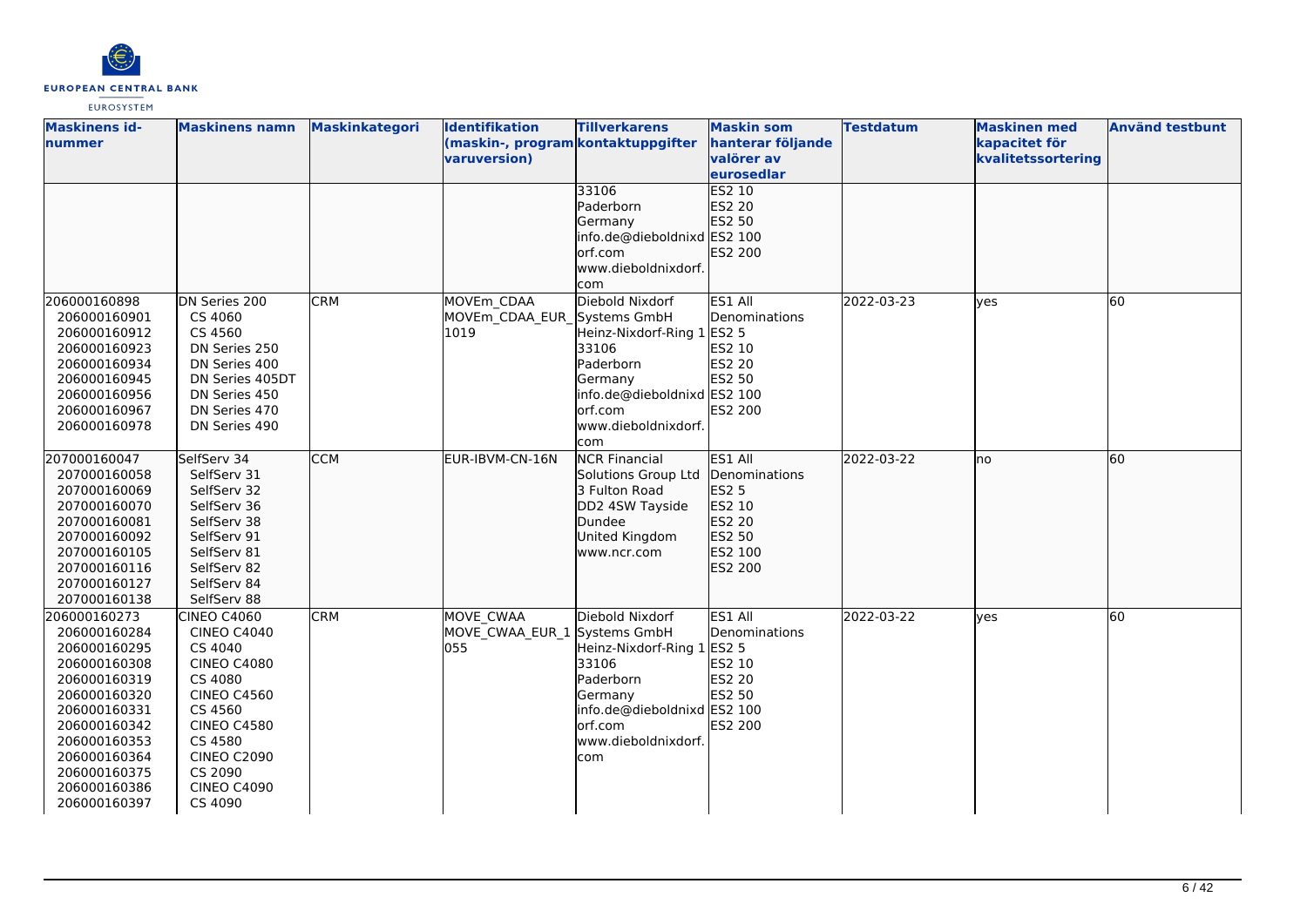

| <b>Maskinens id-</b><br>nummer                                                                                                                                               | <b>Maskinens namn</b>                                                                                                                                                                           | <b>Maskinkategori</b> | <b>Identifikation</b><br>(maskin-, program kontaktuppgifter<br>varuversion) | <b>Tillverkarens</b>                                                                                                                             | <b>Maskin som</b><br>hanterar följande<br>valörer av<br>eurosedlar                                  | <b>Testdatum</b> | <b>Maskinen med</b><br>kapacitet för<br>kvalitetssortering | <b>Använd testbunt</b> |
|------------------------------------------------------------------------------------------------------------------------------------------------------------------------------|-------------------------------------------------------------------------------------------------------------------------------------------------------------------------------------------------|-----------------------|-----------------------------------------------------------------------------|--------------------------------------------------------------------------------------------------------------------------------------------------|-----------------------------------------------------------------------------------------------------|------------------|------------------------------------------------------------|------------------------|
| 206000160400<br>206000160411<br>206000160422<br>206000160433<br>206000160444<br>206000160455<br>206000160466<br>206000160477<br>206000160488<br>206000160499<br>206000160503 | <b>CINEO C2080</b><br>CS 2080<br><b>CINEO C6040</b><br>CS 6040<br><b>CINEO C6040</b><br>Compact<br>CS 6040 Compact<br><b>CINEO C6030</b><br>CS 6030<br><b>CINEO C6050</b><br>CS 6050<br>CS 4060 |                       |                                                                             |                                                                                                                                                  |                                                                                                     |                  |                                                            |                        |
| 208000160516<br>208000160527                                                                                                                                                 | Cineo C6010<br>CS 6010                                                                                                                                                                          | <b>COM</b>            | <b>MOVE PWBA</b><br>MOVE PWBA EUR 1 Systems GmbH<br>055                     | Diebold Nixdorf<br>Heinz-Nixdorf-Ring 1<br>33106<br>Paderborn<br>Germany<br>info.de@dieboldnixd ES2 100<br>orf.com<br>www.dieboldnixdorf.<br>com | ES1 All<br>Denominations<br>ES2 5<br>ES2 10<br>ES2 20<br>ES2 50<br>ES2 200                          | 2022-03-22       | ves                                                        | 60                     |
| 206000142668<br>206000142679<br>206000142680<br>206000142691<br>206000142704<br>206000142715<br>206000142726<br>206000157735                                                 | CM18<br>CM18T<br>CM18b<br>CM18EvoT<br>CM18Evo<br>CM18 DaVinci<br>myTeller<br>CM18 DaVinciT                                                                                                      | <b>CRM</b>            | <b>RS32</b><br>ZGC7.EUG010.02                                               | Arca Technologies<br>lsrl<br>Via Statale 17<br>10012<br>Bollengo (TO)<br>Italy<br>www.arca.com                                                   | ES1 All<br>Denominations<br><b>ES2 5</b><br>ES2 10<br><b>ES2 20</b><br>ES2 50<br>ES2 100<br>ES2 200 | 2022-03-21       | ves                                                        | 60                     |
| 206000149028<br>206000149039<br>206000149040<br>206000149051<br>206000149062<br>206000149073<br>206000149084<br>206000157746                                                 | CM18<br>CM18T<br>CM18b<br>CM18EvoT<br>CM18Evo<br>CM18 DaVinci<br>myTeller<br>CM18 DaVinciT                                                                                                      | <b>CRM</b>            | RS22<br>HJC4.EUN030.19                                                      | Arca Technologies<br>srl<br>Via Statale 17<br>10012<br>Bollengo (TO)<br>Italy<br>www.arca.com                                                    | ES1 All<br>Denominations<br><b>ES2 5</b><br>ES2 10<br>ES2 20<br>ES2 50<br>ES2 100<br>ES2 200        | 2022-03-21       | lyes                                                       | 60                     |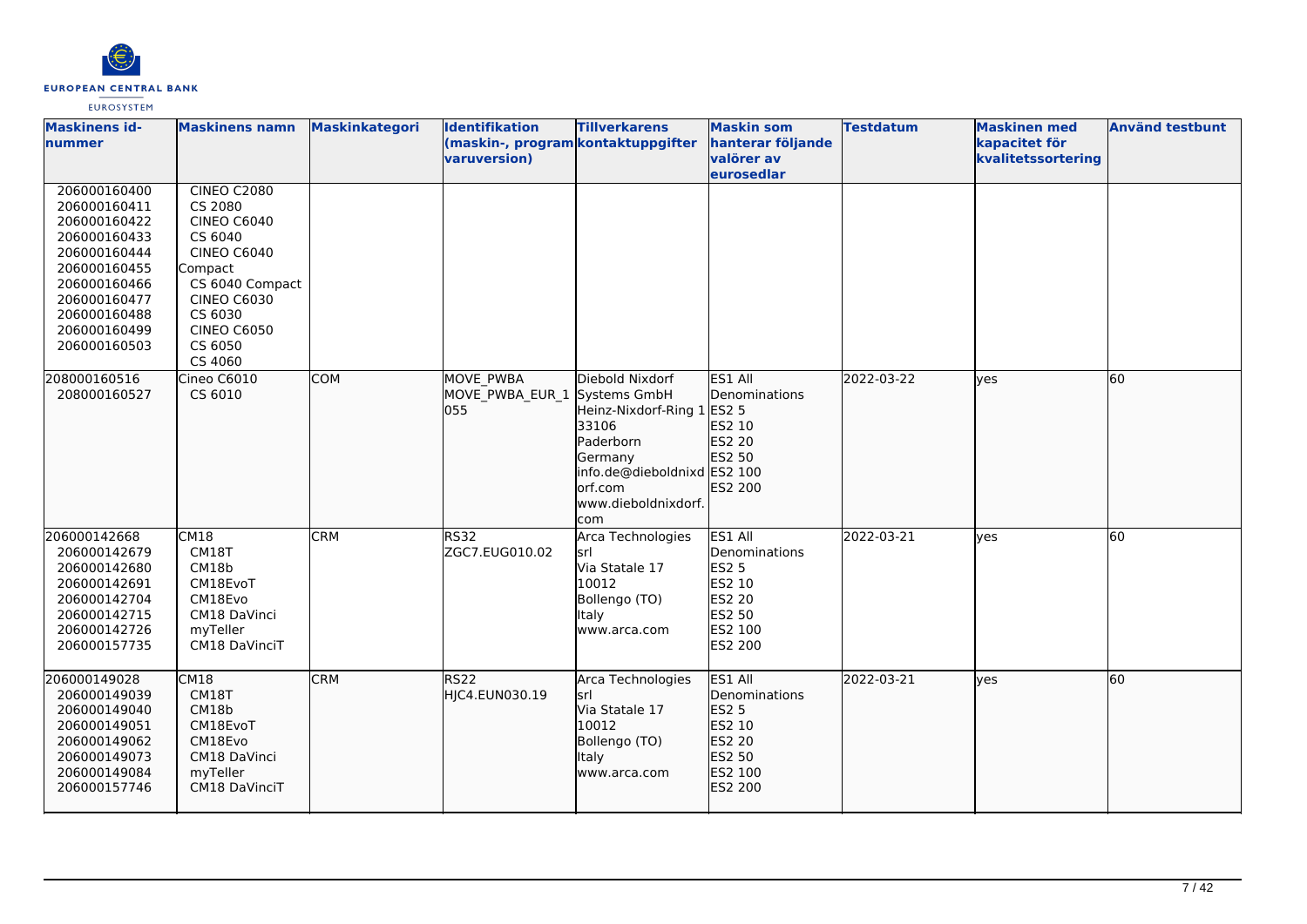

| <b>Maskinens id-</b><br>nummer                                                                                                                                                                                               | <b>Maskinens namn</b>                                                                                                                                                                                                                                               | Maskinkategori | <b>Identifikation</b><br>(maskin-, program kontaktuppgifter<br>varuversion) | <b>Tillverkarens</b>                                                                                                       | <b>Maskin som</b><br>hanterar följande<br>valörer av<br>eurosedlar                                         | <b>Testdatum</b> | <b>Maskinen med</b><br>kapacitet för<br>kvalitetssortering | <b>Använd testbunt</b> |
|------------------------------------------------------------------------------------------------------------------------------------------------------------------------------------------------------------------------------|---------------------------------------------------------------------------------------------------------------------------------------------------------------------------------------------------------------------------------------------------------------------|----------------|-----------------------------------------------------------------------------|----------------------------------------------------------------------------------------------------------------------------|------------------------------------------------------------------------------------------------------------|------------------|------------------------------------------------------------|------------------------|
| 207000159395<br>207000159408<br>207000159419<br>207000159420<br>207000159431<br>207000159442<br>207000159453<br>207000159464<br>207000159475<br>207000159486<br>207000159497<br>207000159501<br>207000159512<br>207000159523 | SelfServ 32<br>SelfServ 31<br>SelfServ 34<br>SelfServ 36<br>SelfServ 38<br><b>MIMO</b><br>Personas 76 M-<br>lSeries<br>Personas 86 M-<br>Series<br>Personas 87 M-<br>Series<br>Personas 90<br>SelfServ 81<br>SelfServ 82<br>SelfServ 84<br>SelfServ 88              | <b>CCM</b>     | HBV-EUR-<br>HVE100-CS-17N                                                   | <b>NCR Financial</b><br>Solutions Group Ltd<br>3 Fulton Road<br>DD2 4SW Tayside<br>Dundee<br>United Kingdom<br>www.ncr.com | ES1 All<br>Denominations<br><b>ES2 5</b><br>ES2 10<br><b>ES2 20</b><br><b>ES2 50</b><br>ES2 100<br>ES2 200 | 2022-03-16       | no                                                         | 60                     |
| 207000159885<br>207000159896<br>207000159909<br>207000159910<br>207000159921<br>207000159932<br>207000159943<br>207000159954<br>207000159965<br>207000159976<br>207000159987<br>207000159998<br>207000160003<br>207000160014 | SelfServ 32<br>SelfServ 31<br>SelfServ 34<br>SelfServ 36<br>SelfServ 38<br><b>MIMO</b><br>Personas 76 M-<br>Series<br>Personas 86 M-<br><b>Series</b><br>Personas 87 M-<br><b>Series</b><br>Personas 90<br>SelfServ 81<br>SelfServ 82<br>SelfServ 84<br>SelfServ 88 | <b>CCM</b>     | <b>Bunch Note</b><br>Acceptor<br>HBV+-EUR-<br>HVE100-CS-17N                 | <b>NCR Financial</b><br>Solutions Group Ltd<br>3 Fulton Road<br>DD2 4SW Tayside<br>Dundee<br>United Kingdom<br>www.ncr.com | ES1 All<br>Denominations<br><b>ES2 5</b><br>ES2 10<br>ES2 20<br>ES2 50<br>ES2 100<br>ES2 200               | 2022-03-16       | Ino                                                        | 60                     |
| 206000159599<br>206000159602<br>206000159613<br>206000159624<br>206000159635<br>206000159646                                                                                                                                 | $L$ C71<br><b>LC70</b><br>LC63<br>LC94<br>LC51<br><b>LC50</b>                                                                                                                                                                                                       | <b>CRM</b>     | BV3<br>GAUL2203040E                                                         | ATEC AP Co. Ltd.<br>9F, 7, 289, Pangyo-<br>ro, Bundang-gu,<br>Seongnam-si<br>13488<br>Gyeonggi-do                          | ES1 All<br>Denominations<br><b>ES2 5</b><br>ES2 10<br><b>ES2 20</b><br>ES2 50                              | 2022-03-15       | lyes                                                       | 60                     |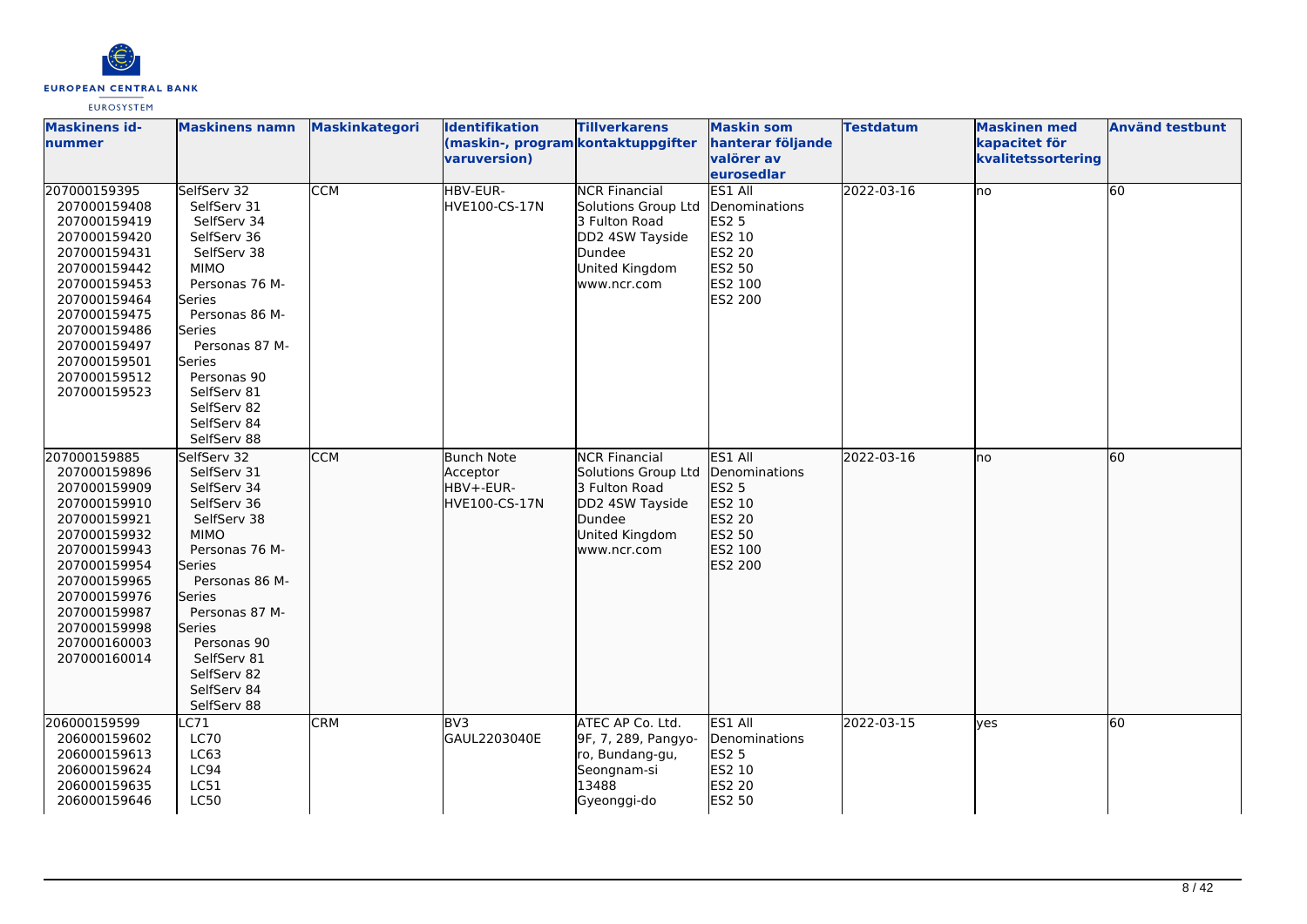

| <b>Maskinens id-</b><br>nummer                               | <b>Maskinens namn</b>                                                                     | Maskinkategori | <b>Identifikation</b><br>(maskin-, program kontaktuppgifter<br>varuversion) | <b>Tillverkarens</b>                                                                                                                | <b>Maskin som</b><br>hanterar följande<br>valörer av<br>eurosedlar                           | <b>Testdatum</b> | <b>Maskinen</b> med<br>kapacitet för<br>kvalitetssortering | <b>Använd testbunt</b> |
|--------------------------------------------------------------|-------------------------------------------------------------------------------------------|----------------|-----------------------------------------------------------------------------|-------------------------------------------------------------------------------------------------------------------------------------|----------------------------------------------------------------------------------------------|------------------|------------------------------------------------------------|------------------------|
| 206000159657<br>206000159668<br>206000159679<br>206000159680 | ezATM6100<br>ezATM6000<br><b>RC91</b><br><b>RC93</b>                                      |                |                                                                             | South Korea<br>http://www.atecap.k ES2 200                                                                                          | ES2 100                                                                                      |                  |                                                            |                        |
| 207000159772<br>207000159783<br>207000159794                 | Series 100, ATM<br>Model 20<br>Series 100, ATM<br>Model 21<br>Series 100, ATM<br>Model 22 | <b>CCM</b>     | G60 with BV10<br>EU35AA                                                     | Fujitsu Frontech<br>Limited<br>1766 Yanokuchi,<br>Inagi-shi<br>206-855<br>Tokyo<br>Japan<br>www.frontech.fujitsu ES2 200<br>.com/en | ES1 All<br>Denominations<br>ES2 5<br>ES2 10<br>ES2 20<br>ES2 50<br>ES2 100                   | 2022-03-03       | Ino                                                        | 60                     |
| 206000159715<br>206000159726<br>206000159737                 | Series 100 ATM,<br>Model 20<br>Series 100 ATM,<br>Model 21<br>Series 100 ATM,<br>Model 22 | <b>CRM</b>     | <b>GBRU</b><br><b>GBNA with GBVM</b><br>EU7594                              | Fujitsu Frontech<br>Limited<br>1766 Yanokuchi,<br>Inagi-shi<br>206-855<br>Tokyo<br>Japan<br>www.frontech.fujitsu ES2 200<br>.com/en | ES1 All<br>Denominations<br><b>ES2 5</b><br>ES2 10<br><b>ES2 20</b><br>ES2 50<br>ES2 100     | 2022-03-02       | ves                                                        | 60                     |
| 206000159748<br>206000159759<br>206000159760                 | Serie 8000, Model<br>8148<br>Serie 8000, Model<br>8048R<br>Serie 8000, Model<br>8028R     | <b>CRM</b>     | <b>GBRU</b><br>GBNA with GBVM<br>EU7594                                     | Denso Ten España,<br>S.A.<br>Cesar Vallejo nº 16<br>29004<br>Malaga<br>Spain<br>www.ftesa.es                                        | ES1 All<br>Denominations<br><b>ES2 5</b><br>ES2 10<br>ES2 20<br>ES2 50<br>ES2 100<br>ES2 200 | 2022-03-02       | lves                                                       | 60                     |
| 206000159533<br>206000159544<br>206000159555                 | Series 100 ATM,<br>Model 20<br>Series 100 ATM,<br>Model 21<br>Series 100 ATM,<br>Model 22 | <b>CRM</b>     | GBRU<br>GBNA with BV100E<br>EU7594                                          | Fujitsu Frontech<br>Limited<br>1766 Yanokuchi,<br>Inagi-shi<br>206-855<br>Tokyo<br>Japan<br>www.frontech.fujitsu ES2 200            | ES1 All<br>Denominations<br><b>ES2 5</b><br>ES2 10<br>ES2 20<br>ES2 50<br>ES2 100            | 2022-03-01       | lyes                                                       | 60                     |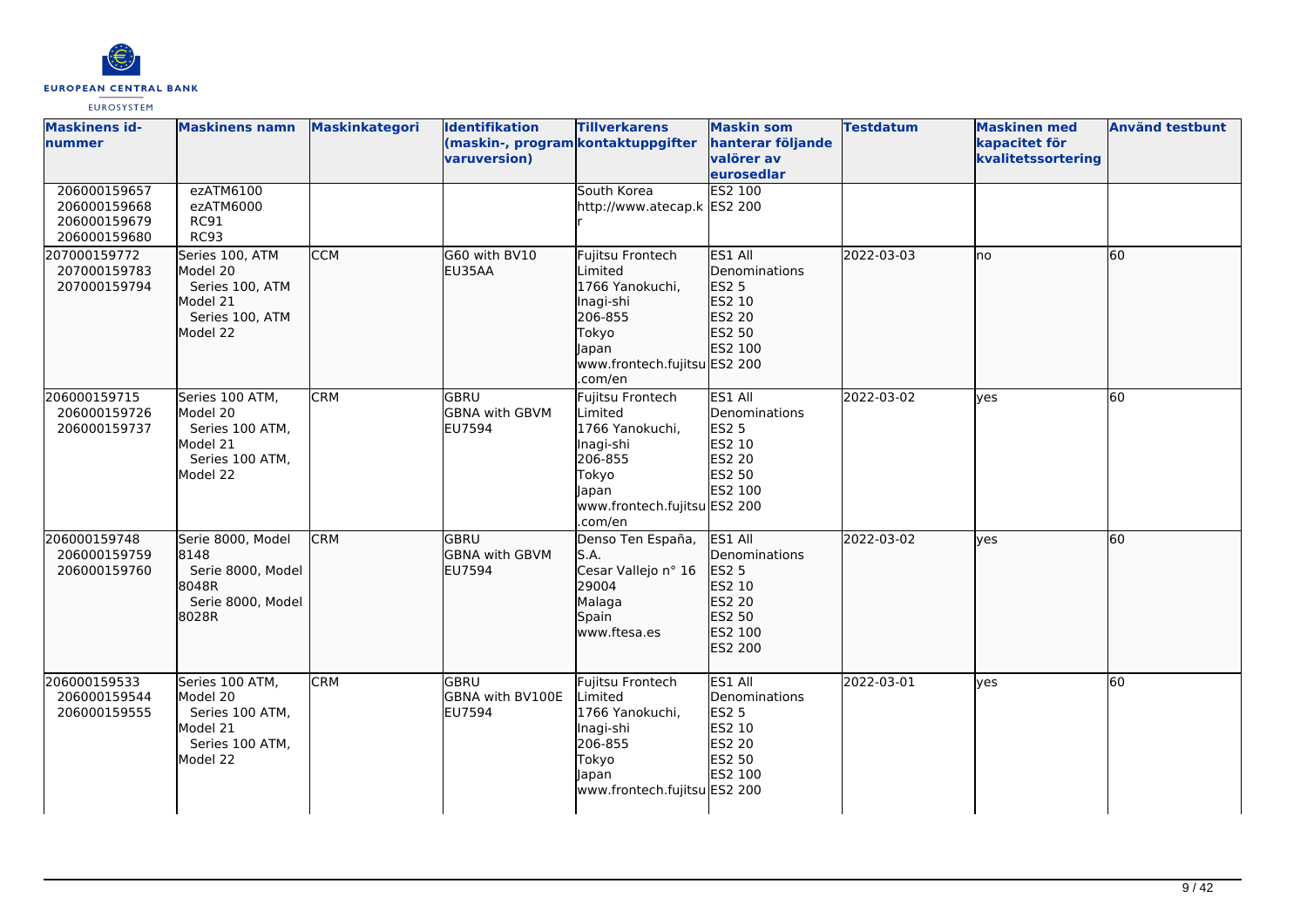

| <b>Maskinens id-</b><br>nummer               | <b>Maskinens namn</b>                                                                  | <b>Maskinkategori</b> | <b>Identifikation</b><br>varuversion)           | <b>Tillverkarens</b><br>(maskin-, program kontaktuppgifter                                                                                    | <b>Maskin som</b><br>hanterar följande<br>valörer av<br>eurosedlar                           | <b>Testdatum</b> | <b>Maskinen med</b><br>kapacitet för<br>kvalitetssortering | <b>Använd testbunt</b> |
|----------------------------------------------|----------------------------------------------------------------------------------------|-----------------------|-------------------------------------------------|-----------------------------------------------------------------------------------------------------------------------------------------------|----------------------------------------------------------------------------------------------|------------------|------------------------------------------------------------|------------------------|
|                                              |                                                                                        |                       |                                                 | .com/en                                                                                                                                       |                                                                                              |                  |                                                            |                        |
| 206000159566<br>206000159577<br>206000159588 | Serie 8000, Model<br>8148<br>Serie 8000, Model<br>8048R<br>Serie 8000, Model<br>8028R  | <b>CRM</b>            | GBRU<br>GBNA with BV100E<br>EU7594              | Denso Ten España,<br>S.A.<br>Cesar Vallejo nº 16<br>29004<br>Malaga<br>Spain<br>www.ftesa.es                                                  | ES1 All<br>Denominations<br>ES2 5<br>ES2 10<br>ES2 20<br>ES2 50<br>ES2 100<br>ES2 200        | 2022-03-01       | lyes                                                       | 60                     |
| 206000159338<br>206000159349<br>206000159350 | Series 100 ATM<br>Model 20<br>Series 100 ATM<br>Model 21<br>Series 100 ATM<br>Model 22 | <b>CRM</b>            | <b>GBRU</b><br>GBNA with BV100<br><b>EU7594</b> | Fujitsu Frontech<br>Limited<br>1766 Yanokuchi,<br>Inagi-shi<br>206-855<br>Tokyo<br>Japan<br>www.frontech.fujitsu ES2 200<br>.com/en           | ES1 All<br>Denominations<br><b>ES2 5</b><br>ES2 10<br>ES2 20<br>ES2 50<br>ES2 100            | 2022-02-28       | ves                                                        | 60                     |
| 206000159361<br>206000159372<br>206000159383 | Serie 8000, Model<br>8148<br>Serie 8000, Model<br>18048R<br>Serie 8000, Model<br>8028R | <b>CRM</b>            | <b>GBRU</b><br>GBNA with BV100<br>EU7594        | Denso Ten España,<br>S.A.<br>Cesar Vallejo nº 16<br>29004<br>Malaga<br>Spain<br>www.ftesa.es                                                  | ES1 All<br>Denominations<br><b>ES2 5</b><br>ES2 10<br>ES2 20<br>ES2 50<br>ES2 100<br>ES2 200 | 2022-02-28       | lyes                                                       | 60                     |
| 206000159225                                 | CI-50_RBW-15X                                                                          | <b>CRM</b>            | HVE-2XX<br>5008                                 | <b>Glory Global</b><br>Solutions<br>Thomas-Edison-Platz ES2 5<br>63263<br>Neu-Isenburg<br>Germany<br>www.gloryglobalsolu ES2 200<br>tions.com | ES1 All<br>Denominations<br>ES2 10<br>ES2 20<br>ES2 50<br>ES2 100                            | 2022-02-24       | yes                                                        | 60                     |
| 206000159214                                 | SmartPay VTS                                                                           | <b>CRM</b>            | <b>CRM9250</b><br>V22004A0B2                    | Printec Hellas<br>S.M.S.A.                                                                                                                    | ES1 All<br>Denominations                                                                     | 2022-02-16       | lyes                                                       | 60                     |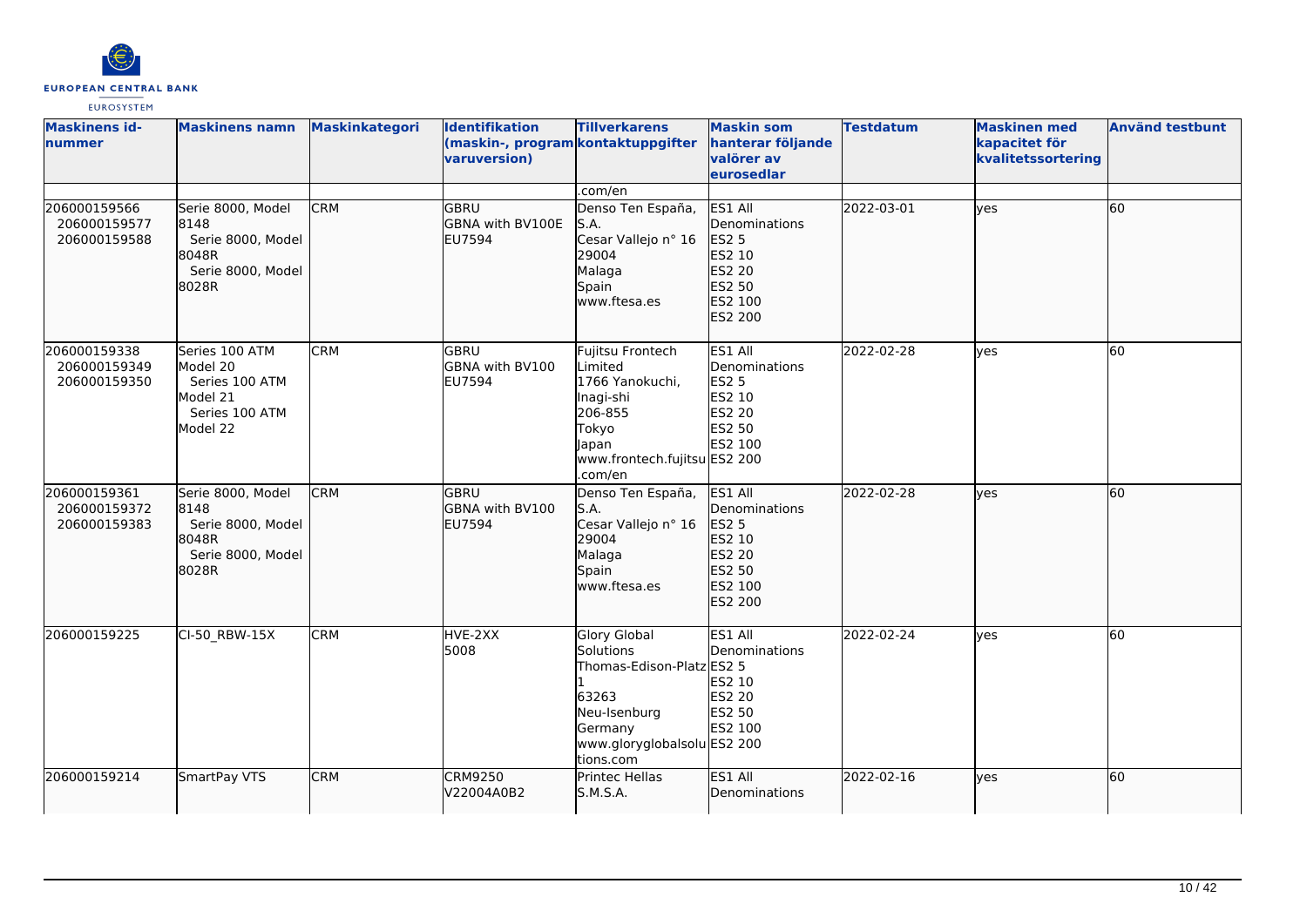

| <b>Maskinens id-</b><br>nummer | <b>Maskinens namn</b>    | Maskinkategori | <b>Identifikation</b><br>(maskin-, program kontaktuppgifter | <b>Tillverkarens</b>                                                                                                                                                                         | <b>Maskin som</b><br>hanterar följande                                                   | <b>Testdatum</b> | <b>Maskinen med</b><br>kapacitet för | <b>Använd testbunt</b> |
|--------------------------------|--------------------------|----------------|-------------------------------------------------------------|----------------------------------------------------------------------------------------------------------------------------------------------------------------------------------------------|------------------------------------------------------------------------------------------|------------------|--------------------------------------|------------------------|
|                                |                          |                | varuversion)                                                |                                                                                                                                                                                              | valörer av<br>eurosedlar                                                                 |                  | kvalitetssortering                   |                        |
| 206000158689<br>206000158690   | <b>RBG-200</b><br>RZ-200 | <b>CRM</b>     | <b>HVD-200</b><br>6618                                      | 7-7A, Poseidonos<br>Ave. & Lokridos Str.<br>18344<br>Moschato, Athens<br>Greece<br>e.vasiliadou@printecES2 200<br>group.com<br>www.printecgroup.c<br>om<br>Glory Global<br>Solutions         | ES2 <sub>5</sub><br>ES2 10<br>ES2 20<br>ES2 50<br>ES2 100<br>ES1 All<br>Denominations    | 2022-02-11       | ves                                  | 60                     |
|                                |                          |                |                                                             | Thomas-Edison-Platz ES2 5<br>63263<br>Neu-Isenburg<br>Germany<br>www.gloryglobalsolu ES2 200<br>tions.com                                                                                    | ES2 10<br><b>ES2 20</b><br>ES2 50<br>ES2 100                                             |                  |                                      |                        |
| 206000158725<br>206000158736   | <b>RBG-200</b><br>RZ-200 | <b>CRM</b>     | HVD-210<br>6618                                             | Glory Global<br>Solutions<br>Thomas-Edison-Platz ES2 5<br>63263<br>Neu-Isenburg<br>Germany<br>www.gloryglobalsolu ES2 200<br>tions.com                                                       | ES1 All<br>Denominations<br>ES2 10<br>ES2 20<br>ES2 50<br>ES2 100                        | 2022-02-11       | <b>ves</b>                           | 60                     |
| 207000158964                   | SmartPay Lobby<br>Plus   | <b>CCM</b>     | <b>BIM2020</b><br>13-EU-15                                  | Printec Hellas<br>S.M.S.A.<br>7-7A, Poseidonos<br>Ave. & Lokridos Str.<br>18344<br>Moschato, Athens<br><b>Greece</b><br>e.vasiliadou@printecES2 200<br>group.com<br>www.printecgroup.c<br>om | ES1 All<br>Denominations<br><b>ES2 5</b><br>ES2 10<br><b>ES2 20</b><br>ES2 50<br>ES2 100 | 2022-02-11       | no                                   | 60                     |
| 206000158532                   | Ray Maxi                 | <b>CRM</b>     | V01.00.14                                                   | Masterwork                                                                                                                                                                                   | ES1 All                                                                                  | 2022-02-09       | yes                                  | 60                     |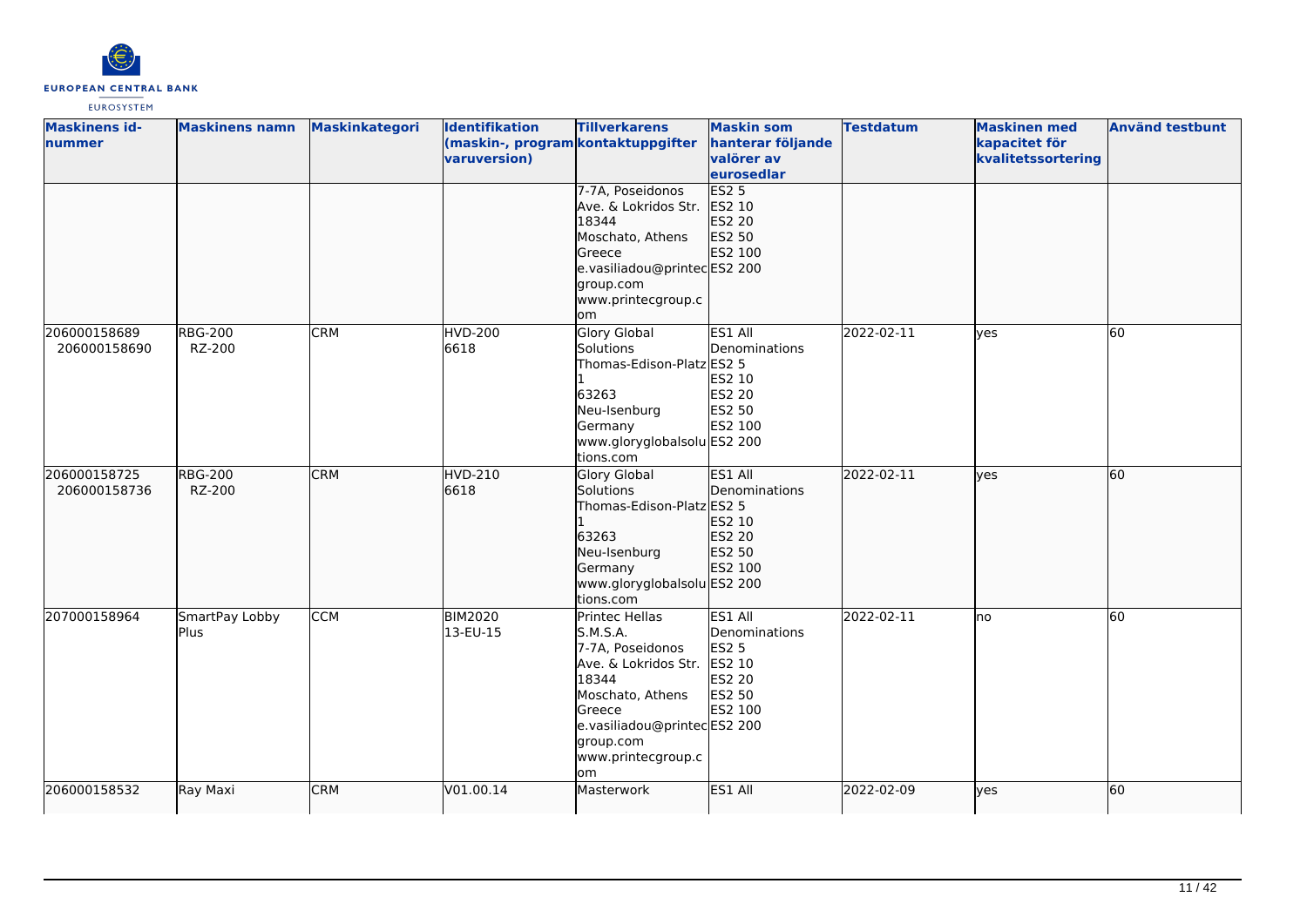

| <b>Maskinens id-</b><br>nummer | <b>Maskinens namn</b>    | Maskinkategori | Identifikation<br>(maskin-, program kontaktuppgifter<br>varuversion) | <b>Tillverkarens</b>                                                                                                                                              | <b>Maskin som</b><br>hanterar följande<br>valörer av<br>eurosedlar       | <b>Testdatum</b> | <b>Maskinen med</b><br>kapacitet för<br>kvalitetssortering | <b>Använd testbunt</b> |
|--------------------------------|--------------------------|----------------|----------------------------------------------------------------------|-------------------------------------------------------------------------------------------------------------------------------------------------------------------|--------------------------------------------------------------------------|------------------|------------------------------------------------------------|------------------------|
|                                |                          |                |                                                                      | Automodules<br>4F, 223, Chong Yang ES2 5<br>lRd<br>115 Nangang<br>Taipei<br>Taiwan<br>www.automodules.c ES2 200<br>om                                             | Denominations<br>ES2 10<br>ES2 20<br>ES2 50<br>ES2 100                   |                  |                                                            |                        |
| 206000158543                   | Ray Ultra                | <b>CRM</b>     | v000019                                                              | Masterwork<br>Automodules<br>4F, 223, Chong Yang ES2 5<br>lRd.<br>115 Nangang<br>Taipei<br>Taiwan<br>www.automodules.c ES2 200<br>om                              | ES1 All<br>Denominations<br><b>ES2 10</b><br>ES2 20<br>ES2 50<br>ES2 100 | 2022-02-09       | <b>l</b> ves                                               | 60                     |
| 206000158576                   | TellerInfinity           | <b>CRM</b>     | <b>SDA II</b><br>Model Package:<br>24                                | <b>Glory Global</b><br>Solutions<br>536-87-0978 version Thomas-Edison-Platz ES2 5<br>63263<br>Neu-Isenburg<br>Germany<br>www.gloryglobalsolu ES2 200<br>tions.com | ES1 All<br>Denominations<br>ES2 10<br><b>ES2 20</b><br>ES2 50<br>ES2 100 | 2022-02-09       | lyes                                                       | 60                     |
| 206000158008<br>206000158019   | <b>RBG-200</b><br>RZ-200 | <b>CRM</b>     | HVD-200<br>0514                                                      | Glory Global<br>Solutions<br>Thomas-Edison-Platz ES2 5<br>63263<br>Neu-Isenburg<br>Germany<br>www.gloryglobalsolu ES2 200<br>tions.com                            | ES1 All<br>Denominations<br>ES2 10<br>ES2 20<br>ES2 50<br>ES2 100        | 2022-02-03       | ves                                                        | 60                     |
| 206000158042<br>206000158053   | <b>RBG-200</b><br>RZ-200 | <b>CRM</b>     | HVD-210<br>0514                                                      | Glory Global<br>Solutions<br>Thomas-Edison-Platz ES2 5                                                                                                            | <b>ES1 AII</b><br>Denominations<br>ES2 10                                | 2022-02-03       | lyes                                                       | 60                     |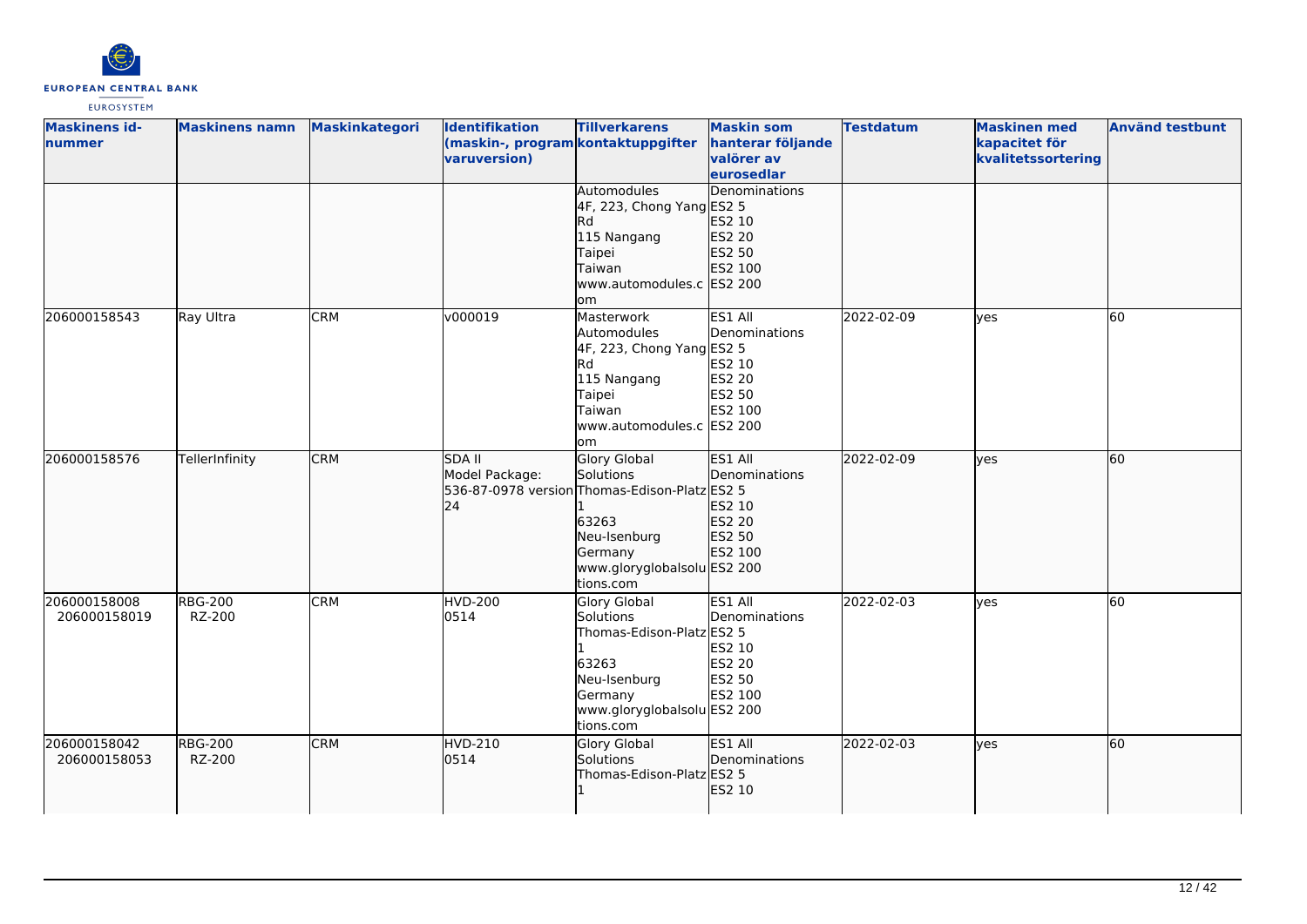

| <b>Maskinens id-</b><br>nummer                                                                                                                                                                                                                               | <b>Maskinens namn</b>                                                                                                                                                                                                                                                                                                                                                                                                                                                               | <b>Maskinkategori</b> | Identifikation<br>(maskin-, program kontaktuppgifter<br>varuversion)                                                                                                               | <b>Tillverkarens</b><br>63263<br>Neu-Isenburg<br>Germany<br>www.gloryglobalsolu ES2 200<br>tions.com                                                         | <b>Maskin som</b><br>hanterar följande<br>valörer av<br>eurosedlar<br><b>ES2 20</b><br>ES2 50<br>ES2 100   | <b>Testdatum</b> | <b>Maskinen med</b><br>kapacitet för<br>kvalitetssortering | <b>Använd testbunt</b> |
|--------------------------------------------------------------------------------------------------------------------------------------------------------------------------------------------------------------------------------------------------------------|-------------------------------------------------------------------------------------------------------------------------------------------------------------------------------------------------------------------------------------------------------------------------------------------------------------------------------------------------------------------------------------------------------------------------------------------------------------------------------------|-----------------------|------------------------------------------------------------------------------------------------------------------------------------------------------------------------------------|--------------------------------------------------------------------------------------------------------------------------------------------------------------|------------------------------------------------------------------------------------------------------------|------------------|------------------------------------------------------------|------------------------|
| 206000111375                                                                                                                                                                                                                                                 | CM18 (T)plus                                                                                                                                                                                                                                                                                                                                                                                                                                                                        | <b>CRM</b>            | RS32H<br>ZGC4.EUG005.05                                                                                                                                                            | Ratiodata SE<br>Denecken Heide 4<br>30900<br>Weidemark<br>Germany<br>Uwe.Merker@ratiod<br>ata.de<br>www.ratiodata.de                                         | ES1 All<br>Denominations<br><b>ES2 5</b><br>ES2 10<br><b>ES2 20</b><br>ES2 50<br>ES2 100<br><b>ES2 200</b> | 2022-02-02       | lyes                                                       | 60                     |
| 210000159050<br>210000159061<br>210000159072<br>210000159083<br>210000159094<br>210000159107<br>210000159118<br>210000159129<br>210000159130<br>210000159141<br>210000159152<br>210000159163<br>210000159174<br>210000159185<br>210000159196<br>210000159209 | <b>BCi-L (Lobby</b><br>Business Change)<br>K206 Combo<br>machine<br>K506 Combo<br>Machine<br>4320 Cash<br><b>Exchange Machine</b><br>4330 Cash<br>Exchange Machine<br>4380 Cash<br>Exchange Machine<br>R206 Cash<br><b>Exchange Machine</b><br>R216 Cash<br>Exchange Machine<br>R208 Cash<br>Exchange Machine<br>R218 Cash<br><b>Exchange Machine</b><br>R300 Cash<br><b>Exchange Machine</b><br><b>BCi-6 Business</b><br>Change Machine<br><b>BCi-8 Business</b><br>Change Machine | <b>CDM</b>            | The CPi bank note<br>reader is an<br>integrated module<br>withim the mach<br>FW:286140530 Note Berkshire<br>table: 523244433<br>Machine application: Wokingham<br>Windows Mini CRM | Consillion Ltd<br>Unit 510, Eskdale<br>Road<br>Winnersh Triangle<br><b>RG41 5TU</b><br>United Kingdom<br>mark.price@consillio<br>n.com<br>www.consillion.com | ES1 All<br>Denominations<br><b>ES2 5</b><br>ES2 10<br>ES2 20<br>ES2 50<br>ES2 100<br>ES2 200               | 2022-01-31       | Ino                                                        | 60                     |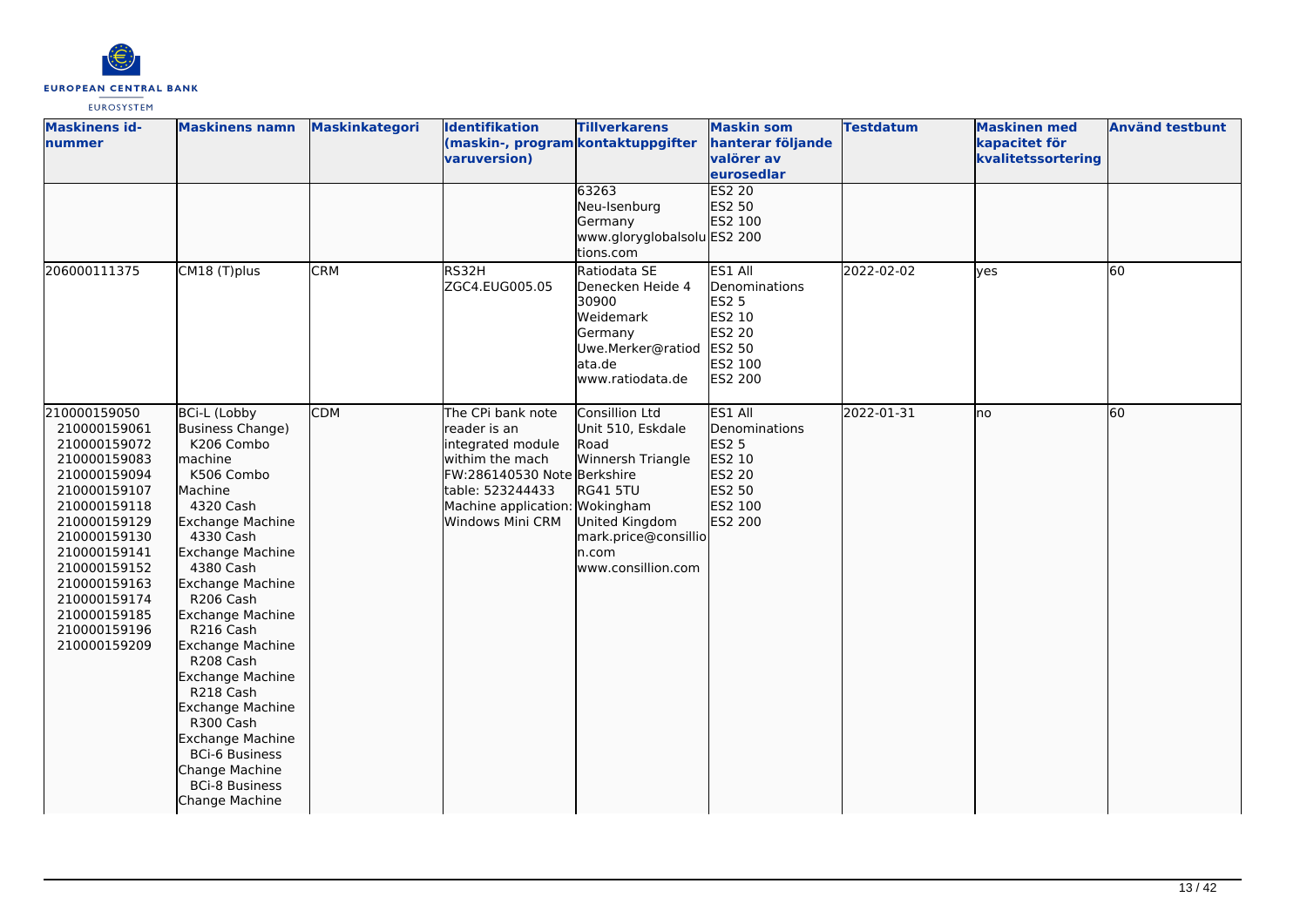

| <b>Maskinens id-</b><br><b>Inummer</b>                                                                                                                                                                                                                                                                                                       | <b>Maskinens namn</b>                                                                                                                                                                                                                                                                                                                                                                             | <b>Maskinkategori</b> | <b>Identifikation</b><br>(maskin-, program kontaktuppgifter<br>varuversion) | <b>Tillverkarens</b>                                                                                                                                              | <b>Maskin som</b><br>hanterar följande<br>valörer av<br><u>leurosedlar</u>               | <b>Testdatum</b> | <b>Maskinen med</b><br>kapacitet för<br>kvalitetssortering | <b>Använd testbunt</b> |
|----------------------------------------------------------------------------------------------------------------------------------------------------------------------------------------------------------------------------------------------------------------------------------------------------------------------------------------------|---------------------------------------------------------------------------------------------------------------------------------------------------------------------------------------------------------------------------------------------------------------------------------------------------------------------------------------------------------------------------------------------------|-----------------------|-----------------------------------------------------------------------------|-------------------------------------------------------------------------------------------------------------------------------------------------------------------|------------------------------------------------------------------------------------------|------------------|------------------------------------------------------------|------------------------|
|                                                                                                                                                                                                                                                                                                                                              | <b>BCi-L Business</b><br>Change Machine<br>XDCi Express<br>Deposit and Change<br>Machine<br><b>XDCi-N Express</b><br>Deposit and Change<br>Machine                                                                                                                                                                                                                                                |                       |                                                                             |                                                                                                                                                                   |                                                                                          |                  |                                                            |                        |
| 206000140212<br>206000140223<br>206000140234<br>206000140245<br>206000140256<br>206000140267<br>206000140278<br>206000140289<br>206000140290<br>206000140303<br>206000140314<br>206000140325<br>206000140336<br>206000140347<br>206000158246<br>206000158257<br>206000158268<br>206000158279<br>206000158280<br>206000158291<br>206000158304 | MONIMAX 8600<br>MONIMAX 8000A<br>MONIMAX 8000TA<br>MONIMAX 8200<br>MONIMAX 8200T<br>MONIMAX 8200CL<br>MONIMAX 8200TA<br>MONIMAX 8600T<br>MONIMAX 8600R<br>MONIMAX 8700<br>MONIMAX 8700T<br>MONIMAX 8800<br>MONIMAX 8800T<br><b>BranchSolution</b><br>8050<br><b>MONIMAX</b><br>8100QTN<br>MONIMAX 8200S<br>MONIMAX 8200SR<br>MONIMAX 8200ST<br>MONIMAX 8200QT<br>MONIMAX 8600SR<br>MONIMAX 8700TE | <b>CRM</b>            | NH BCU24<br>$V$ 01.00.16                                                    | Hyosung TNS Inc<br>Suseo Bldg., 281,<br>Gwangpyeong-ro,<br>Gangnam-gu<br>135-884<br>Seoul<br>South Korea<br>hyunji.jo@hyosung.c ES2 200<br>lom<br>www.hyosung.com | ES1 All<br>Denominations<br><b>ES2 5</b><br><b>ES2 10</b><br>ES2 20<br>ES2 50<br>ES2 100 | 2022-01-25       | yes                                                        | 60                     |
| 206000156870<br>206000156881<br>206000156892<br>206000156905<br>206000156916<br>206000156927<br>206000156938<br>206000156949<br>206000156950                                                                                                                                                                                                 | <b>CINEO C4060</b><br><b>CINEO C4040</b><br>CS 4040<br><b>CINEO C4080</b><br>CS 4080<br><b>CINEO C4560</b><br>CS 4560<br><b>CINEO C4580</b><br>CS 4580                                                                                                                                                                                                                                            | <b>CRM</b>            | <b>MOVE CWAA</b><br>MOVE CWAA EUR 1 Systems GmbH<br>053                     | Diebold Nixdorf<br>Heinz-Nixdorf-Ring 1<br>33106<br>Paderborn<br>Germany<br>info.de@dieboldnixd ES2 100<br>orf.com<br>www.dieboldnixdorf.                         | ES1 All<br>Denominations<br>ES2 5<br>ES2 10<br>ES2 20<br>ES2 50<br>ES2 200               | 2022-01-25       | lves                                                       | 60                     |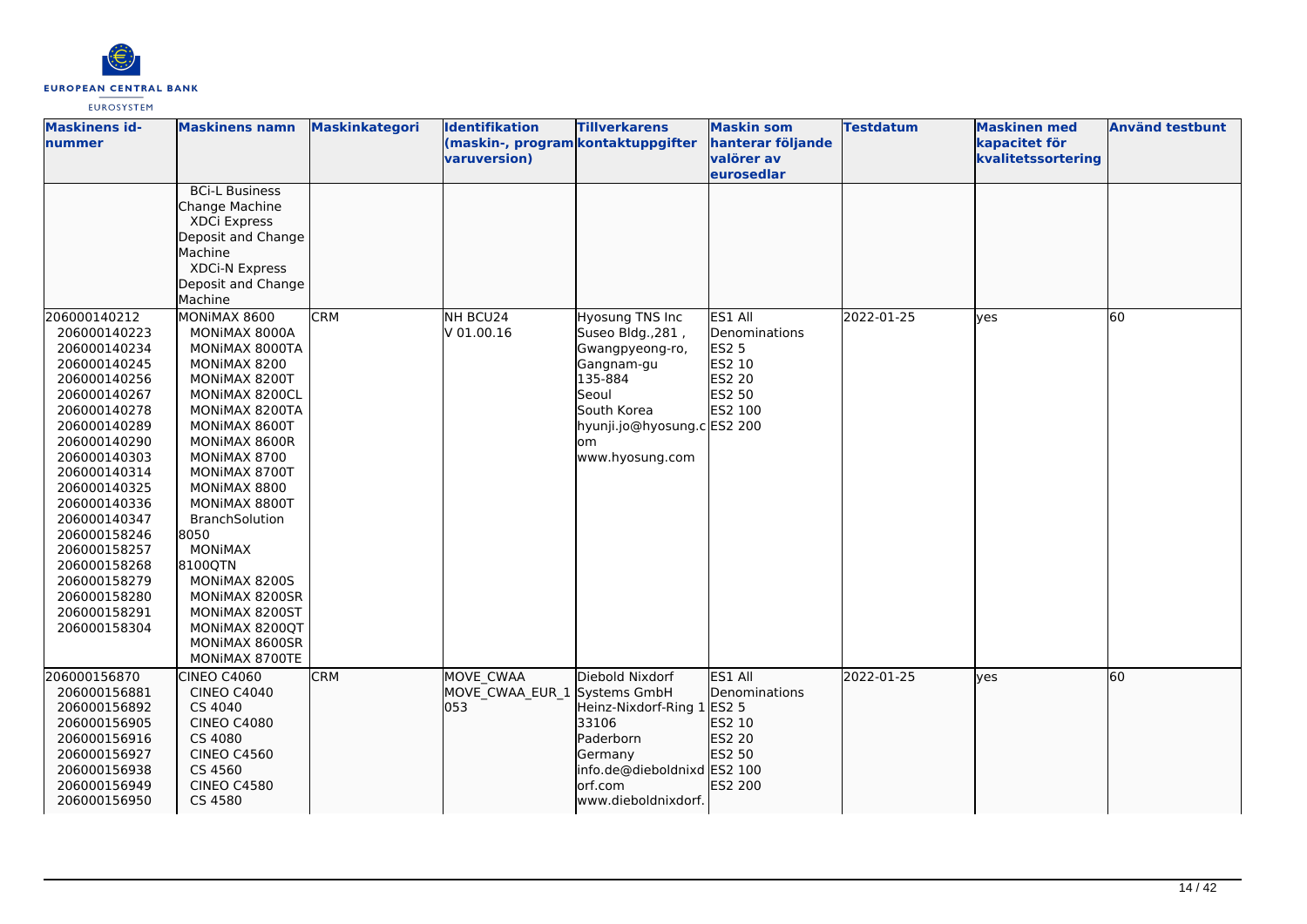

| <b>Maskinens id-</b><br>nummer                                                                                                                                                                                                                                                                                                                                                               | <b>Maskinens namn</b>                                                                                                                                                                                                                                                                                                                                                                                            | Maskinkategori | Identifikation<br>(maskin-, program kontaktuppgifter    | <b>Tillverkarens</b>                                                                                                                             | <b>Maskin som</b><br>hanterar följande                                                   | <b>Testdatum</b> | <b>Maskinen med</b><br>kapacitet för | <b>Använd testbunt</b> |
|----------------------------------------------------------------------------------------------------------------------------------------------------------------------------------------------------------------------------------------------------------------------------------------------------------------------------------------------------------------------------------------------|------------------------------------------------------------------------------------------------------------------------------------------------------------------------------------------------------------------------------------------------------------------------------------------------------------------------------------------------------------------------------------------------------------------|----------------|---------------------------------------------------------|--------------------------------------------------------------------------------------------------------------------------------------------------|------------------------------------------------------------------------------------------|------------------|--------------------------------------|------------------------|
|                                                                                                                                                                                                                                                                                                                                                                                              |                                                                                                                                                                                                                                                                                                                                                                                                                  |                | varuversion)                                            |                                                                                                                                                  | valörer av<br>eurosedlar                                                                 |                  | kvalitetssortering                   |                        |
| 206000156961<br>206000156972<br>206000156983<br>206000156994<br>206000157007<br>206000157018<br>206000157029<br>206000157030<br>206000157041<br>206000157052<br>206000157063<br>206000157074<br>206000157085<br>206000157096<br>206000157109                                                                                                                                                 | <b>CINEO C2090</b><br>CS 2090<br><b>CINEO C4090</b><br>CS 4090<br><b>CINEO C2080</b><br>CS 2080<br><b>CINEO C6040</b><br>CS 6040<br><b>CINEO C6040</b><br>Compact<br>CS 6040 Compact<br><b>CINEO C6030</b><br>CS 6030<br><b>CINEO C6050</b><br>CS 6050                                                                                                                                                           |                |                                                         | com                                                                                                                                              |                                                                                          |                  |                                      |                        |
|                                                                                                                                                                                                                                                                                                                                                                                              | CS 4060                                                                                                                                                                                                                                                                                                                                                                                                          |                |                                                         |                                                                                                                                                  |                                                                                          |                  |                                      |                        |
| 206000157110<br>206000157121<br>206000157132<br>206000157143<br>206000157154<br>206000157165<br>206000157176<br>206000157187<br>206000157198<br>206000157201<br>206000157212<br>206000157223<br>206000157234<br>206000157245<br>206000157256<br>206000157267<br>206000157278<br>206000157289<br>206000157290<br>206000157303<br>206000157314<br>206000157325<br>206000157336<br>206000157347 | <b>CINEO C4060</b><br><b>CINEO C4040</b><br>CS 4040<br><b>CINEO C4080</b><br>CS 4080<br><b>CINEO C4560</b><br>CS 4560<br><b>CINEO C4580</b><br>CS 4580<br><b>CINEO C2090</b><br>CS 2090<br><b>CINEO C4090</b><br>CS 4090<br><b>CINEO C2080</b><br>CS 2080<br><b>CINEO C6040</b><br>CS 6040<br><b>CINEO C6040</b><br>Compact<br>CS 6040 Compact<br><b>CINEO C6030</b><br>CS 6030<br><b>CINEO C6050</b><br>CS 6050 | <b>CRM</b>     | <b>MOVE CWCA</b><br>MOVE CWAA EUR 1 Systems GmbH<br>053 | Diebold Nixdorf<br>Heinz-Nixdorf-Ring 1<br>33106<br>Paderborn<br>Germany<br>info.de@dieboldnixd ES2 100<br>orf.com<br>www.dieboldnixdorf.<br>com | ES1 All<br>Denominations<br><b>ES2 5</b><br>ES2 10<br><b>ES2 20</b><br>ES2 50<br>ES2 200 | 2022-01-25       | <b>ves</b>                           | 60                     |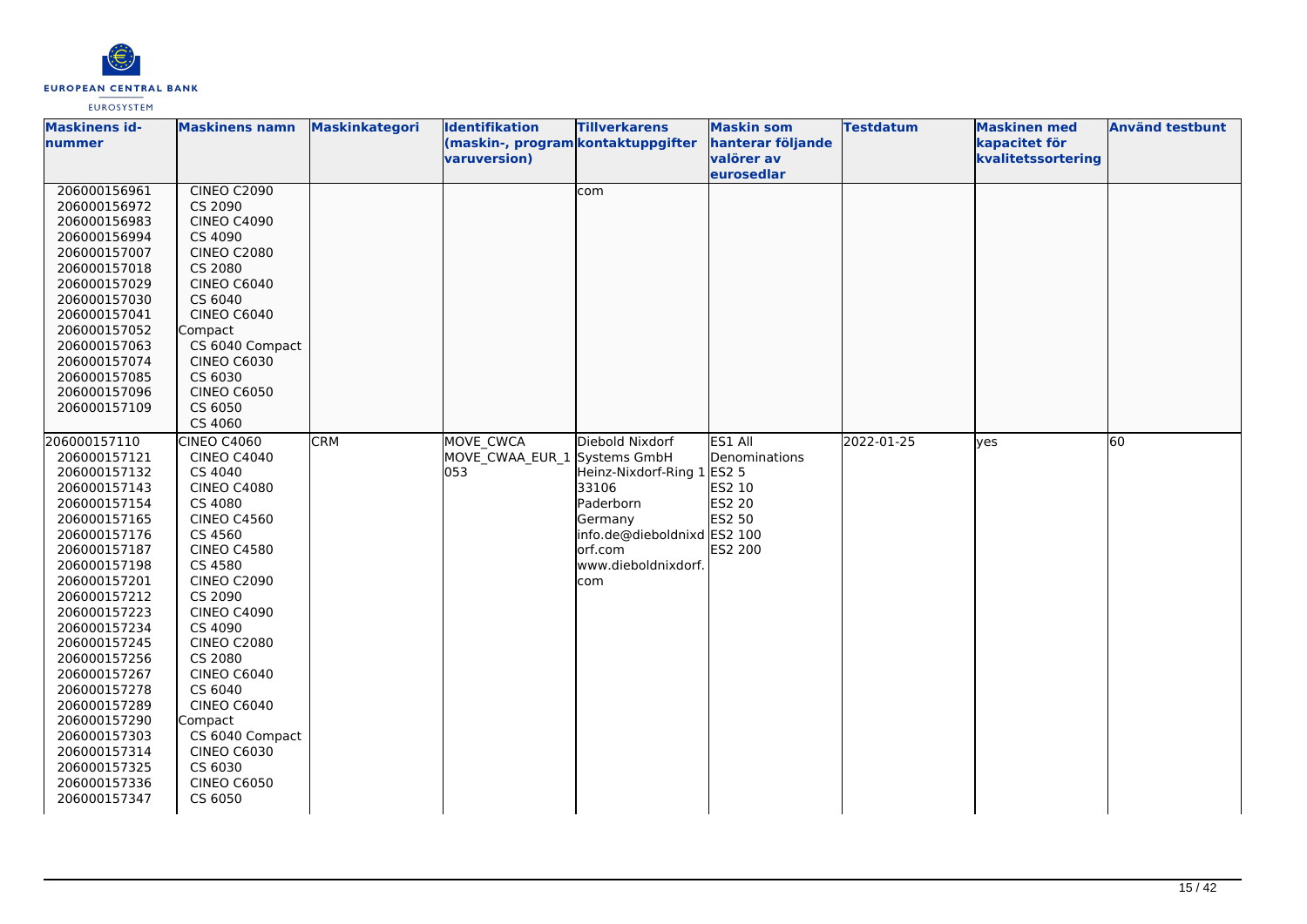

| <b>Maskinens id-</b><br>lnummer                                                                                                                              | <b>Maskinens namn</b>                                                                                                                                                        | <b>Maskinkategori</b> | <b>Identifikation</b><br>(maskin-, program kontaktuppgifter<br>varuversion) | <b>Tillverkarens</b>                                                                                                                                             | <b>Maskin som</b><br>hanterar följande<br>valörer av<br>eurosedlar                       | <b>Testdatum</b> | <b>Maskinen med</b><br>kapacitet för<br>kvalitetssortering | <b>Använd testbunt</b> |
|--------------------------------------------------------------------------------------------------------------------------------------------------------------|------------------------------------------------------------------------------------------------------------------------------------------------------------------------------|-----------------------|-----------------------------------------------------------------------------|------------------------------------------------------------------------------------------------------------------------------------------------------------------|------------------------------------------------------------------------------------------|------------------|------------------------------------------------------------|------------------------|
|                                                                                                                                                              | CS 4060                                                                                                                                                                      |                       |                                                                             |                                                                                                                                                                  |                                                                                          |                  |                                                            |                        |
| 208000157555<br>208000157566                                                                                                                                 | Cineo C6010<br>CS 6010                                                                                                                                                       | <b>COM</b>            | MOVE PWBA<br>MOVE_PWBA_EUR_1 Systems GmbH<br>l053                           | Diebold Nixdorf<br>Heinz-Nixdorf-Ring 1<br>33106<br>Paderborn<br>Germany<br>info.de@dieboldnixd ES2 100<br>orf.com<br>www.dieboldnixdorf.<br>com                 | ES1 All<br>Denominations<br>ES2 5<br>ES2 10<br>ES2 20<br>ES2 50<br>ES2 200               | 2022-01-25       | lves                                                       | 60                     |
| 208000157577<br>208000157588                                                                                                                                 | Cineo C6010<br>CS 6010                                                                                                                                                       | <b>COM</b>            | MOVE PWCC<br>MOVE PWBA EUR 1 Systems GmbH<br>053                            | Diebold Nixdorf<br>Heinz-Nixdorf-Ring 1<br>33106<br>Paderborn<br>Germany<br>info.de@dieboldnixd ES2 100<br>orf.com<br>www.dieboldnixdorf.<br>com                 | ES1 All<br>Denominations<br><b>ES2 5</b><br>ES2 10<br>ES2 20<br>ES2 50<br><b>ES2 200</b> | 2022-01-25       | <b>ves</b>                                                 | 60                     |
| 205000158416<br>205000158427<br>205000158438<br>205000158449<br>205000158450<br>205000158461<br>205000158472<br>205000158483<br>205000158494<br>205000158508 | MONIMAX 7800T<br>MONIMAX 7700TE<br>MONIMAX 7800<br>MONIMAX 7800I<br>MONIMAX 7800IA<br>MONIMAX 7800IR<br>MONIMAX 7800DA<br>MONIMAX 7800DR<br>MONIMAX 7800TA<br>MONIMAX 7800TR | <b>CIM</b>            | NHBCU30<br>V 01.00.01                                                       | Hyosung TNS Inc<br>Suseo Bldg., 281,<br>Gwangpyeong-ro,<br>Gangnam-gu<br>135-884<br>Seoul<br>South Korea<br>hyunji.jo@hyosung.c ES2 200<br>om<br>www.hyosung.com | ES1 All<br>Denominations<br>ES2 5<br>ES2 10<br>ES2 20<br>ES2 50<br>ES2 100               | 2022-01-25       | Ino                                                        | 60                     |
| 206000139479<br>206000139480<br>206000139491<br>206000139505<br>206000139516<br>206000139527<br>206000158144<br>206000158155                                 | MONISAFE 500<br>MONISAFE 500SE<br>MONISAFE 500S<br>MONISAFE 500H<br>MONISAFE 500R<br>MONISAFE 610S<br>MONISAFE 500A<br>MONISAFE 500STE                                       | <b>CRM</b>            | NH BCU57M<br>V 01.00.14                                                     | Hyosung TNS Inc<br>Suseo Bldg., 281,<br>Gwangpyeong-ro,<br>Gangnam-gu<br>135-884<br>Seoul<br>South Korea<br>hyunji.jo@hyosung.c ES2 200                          | ES1 All<br>Denominations<br><b>ES2 5</b><br>ES2 10<br><b>ES2 20</b><br>ES2 50<br>ES2 100 | 2022-01-24       | <b>l</b> ves                                               | 60                     |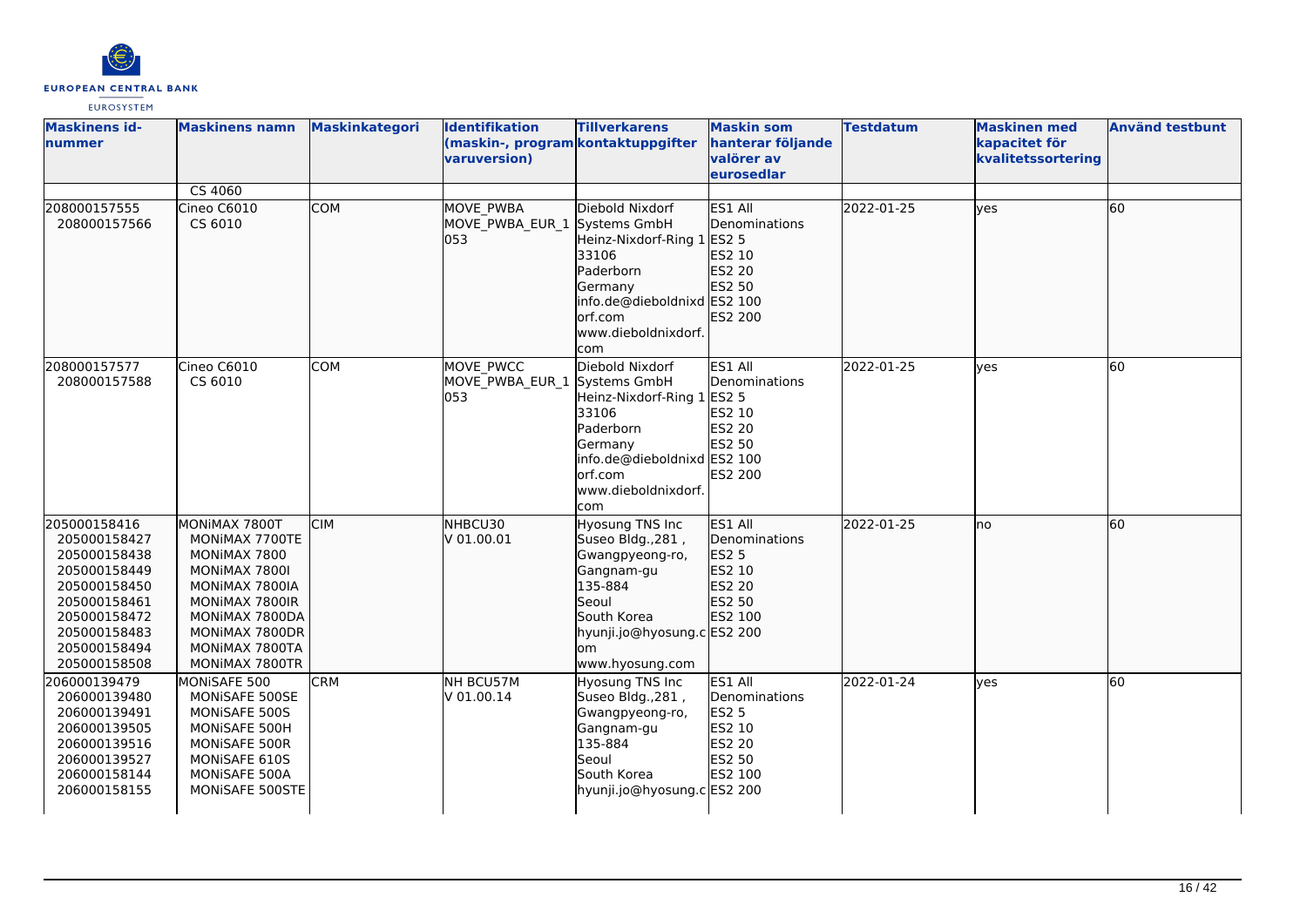

| <b>Maskinens id-</b><br>Inummer                                                                                                              | <b>Maskinens namn</b>                                                                                                                                          | Maskinkategori | <b>Identifikation</b><br>(maskin-, program kontaktuppgifter<br>varuversion) | <b>Tillverkarens</b>                                                                                                                                                           | <b>Maskin som</b><br>hanterar följande<br>valörer av<br>eurosedlar                       | <b>Testdatum</b> | <b>Maskinen med</b><br>kapacitet för<br>kvalitetssortering | <b>Använd testbunt</b> |
|----------------------------------------------------------------------------------------------------------------------------------------------|----------------------------------------------------------------------------------------------------------------------------------------------------------------|----------------|-----------------------------------------------------------------------------|--------------------------------------------------------------------------------------------------------------------------------------------------------------------------------|------------------------------------------------------------------------------------------|------------------|------------------------------------------------------------|------------------------|
| 206000158166                                                                                                                                 | MONISAFE 620S                                                                                                                                                  |                |                                                                             | lom.<br>www.hyosung.com                                                                                                                                                        |                                                                                          |                  |                                                            |                        |
| 206000139538<br>206000140358<br>206000140369<br>206000140370<br>206000140381<br>206000140392<br>206000158202<br>206000158213<br>206000158224 | MONISAFE 500<br>MONISAFE 500SE<br>MONISAFE 500S<br>MONISAFE 500H<br>MONISAFE 500R<br>MONISAFE 610S<br>MONISAFE 500A<br>MONISAFE 500STE<br><b>MONISAFE 620S</b> | <b>CRM</b>     | NH BCU67<br>V 01.00.14                                                      | <b>Hyosung TNS Inc</b><br>Suseo Bldg., 281,<br>Gwangpyeong-ro,<br>Gangnam-gu<br>135-884<br>Seoul<br>South Korea<br>hyunji.jo@hyosung.c ES2 200<br><b>om</b><br>www.hyosung.com | ES1 All<br>Denominations<br><b>ES2 5</b><br>ES2 10<br>ES2 20<br>ES2 50<br>ES2 100        | 2022-01-24       | lyes                                                       | 60                     |
| 206000157597<br>206000157600<br>206000157611<br>206000157622<br>206000157633<br>206000157644<br>206000157655<br>206000157666<br>206000157677 | DN Series 200<br>CS 4060<br>CS 4560<br>DN Series 250<br>DN Series 400<br>DN Series 405DT<br>DN Series 450<br>DN Series 470<br>DN Series 490                    | <b>CRM</b>     | MOVEm CDAA<br>MOVEm CDAA EUR Systems GmbH<br>1018                           | Diebold Nixdorf<br>Heinz-Nixdorf-Ring 1<br>33106<br>Paderborn<br>Germany<br>info.de@dieboldnixd ES2 100<br>lorf.com<br>www.dieboldnixdorf.<br>com                              | ES1 All<br>Denominations<br><b>ES2 5</b><br>ES2 10<br><b>ES2 20</b><br>ES2 50<br>ES2 200 | 2022-01-24       | lyes                                                       | 60                     |
| 206000139413<br>206000139424<br>206000139435<br>206000139446<br>206000139457<br>206000139468<br>206000158111<br>206000158122<br>206000158133 | MONISAFE 500<br>MONISAFE 500SE<br>MONISAFE 500S<br>MONISAFE 500H<br>MONISAFE 500R<br>MONISAFE 610S<br>MONISAFE 500A<br>MONISAFE 500STE<br>MONISAFE 620S        | <b>CRM</b>     | NH BCU57<br>V 01.00.14                                                      | <b>Hyosung TNS Inc</b><br>Suseo Bldg., 281,<br>Gwangpyeong-ro,<br>Gangnam-gu<br>135-884<br>Seoul<br>South Korea<br>hyunji.jo@hyosung.c ES2 200<br>lom<br>www.hyosung.com       | ES1 All<br>Denominations<br><b>ES2 5</b><br>ES2 10<br>ES2 20<br>ES2 50<br>ES2 100        | 2022-01-21       | lyes                                                       | 60                     |
| 206000139981<br>206000139992<br>206000140007<br>206000140018<br>206000140029<br>206000140030<br>206000140041                                 | MONIMAX 8600<br>MONIMAX 8000A<br>MONIMAX 8000TA<br>MONIMAX 8000P<br>MONIMAX 8000PT<br>MONIMAX 8200<br>MONIMAX 8200T                                            | <b>CRM</b>     | NH BCU63<br>V 01.00.14                                                      | Hyosung TNS Inc<br>Suseo Bldg., 281,<br>Gwangpyeong-ro,<br>Gangnam-gu<br>135-884<br>Seoul<br>South Korea                                                                       | ES1 All<br>Denominations<br><b>ES2 5</b><br>ES2 10<br>ES2 20<br>ES2 50<br>ES2 100        | 2022-01-21       | yes                                                        | 60                     |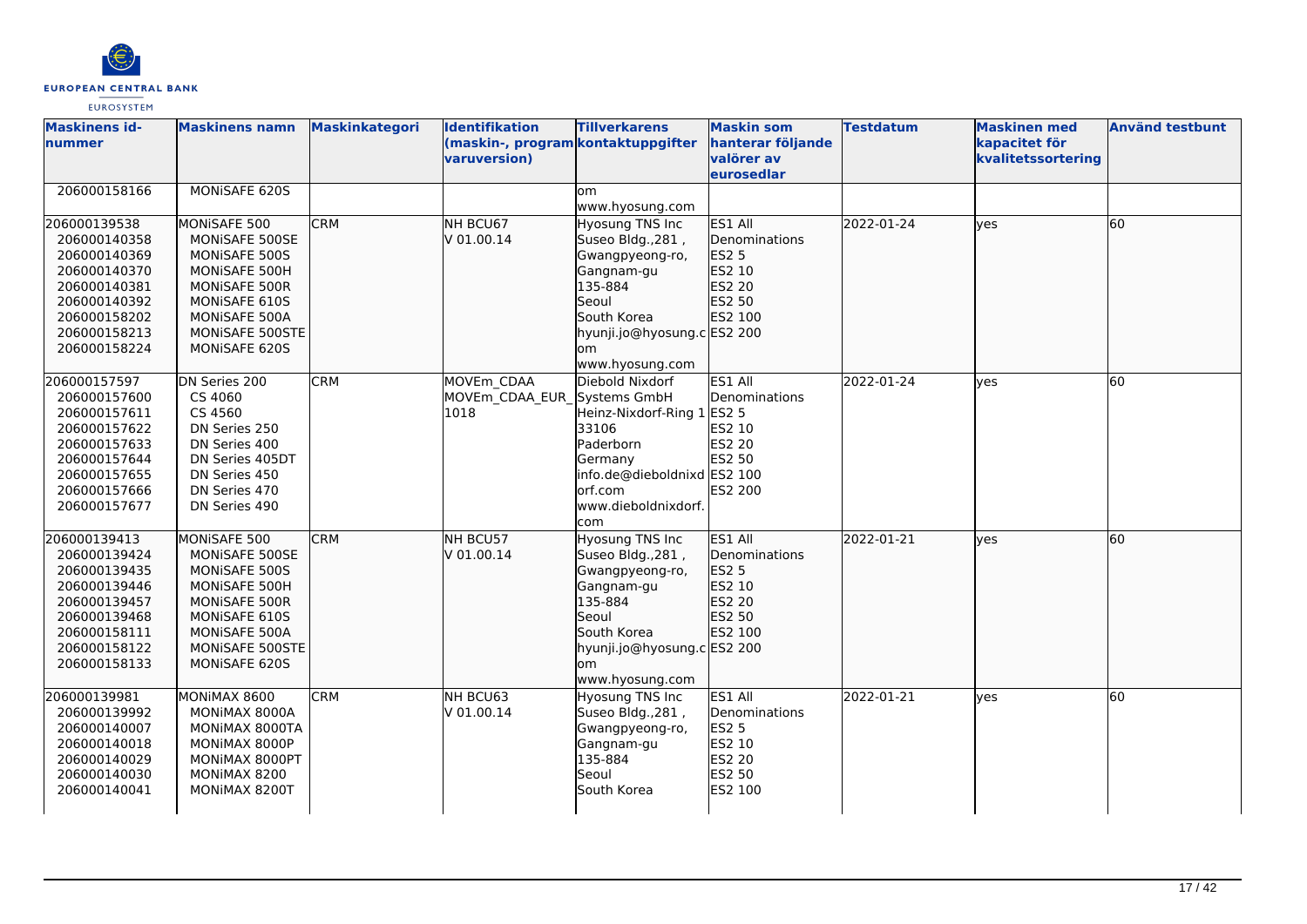

| valörer av<br>kvalitetssortering<br>varuversion)<br>eurosedlar<br>hyunji.jo@hyosung.cES2 200<br>206000140052<br>MONIMAX 8200CL |    |
|--------------------------------------------------------------------------------------------------------------------------------|----|
|                                                                                                                                |    |
|                                                                                                                                |    |
| 206000140063<br>MONIMAX 8200TA<br>om                                                                                           |    |
| www.hyosung.com<br>206000140074<br>MONIMAX 8300                                                                                |    |
| 206000140085<br>MONIMAX 8300T                                                                                                  |    |
| 206000140096<br>MONIMAX 8600T                                                                                                  |    |
| 206000140109<br>MONIMAX 8600R                                                                                                  |    |
| 206000140110<br>MONIMAX 8600S                                                                                                  |    |
| 206000140121<br>MONIMAX 8600ST                                                                                                 |    |
| 206000140132<br>MONIMAX 8700                                                                                                   |    |
| 206000140143<br>MONIMAX 8700T                                                                                                  |    |
| 206000140154<br>MONIMAX 8800                                                                                                   |    |
| 206000140165<br>MONIMAX 8800T                                                                                                  |    |
| 206000140176<br>MONIMAX 8900                                                                                                   |    |
| 206000140187<br>MONIMAX 8940                                                                                                   |    |
| 206000140198<br>BranchSolution                                                                                                 |    |
| 206000140597<br>8050                                                                                                           |    |
| <b>MONIMAX</b><br>206000140600                                                                                                 |    |
| 206000140611<br>8100QTN                                                                                                        |    |
| 206000140622<br>MONIMAX 8200S                                                                                                  |    |
| 206000140633<br>MONIMAX 8200SR                                                                                                 |    |
| 206000140644<br>MONIMAX 8200ST                                                                                                 |    |
| 206000140655<br>MONIMAX 8200QT                                                                                                 |    |
| MONIMAX 8600SR<br>206000158086                                                                                                 |    |
| 206000158097<br>MONIMAX 8700TE                                                                                                 |    |
| 206000158100<br><b>MONIMAX</b>                                                                                                 |    |
| 8200QTN                                                                                                                        |    |
| MONIMAX 8700S                                                                                                                  |    |
| MONIMAX 8700ST                                                                                                                 |    |
| 206000139549<br><b>CRM</b><br>NH BCU53M<br><b>Hyosung TNS Inc</b><br>ES1 All<br>2022-01-20<br>MONIMAX 8600<br>ves              | 60 |
| V 01.00.14<br>Suseo Bldg., 281,<br>206000139550<br>MONIMAX 8000A<br>Denominations                                              |    |
| 206000139561<br><b>ES2 5</b><br>MONIMAX 8000TA<br>Gwangpyeong-ro,                                                              |    |
| 206000139572<br>ES2 10<br>MONIMAX 8000P<br>Gangnam-gu                                                                          |    |
| 135-884<br>ES2 20<br>206000139583<br>MONIMAX 8000PT                                                                            |    |
| 206000139594<br>Seoul<br>ES2 50<br>MONIMAX 8200                                                                                |    |
| ES2 100<br>MONIMAX 8200T<br>South Korea<br>206000139607                                                                        |    |
| 206000139618<br>MONIMAX 8200CL<br>hyunji.jo@hyosung.c ES2 200                                                                  |    |
| 206000139629<br>MONIMAX 8200TA<br>om                                                                                           |    |
| 206000139630<br>MONIMAX 8300<br>www.hyosung.com                                                                                |    |
| MONIMAX 8300T<br>206000139641                                                                                                  |    |
| 206000139652<br>MONIMAX 8600T                                                                                                  |    |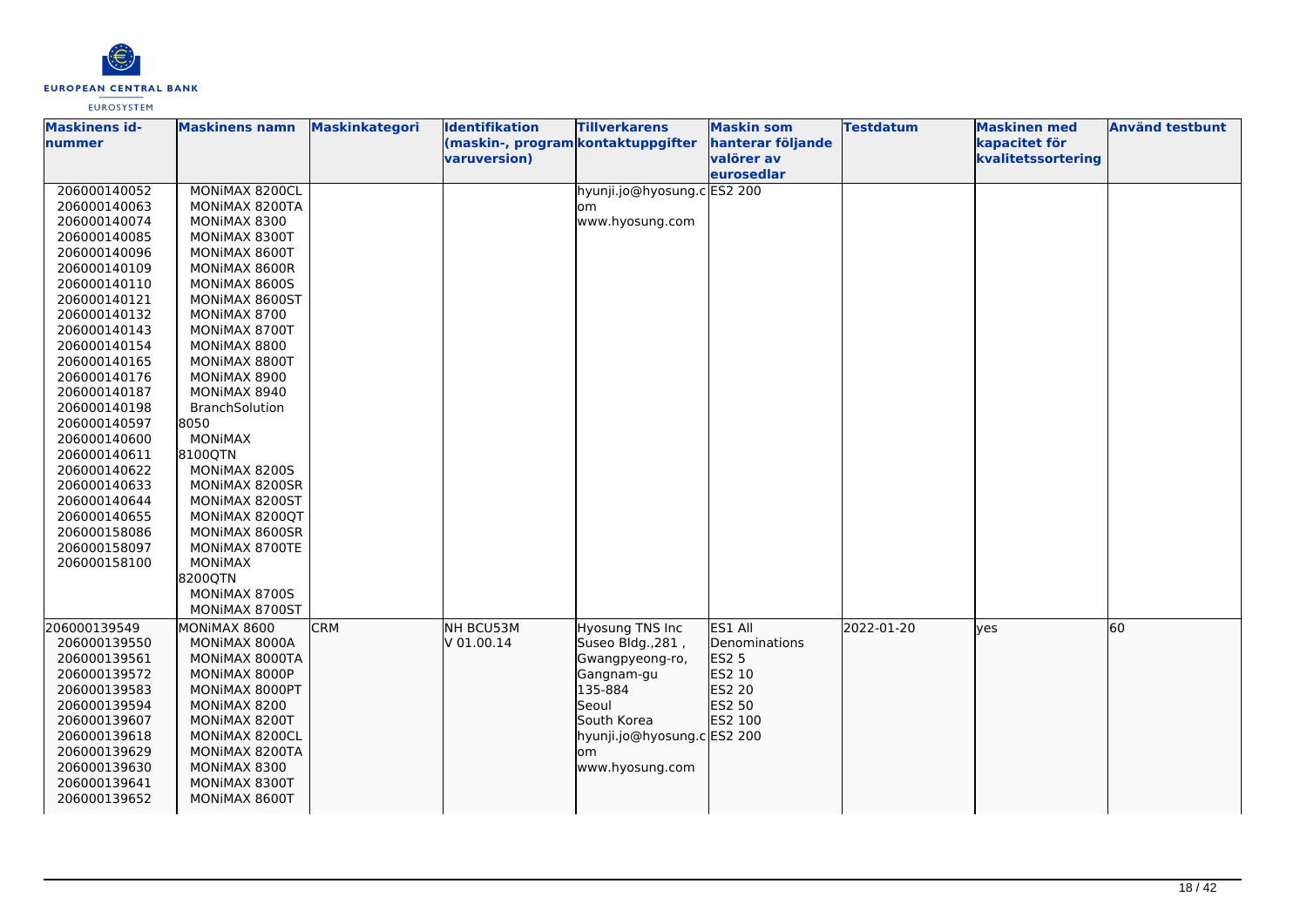

| <b>Maskinens id-</b><br>Inummer                                                                                                                                                                                                                                                                                              | <b>Maskinens namn</b>                                                                                                                                                                                                                                                                                                                                                                | <b>Maskinkategori</b> | <b>Identifikation</b><br>(maskin-, program kontaktuppgifter<br>varuversion) | <b>Tillverkarens</b>                                                                                                                                              | <b>Maskin som</b><br>hanterar följande<br>valörer av<br><b>leurosedlar</b>               | <b>Testdatum</b> | <b>Maskinen med</b><br>kapacitet för<br>kvalitetssortering | <b>Använd testbunt</b> |
|------------------------------------------------------------------------------------------------------------------------------------------------------------------------------------------------------------------------------------------------------------------------------------------------------------------------------|--------------------------------------------------------------------------------------------------------------------------------------------------------------------------------------------------------------------------------------------------------------------------------------------------------------------------------------------------------------------------------------|-----------------------|-----------------------------------------------------------------------------|-------------------------------------------------------------------------------------------------------------------------------------------------------------------|------------------------------------------------------------------------------------------|------------------|------------------------------------------------------------|------------------------|
| 206000139663<br>206000139674<br>206000139685<br>206000139696<br>206000139709<br>206000139710<br>206000139721<br>206000139732<br>206000139743<br>206000139754<br>206000140450<br>206000140461<br>206000140472<br>206000140483<br>206000140494<br>206000140508<br>206000140519<br>206000157973<br>206000157984<br>206000157995 | MONIMAX 8600R<br>MONIMAX 8600S<br>MONIMAX 8600ST<br>MONIMAX 8700<br>MONIMAX 8700T<br>MONIMAX 8800<br>MONIMAX 8800T<br>MONIMAX 8900<br>MONIMAX 8940<br>BranchSolution<br>8050<br><b>MONIMAX</b><br>8100QTN<br>MONIMAX 8200S<br>MONIMAX 8200SR<br>MONIMAX 8200ST<br>MONIMAX 8200QT<br>MONIMAX 8600SR<br>MONIMAX 8700TE<br><b>MONIMAX</b><br>8200QTN<br>MONIMAX 8700S<br>MONIMAX 8700ST |                       |                                                                             |                                                                                                                                                                   |                                                                                          |                  |                                                            |                        |
| 206000139765<br>206000139776<br>206000139787<br>206000139812<br>206000139823<br>206000139834<br>206000139845<br>206000139878<br>206000139889<br>206000139914<br>206000139925<br>206000139936<br>206000139947<br>206000139970<br>206000140520<br>206000140531<br>206000140542                                                 | MONIMAX 8600<br>MONIMAX 8000A<br>MONIMAX 8000TA<br>MONIMAX 8200<br>MONIMAX 8200T<br>MONIMAX 8200CL<br>MONIMAX 8200TA<br>MONIMAX 8600T<br>MONIMAX 8600R<br>MONIMAX 8700<br>MONIMAX 8700T<br>MONIMAX 8800<br>MONIMAX 8800T<br>BranchSolution<br>8050<br><b>MONIMAX</b><br>8100QTN                                                                                                      | <b>CRM</b>            | NH BCU53<br>V 01.00.14                                                      | Hyosung TNS Inc<br>Suseo Bldg., 281,<br>Gwangpyeong-ro,<br>Gangnam-gu<br>135-884<br>Seoul<br>South Korea<br>hyunji.jo@hyosung.c ES2 200<br>lom<br>www.hyosung.com | ES1 All<br>Denominations<br><b>ES2 5</b><br><b>ES2 10</b><br>ES2 20<br>ES2 50<br>ES2 100 | 2022-01-20       | yes                                                        | 60                     |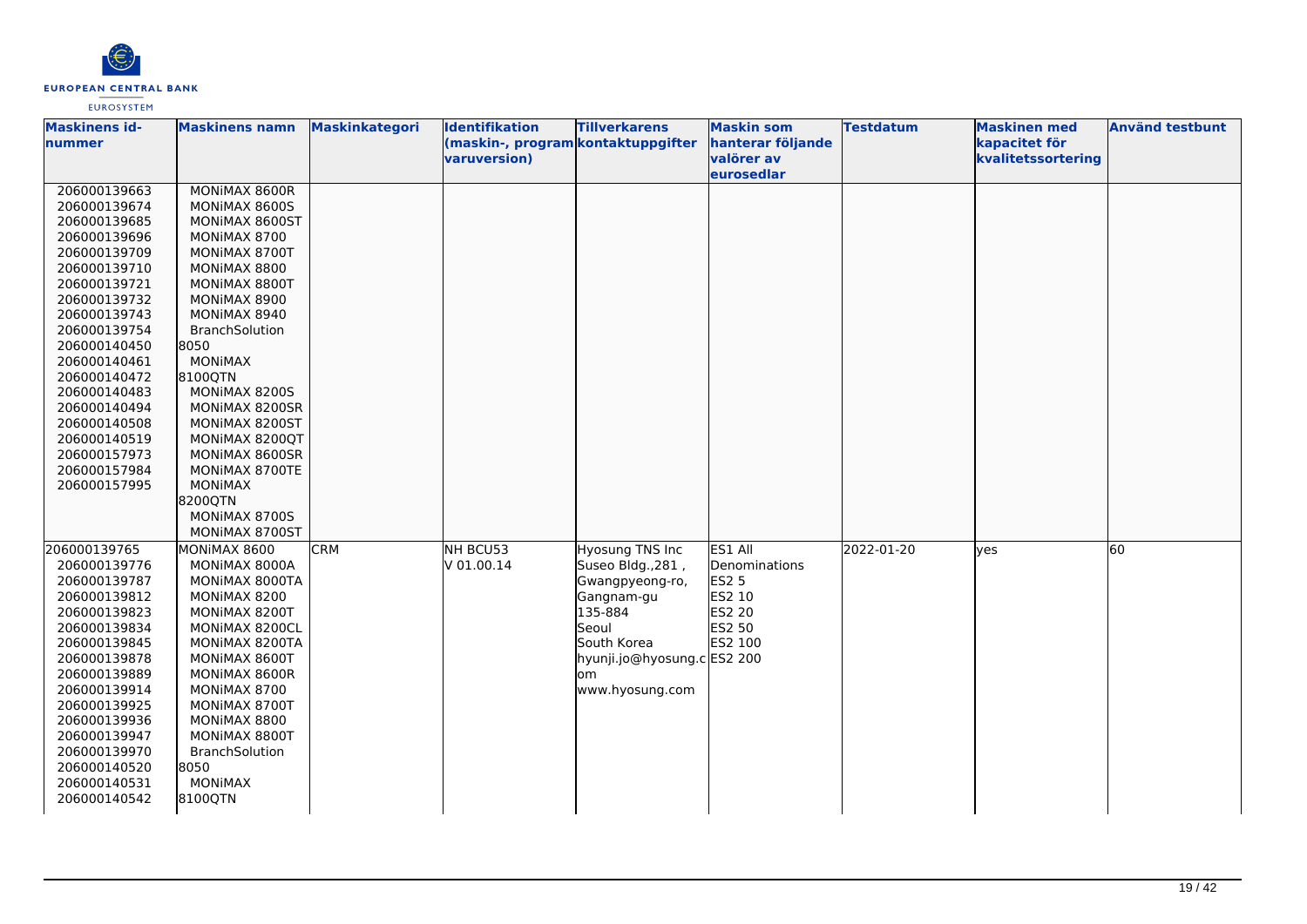

| <b>Maskinens id-</b><br><b>nummer</b>                                                                                                                                                                                                        | <b>Maskinens namn</b>                                                                                                                                                                                                                                                                                          | <b>Maskinkategori</b> | <b>Identifikation</b><br>(maskin-, program kontaktuppgifter<br>varuversion) | <b>Tillverkarens</b>                                                                                                                          | <b>Maskin som</b><br>hanterar följande<br>valörer av<br>eurosedlar                                         | <b>Testdatum</b> | <b>Maskinen med</b><br>kapacitet för<br>kvalitetssortering | <b>Använd testbunt</b> |
|----------------------------------------------------------------------------------------------------------------------------------------------------------------------------------------------------------------------------------------------|----------------------------------------------------------------------------------------------------------------------------------------------------------------------------------------------------------------------------------------------------------------------------------------------------------------|-----------------------|-----------------------------------------------------------------------------|-----------------------------------------------------------------------------------------------------------------------------------------------|------------------------------------------------------------------------------------------------------------|------------------|------------------------------------------------------------|------------------------|
| 206000140553<br>206000140564<br>206000140575<br>206000140586<br>206000157940<br>206000157951<br>206000157962<br>206000158587<br>206000158598<br>206000158601<br>206000158612<br>206000158634<br>206000158645<br>206000158656<br>206000158667 | MONIMAX 8200S<br>MONIMAX 8200SR<br>MONIMAX 8200ST<br>MONIMAX 8200QT<br>MONIMAX 8600SR<br>MONIMAX 8700TE<br><b>MONIMAX</b><br>8200QTN<br>MONIMAX 8700S<br>MONIMAX 8700ST<br>MONIMAX 8000P<br>MONIMAX 8000PT<br>MONIMAX 8300<br>MONIMAX 8300T<br>MONIMAX 8600S<br>MONIMAX 8600ST<br>MONIMAX 8900<br>MONIMAX 8940 |                       |                                                                             |                                                                                                                                               |                                                                                                            |                  |                                                            |                        |
| 206000156507<br>206000156518<br>206000156529                                                                                                                                                                                                 | CI-50 RBW-15X<br>CI-10B RBW-100<br>CI-5B RBW-50                                                                                                                                                                                                                                                                | <b>CRM</b>            | HVE-2XX<br>1005                                                             | <b>Glory Global</b><br>Solutions<br>Thomas-Edison-Platz ES2 5<br>63263<br>Neu-Isenburg<br>Germany<br>www.gloryglobalsolu ES2 200<br>tions.com | ES1 All<br>Denominations<br>ES2 10<br>ES2 20<br>ES2 50<br>ES2 100                                          | 2021-12-17       | lves                                                       | 60                     |
| 206000156277<br>206000156288                                                                                                                                                                                                                 | SafeCash R7<br>SafeCash R8                                                                                                                                                                                                                                                                                     | <b>CRM</b>            | HOTS BV-ZBV Type<br>l5a<br>BVZ22EUT 000020                                  | Gunnebo Cash<br>Automation AB<br>Stora Åvägen 1<br>SE-436 34<br>Askim<br>Sweden<br>www.gunnebo.com                                            | ES1 All<br>Denominations<br><b>ES2 5</b><br><b>ES2 10</b><br><b>ES2 20</b><br>ES2 50<br>ES2 100<br>ES2 200 | 2021-12-13       | ves                                                        | 60                     |
| 206000156299<br>206000156324<br>206000156335                                                                                                                                                                                                 | SafeCash R6<br>SafeCash R4<br>SafeCash R5                                                                                                                                                                                                                                                                      | <b>CRM</b>            | HOTS BV-ZBV Type<br>l5a<br>BVZ22EUT_000020                                  | Gunnebo Cash<br>Automation AB<br>Stora Åvägen 1<br>SE-436 34                                                                                  | ES1 All<br>Denominations<br><b>ES2 5</b><br>ES2 10                                                         | 2021-12-13       | lyes                                                       | 60                     |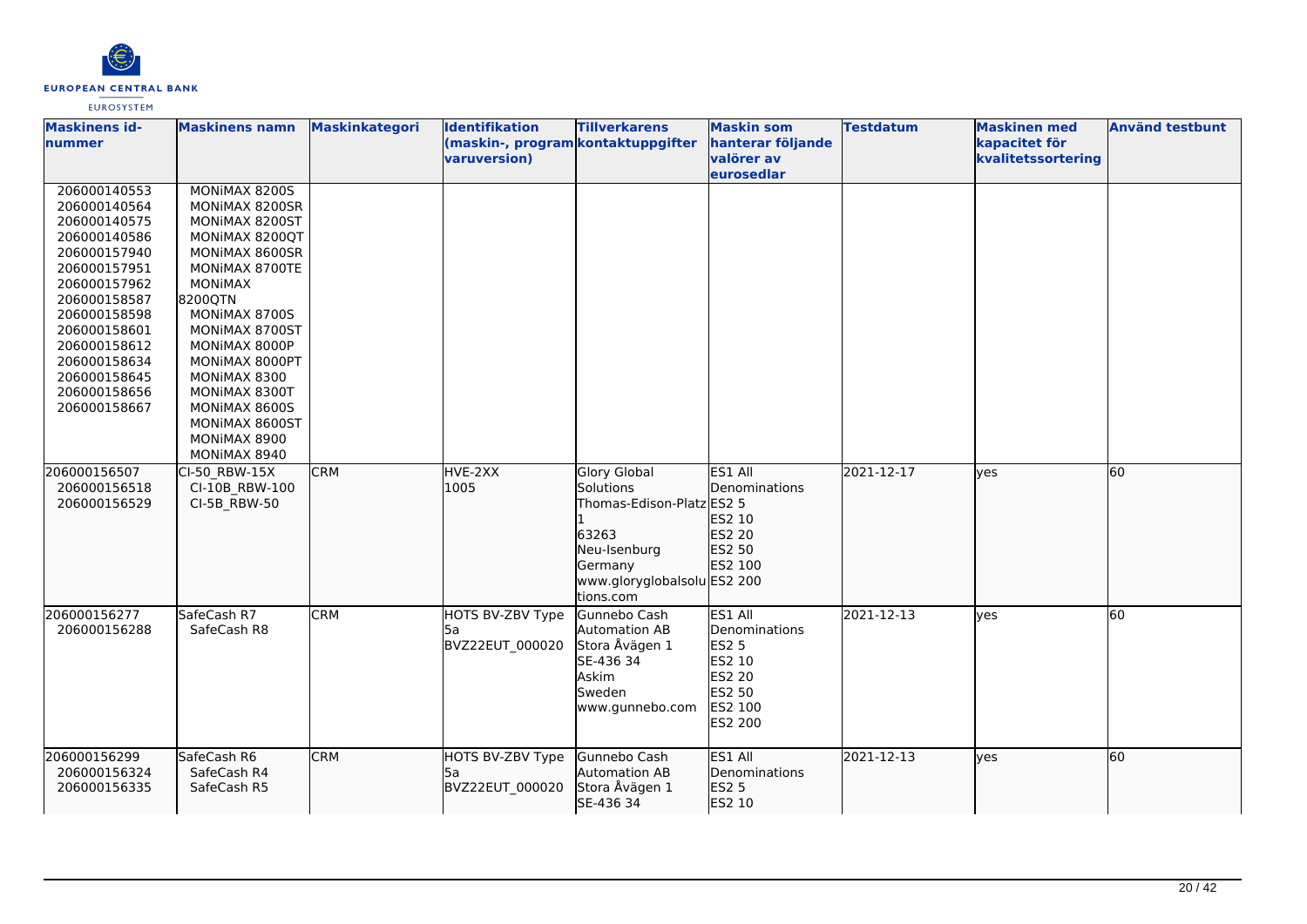

| <b>Maskinens id-</b><br>nummer                                                                                                               | <b>Maskinens namn</b>                                                                                                                       | Maskinkategori | Identifikation<br>(maskin-, program kontaktuppgifter<br>varuversion) | <b>Tillverkarens</b><br><b>Askim</b><br>Sweden                                                                                                   | <b>Maskin som</b><br>hanterar följande<br>valörer av<br>eurosedlar<br><b>ES2 20</b><br>ES2 50 | <b>Testdatum</b> | <b>Maskinen med</b><br>kapacitet för<br>kvalitetssortering | <b>Använd testbunt</b> |
|----------------------------------------------------------------------------------------------------------------------------------------------|---------------------------------------------------------------------------------------------------------------------------------------------|----------------|----------------------------------------------------------------------|--------------------------------------------------------------------------------------------------------------------------------------------------|-----------------------------------------------------------------------------------------------|------------------|------------------------------------------------------------|------------------------|
|                                                                                                                                              |                                                                                                                                             |                |                                                                      | www.gunnebo.com                                                                                                                                  | ES2 100<br>ES2 200                                                                            |                  |                                                            |                        |
| 206000143306<br>206000143317<br>206000143328<br>206000143339<br>206000143340<br>206000143351<br>206000143362<br>206000143373<br>206000143431 | DN Series 200<br>CS 4060<br>CS 4560<br>DN Series 250<br>DN Series 400<br>DN Series 405DT<br>DN Series 450<br>DN Series 470<br>DN Series 490 | <b>CRM</b>     | MOVEm CDAA<br>MOVEm CDAA EUR Systems GmbH<br>1014                    | Diebold Nixdorf<br>Heinz-Nixdorf-Ring 1<br>33106<br>Paderborn<br>Germany<br>info.de@dieboldnixd ES2 100<br>orf.com<br>www.dieboldnixdorf.<br>com | ES1 All<br>Denominations<br><b>ES2 5</b><br>ES2 10<br>ES2 20<br><b>ES2 50</b><br>ES2 200      | 2021-12-08       | yes                                                        | 60                     |
| 206000156084<br>206000156095                                                                                                                 | <b>RBG-200</b><br>RZ-200                                                                                                                    | <b>CRM</b>     | HVD-200<br>6617                                                      | Glory Global<br>Solutions<br>Thomas-Edison-Platz ES2 5<br>63263<br>Neu-Isenburg<br>Germany<br>www.gloryglobalsolu ES2 200<br>tions.com           | ES1 All<br>Denominations<br>ES2 10<br>ES2 20<br>ES2 50<br>ES2 100                             | 2021-12-08       | lyes                                                       | 60                     |
| 206000156108<br>206000156119                                                                                                                 | <b>RBG-200</b><br>RZ-200                                                                                                                    | <b>CRM</b>     | <b>HVD-210</b><br>6617                                               | <b>Glory Global</b><br>Solutions<br>Thomas-Edison-Platz ES2 5<br>63263<br>Neu-Isenburg<br>Germany<br>www.gloryglobalsolu ES2 200<br>tions.com    | ES1 All<br>Denominations<br>ES2 10<br>ES2 20<br><b>ES2 50</b><br>ES2 100                      | 2021-12-08       | <b>ves</b>                                                 | 60                     |
| 207000156143<br>207000156154<br>207000156165<br>207000156176<br>207000156187                                                                 | Opteva 740<br>Opteva 760<br>Opteva 750<br>Opteva 720 Front<br>Load<br>Opteva 720 Rear                                                       | <b>CCM</b>     | BAU<br>3360T0302631                                                  | Diebold Nixdorf<br>Systems GmbH<br>Heinz-Nixdorf-Ring 1 ES2 5<br>33106<br>Paderborn<br>Germany                                                   | ES1 All<br>Denominations<br>ES2 10<br>ES2 20<br>ES2 50                                        | 2021-12-08       | Ino                                                        | 60                     |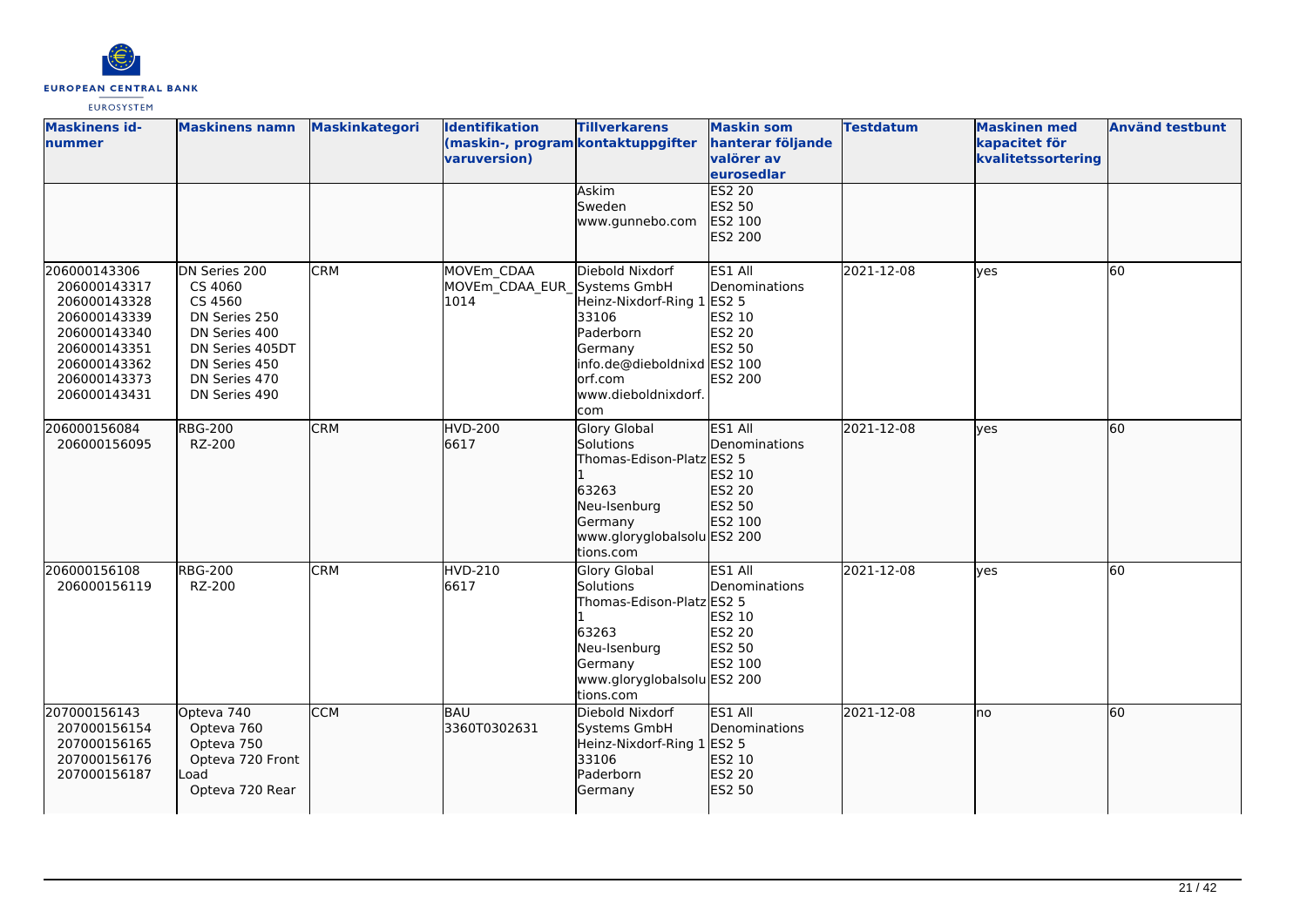

| <b>Maskinens id-</b><br>nummer                                                                                                                                                                                                                                                                                                                                                                                                               | <b>Maskinens namn</b><br>Load                                                                                                                                                                                                                                                                                                                                                                                                                           | <b>Maskinkategori</b> | <b>Identifikation</b><br>(maskin-, program kontaktuppgifter<br>varuversion) | <b>Tillverkarens</b><br>info.de@dieboldnixd ES2 100                                                                                                                    | <b>Maskin som</b><br>hanterar följande<br>valörer av<br>eurosedlar                    | <b>Testdatum</b> | <b>Maskinen med</b><br>kapacitet för<br>kvalitetssortering | <b>Använd testbunt</b> |
|----------------------------------------------------------------------------------------------------------------------------------------------------------------------------------------------------------------------------------------------------------------------------------------------------------------------------------------------------------------------------------------------------------------------------------------------|---------------------------------------------------------------------------------------------------------------------------------------------------------------------------------------------------------------------------------------------------------------------------------------------------------------------------------------------------------------------------------------------------------------------------------------------------------|-----------------------|-----------------------------------------------------------------------------|------------------------------------------------------------------------------------------------------------------------------------------------------------------------|---------------------------------------------------------------------------------------|------------------|------------------------------------------------------------|------------------------|
|                                                                                                                                                                                                                                                                                                                                                                                                                                              |                                                                                                                                                                                                                                                                                                                                                                                                                                                         |                       |                                                                             | lorf.com<br>www.dieboldnixdorf.<br>com                                                                                                                                 | ES2 200                                                                               |                  |                                                            |                        |
| 207000155814<br>207000155825<br>207000155836<br>207000155847<br>207000155858<br>207000155869<br>207000155870<br>207000155881<br>207000155892<br>207000155905<br>207000155916<br>207000155927<br>207000155938<br>207000155949<br>207000155950<br>207000155961<br>207000155972<br>207000155983<br>207000155994<br>207000156007<br>207000156018<br>207000156029<br>207000156030<br>207000156041<br>207000156052<br>207000156063<br>207000156074 | CINEO C2070<br>CS 2070<br>ProCash 3000<br>ProCash 2100xe<br>PC 2100<br>ProCash 2150xe<br>ProCash 2250xe<br>ProCash 2350xe<br>ProCash 3100xe<br>ProCash 4100<br>ProCash 8100<br>ProCash 8150<br><b>CINEO C2080</b><br><b>CINEO C2560</b><br>CINEO C2560DU<br><b>CINEO C2590</b><br><b>CINEO C4080</b><br><b>CINEO C2090</b><br>CINEO C2560PG<br>CS 2080<br>CS 2560<br><b>CS 2560DU</b><br>CS 2590<br>CS 4080<br>CS 2090<br><b>CS 2560PG</b><br>Punt Groc | <b>CCM</b>            | Line XSA<br>XSAAEUR0234                                                     | Diebold Nixdorf<br>Systems GmbH<br>Heinz-Nixdorf-Ring 1 ES2 5<br>33106<br>Paderborn<br>Germany<br>info.de@dieboldnixd ES2 100<br>orf.com<br>www.dieboldnixdorf.<br>com | ES1 All<br>Denominations<br>ES2 10<br><b>ES2 20</b><br>ES2 50<br>ES2 200              | 2021-12-02       | lno                                                        | 60                     |
| 206000155528<br>206000155539                                                                                                                                                                                                                                                                                                                                                                                                                 | SelfServ 62<br>SelfServ 64                                                                                                                                                                                                                                                                                                                                                                                                                              | <b>CRM</b>            | <b>SR BV</b><br>EU0113                                                      | <b>NCR Financial</b><br>Solutions Group Ltd<br>3 Fulton Road<br>DD2 4SW Tayside<br>Dundee<br>United Kingdom<br>www.ncr.com                                             | ES1 All<br>Denominations<br>ES2 5<br>ES2 10<br>ES2 20<br>ES2 50<br>ES2 100<br>ES2 200 | 2021-11-25       | lves                                                       | 60                     |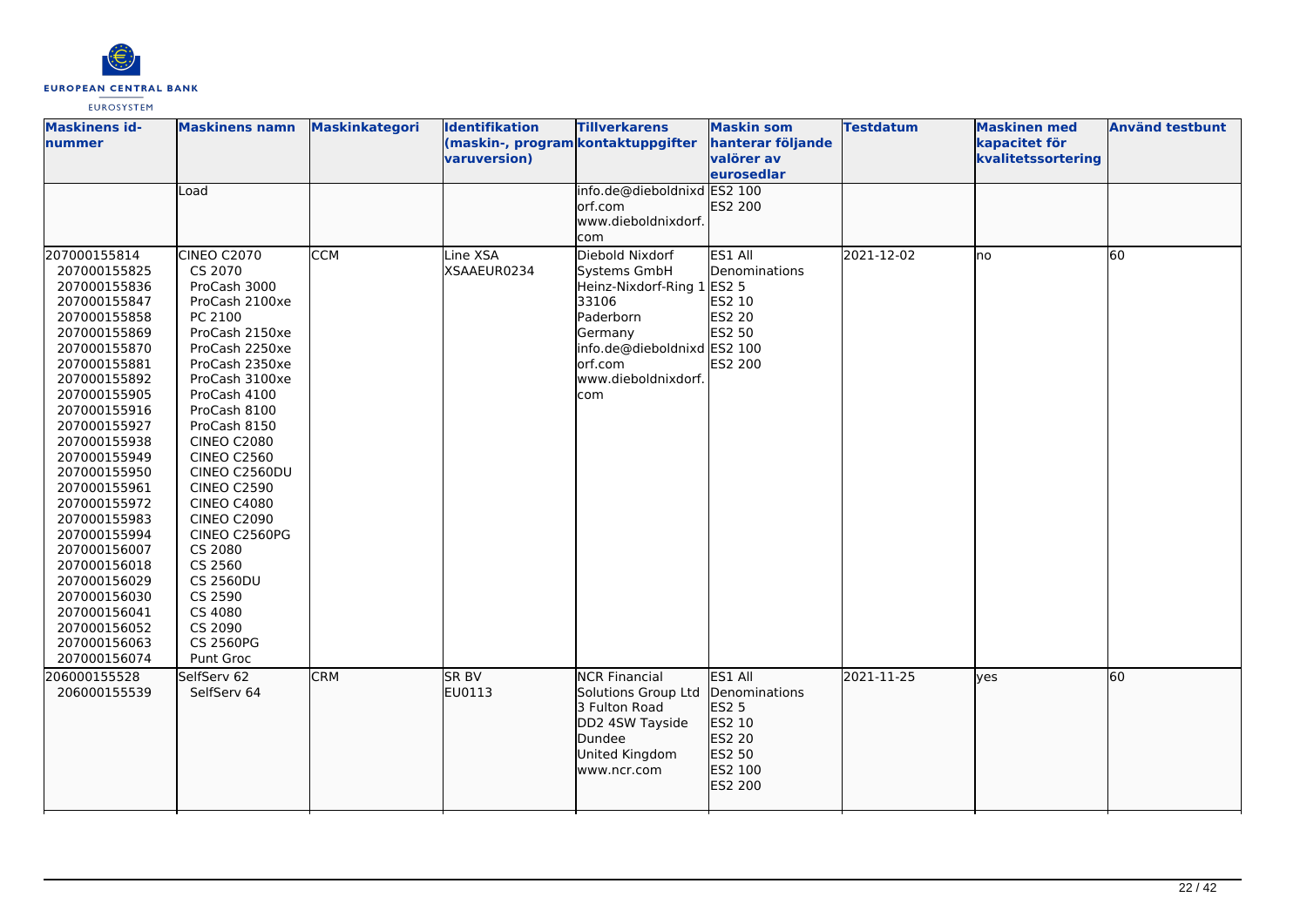

| <b>Maskinens id-</b><br>nummer                                                               | <b>Maskinens namn</b>                                                                | Maskinkategori | <b>Identifikation</b><br>(maskin-, program kontaktuppgifter<br>varuversion) | <b>Tillverkarens</b>                                                                                                                          | <b>Maskin som</b><br>hanterar följande<br><b>valörer</b> av<br>eurosedlar                    | <b>Testdatum</b> | <b>Maskinen</b> med<br>kapacitet för<br>kvalitetssortering | <b>Använd testbunt</b> |
|----------------------------------------------------------------------------------------------|--------------------------------------------------------------------------------------|----------------|-----------------------------------------------------------------------------|-----------------------------------------------------------------------------------------------------------------------------------------------|----------------------------------------------------------------------------------------------|------------------|------------------------------------------------------------|------------------------|
| 206000144385<br>206000144396                                                                 | <b>RBG-200</b><br>RZ-200                                                             | <b>CRM</b>     | <b>HVD-200</b><br>6616                                                      | <b>Glory Global</b><br>Solutions<br>Thomas-Edison-Platz ES2 5<br>63263<br>Neu-Isenburg<br>Germany<br>www.gloryglobalsolu ES2 200<br>tions.com | ES1 All<br>Denominations<br>ES2 10<br>ES2 20<br>ES2 50<br>ES2 100                            | 2021-11-17       | yes                                                        | 60                     |
| 206000154721<br>206000154732                                                                 | Oki ATM-Recycler<br>G8 (GZ9500F)<br>Oki ATM-Recycler<br>G8 (GZ9500R)                 | <b>CRM</b>     | OKI RG8-BRM 2.xx<br>OKI RG8-Recognition Co, Ltd<br>(Euro) 5.02              | Oki Electric Industry ES1 All<br>3-1 Futabacho,<br>Takasaki<br>370-8585<br>Gumma<br>Japan<br>www.oki.com                                      | <b>Denominations</b><br><b>ES2 5</b><br>ES2 10<br>ES2 20<br>ES2 50<br>ES2 100<br>ES2 200     | 2021-11-09       | lves                                                       | 60                     |
| 206000154743<br>206000154754                                                                 | Oki ATM-Recycler<br>G7 (GZ9241F)<br>Oki ATM-Recycler<br>G7 (GZ9241R)                 | <b>CRM</b>     | OKI RG7-BRM 8.xx<br>OKI RG7-Recognition Co, Ltd<br>(Euro) 9.02              | Oki Electric Industry ES1 All<br>3-1 Futabacho,<br>Takasaki<br>370-8585<br>Gumma<br>Japan<br>www.oki.com                                      | Denominations<br><b>ES2 5</b><br>ES2 10<br>ES2 20<br>ES2 50<br>ES2 100<br><b>ES2 200</b>     | 2021-11-09       | lyes                                                       | 60                     |
| 206000154663<br>206000154674<br>206000154685<br>206000154696<br>206000154709<br>206000154710 | KePlus R10<br>KePlus RT10<br>KePlus F10<br>KePlus FT10<br>KePlus FX10<br>KePlus RX10 | <b>CRM</b>     | BV HW: HCS Zero BV KEBA Handover<br>Type 5<br>BV SW:<br>BVZ2207T000012      | Automation GmbH<br>Reindlstrasse 51<br>A-4041<br>Linz<br>Austria<br>kh@keba.com<br>www.keba.com                                               | ES1 All<br>Denominations<br><b>ES2 5</b><br>ES2 10<br>ES2 20<br>ES2 50<br>ES2 100<br>ES2 200 | 2021-11-08       | lves                                                       | 60                     |
| 206000155061<br>206000155072<br>206000155083                                                 | Series 100 ATM<br>Model 20<br>Series 100 ATM                                         | <b>CRM</b>     | <b>GBRU</b><br>GBNA with BV100E<br>EU7591                                   | Fujitsu Frontech<br>Limited<br>1766 Yanokuchi,                                                                                                | ES1 All<br>Denominations<br><b>ES2 5</b>                                                     | 2021-11-05       | lves                                                       | 60                     |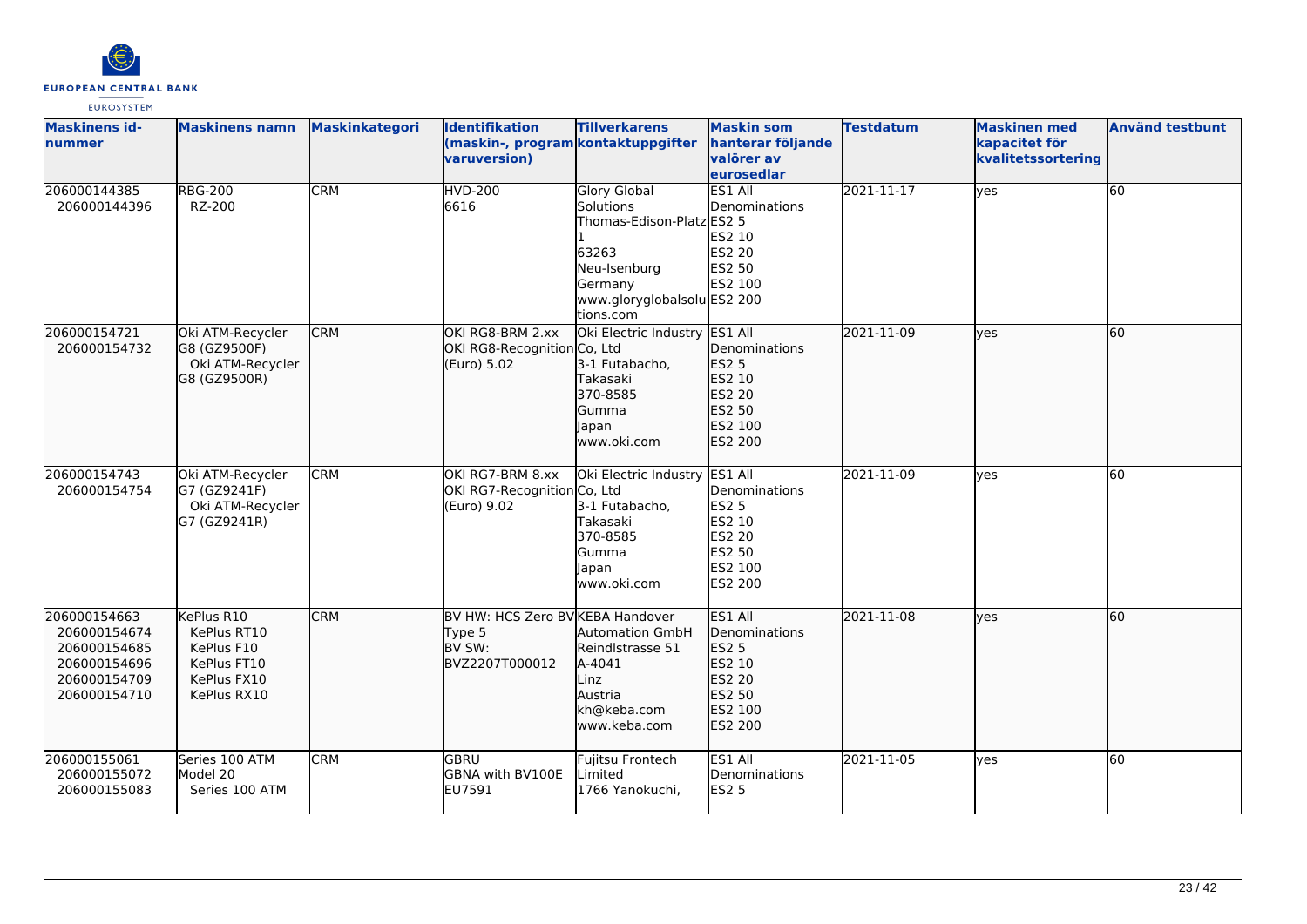

| <b>Maskinens id-</b><br>nummer               | <b>Maskinens namn</b>                                                                  | <b>Maskinkategori</b> | Identifikation<br>(maskin-, program kontaktuppgifter<br>varuversion) | <b>Tillverkarens</b>                                                                                                                | <b>Maskin som</b><br>hanterar följande<br>valörer av<br>eurosedlar                           | <b>Testdatum</b> | <b>Maskinen med</b><br>kapacitet för<br>kvalitetssortering | <b>Använd testbunt</b> |
|----------------------------------------------|----------------------------------------------------------------------------------------|-----------------------|----------------------------------------------------------------------|-------------------------------------------------------------------------------------------------------------------------------------|----------------------------------------------------------------------------------------------|------------------|------------------------------------------------------------|------------------------|
|                                              | Model 21<br>Series 100 ATM<br>Model 22                                                 |                       |                                                                      | Inagi-shi<br>206-855<br>Tokyo<br>Japan<br>www.frontech.fujitsu ES2 200<br>.com/en                                                   | <b>ES2 10</b><br>ES2 20<br>ES2 50<br>ES2 100                                                 |                  |                                                            |                        |
| 206000155094<br>206000155174<br>206000155185 | Serie 8000, Model<br>8148<br>Serie 8000, Model<br>8048R<br>Serie 8000, Model<br>8028R  | <b>CRM</b>            | <b>GBRU</b><br>GBNA with BV100E<br>EU7591                            | Denso Ten España,<br>S.A.<br>Cesar Vallejo nº 16<br>29004<br>Malaga<br>Spain<br>www.ftesa.es                                        | ES1 All<br>Denominations<br><b>ES2 5</b><br>ES2 10<br>ES2 20<br>ES2 50<br>ES2 100<br>ES2 200 | 2021-11-05       | ves                                                        | 60                     |
| 207000155380<br>207000155391<br>207000155404 | Series 100 ATM<br>Model 20<br>Series 100 ATM<br>Model 21<br>Series 100 ATM<br>Model 22 | <b>CCM</b>            | G60 with BV10<br>EU32AA                                              | Fujitsu Frontech<br>Limited<br>1766 Yanokuchi,<br>Inagi-shi<br>206-855<br>Tokyo<br>Japan<br>www.frontech.fujitsu ES2 200<br>.com/en | ES1 All<br>Denominations<br><b>ES2 5</b><br>ES2 10<br>ES2 20<br>ES2 50<br>ES2 100            | 2021-11-04       | lno                                                        | 60                     |
| 206000155141<br>206000155152<br>206000155163 | Series 100 ATM<br>Model 20<br>Series 100 ATM<br>Model 21<br>Series 100 ATM<br>Model 22 | <b>CRM</b>            | <b>GBRU</b><br><b>GBNA with BV100</b><br>EU7591                      | Fujitsu Frontech<br>Limited<br>1766 Yanokuchi,<br>Inagi-shi<br>206-855<br>Tokyo<br>Japan<br>www.frontech.fujitsu ES2 200<br>.com/en | ES1 All<br><b>I</b> Denominations<br>ES2 5<br>ES2 10<br>ES2 20<br>ES2 50<br>ES2 100          | 2021-11-03       | lyes                                                       | 60                     |
| 206000155196<br>206000155209<br>206000155210 | Serie 8000, Model<br>8148<br>Serie 8000, Model<br>8048R<br>Serie 8000, Model<br>8028R  | <b>CRM</b>            | GBRU<br>GBNA with BV100<br>EU7591                                    | Denso Ten España,<br>S.A.<br>Cesar Vallejo nº 16<br>29004<br>Malaga<br>Spain                                                        | ES1 All<br>Denominations<br><b>ES2 5</b><br>ES2 10<br><b>ES2 20</b><br>ES2 50                | 2021-11-03       | lyes                                                       | 60                     |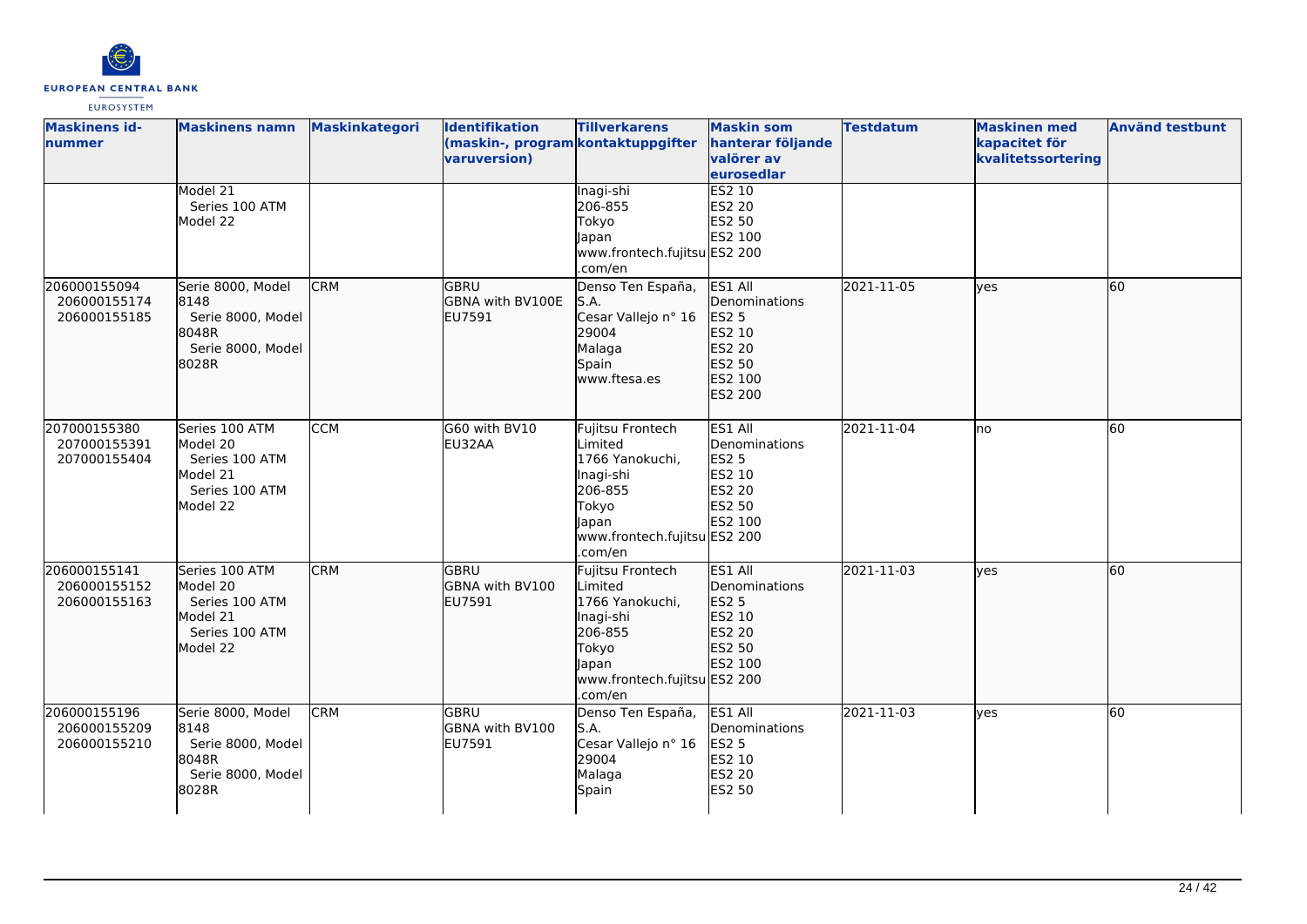

| <b>Maskinens id-</b><br>nummer               | <b>Maskinens namn</b>                                                                  | <b>Maskinkategori</b> | <b>Identifikation</b><br>(maskin-, program kontaktuppgifter<br>varuversion) | <b>Tillverkarens</b>                                                                                                                                                                  | <b>Maskin som</b><br>hanterar följande<br>valörer av<br>eurosedlar                                  | <b>Testdatum</b> | <b>Maskinen med</b><br>kapacitet för<br>kvalitetssortering | <b>Använd testbunt</b> |
|----------------------------------------------|----------------------------------------------------------------------------------------|-----------------------|-----------------------------------------------------------------------------|---------------------------------------------------------------------------------------------------------------------------------------------------------------------------------------|-----------------------------------------------------------------------------------------------------|------------------|------------------------------------------------------------|------------------------|
|                                              |                                                                                        |                       |                                                                             | www.ftesa.es                                                                                                                                                                          | ES2 100<br>ES2 200                                                                                  |                  |                                                            |                        |
| 206000154970<br>206000154981<br>206000154992 | Series 100 ATM<br>Model 20<br>Series 100 ATM<br>Model 21<br>Series 100 ATM<br>Model 22 | <b>CRM</b>            | GBRU<br><b>GBNA</b> with GBVM<br>EU7591                                     | Fujitsu Frontech<br>Limited<br>1766 Yanokuchi,<br>Inagi-shi<br>206-855<br>Tokyo<br><b>Japan</b><br>www.frontech.fujitsu ES2 200<br>.com/en                                            | ES1 All<br>Denominations<br>ES2 5<br>ES2 10<br>ES2 20<br>ES2 50<br>ES2 100                          | 2021-11-02       | lves                                                       | 60                     |
| 206000155005<br>206000155016<br>206000155027 | Serie 8000, Model<br>8148<br>Serie 8000, Model<br>8048R<br>Serie 8000, Model<br>8028R  | <b>CRM</b>            | GBRU<br><b>GBNA with GBVM</b><br>EU7591                                     | Denso Ten España,<br>S.A.<br>Cesar Vallejo nº 16<br>29004<br>Malaga<br>Spain<br>www.ftesa.es                                                                                          | ES1 All<br>Denominations<br><b>ES2 5</b><br>ES2 10<br>ES2 20<br>ES2 50<br>ES2 100<br><b>ES2 200</b> | 2021-11-02       | ves                                                        | 60                     |
| 205000154263<br>205000154274                 | SS4N-400<br>OLIS-4400                                                                  | <b>CIM</b>            | SCNXL83<br>523244433                                                        | Printec Hellas<br>S.M.S.A.<br>7-7A, Poseidonos<br>Ave. & Lokridos Str.<br>18344<br>Moschato, Athens<br>Greece<br>e.vasiliadou@printecES2 200<br>group.com<br>www.printecgroup.c<br>om | ES1 All<br>Denominations<br>ES2 5<br>ES2 10<br>ES2 20<br>ES2 50<br>ES2 100                          | 2021-10-22       | lno                                                        | 60                     |
| 205000154081                                 | GDB-100                                                                                | <b>CIM</b>            | <b>HVD-310</b><br>Model package: 119 Solutions                              | Glory Global<br>Thomas-Edison-Platz ES2 5<br>63263<br>Neu-Isenburg<br>Germany                                                                                                         | ES1 All<br>Denominations<br>ES2 10<br>ES2 20<br>ES2 50<br>ES2 100                                   | 2021-10-21       | no                                                         | 60                     |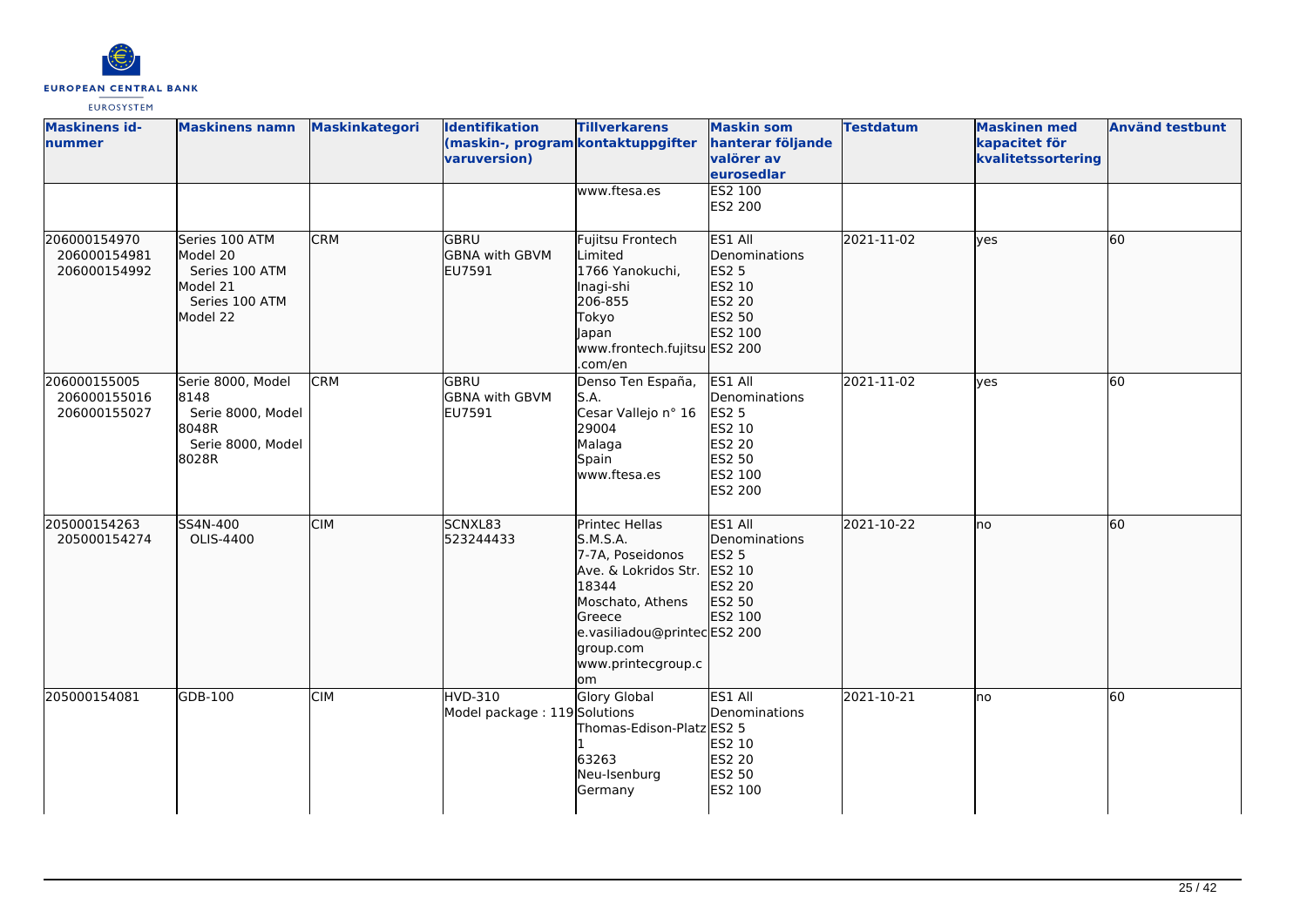

| <b>Maskinens id-</b><br>nummer                                                                                                                                                                                                                                               | <b>Maskinens namn</b>                                                                                                                                                                                                                                                        | <b>Maskinkategori</b> | Identifikation<br>(maskin-, program kontaktuppgifter<br>varuversion) | <b>Tillverkarens</b>                                                                                                                                                                  | <b>Maskin som</b><br>hanterar följande<br>valörer av<br>eurosedlar                       | <b>Testdatum</b> | <b>Maskinen med</b><br>kapacitet för<br>kvalitetssortering | <b>Använd testbunt</b> |
|------------------------------------------------------------------------------------------------------------------------------------------------------------------------------------------------------------------------------------------------------------------------------|------------------------------------------------------------------------------------------------------------------------------------------------------------------------------------------------------------------------------------------------------------------------------|-----------------------|----------------------------------------------------------------------|---------------------------------------------------------------------------------------------------------------------------------------------------------------------------------------|------------------------------------------------------------------------------------------|------------------|------------------------------------------------------------|------------------------|
|                                                                                                                                                                                                                                                                              |                                                                                                                                                                                                                                                                              |                       |                                                                      | www.gloryglobalsolu ES2 200<br>tions.com                                                                                                                                              |                                                                                          |                  |                                                            |                        |
| 205000154229<br>205000154230<br>205000154241<br>205000154252                                                                                                                                                                                                                 | SS4N-300<br>SS4N-100<br>OLIS-Mini<br>OLIS-2400                                                                                                                                                                                                                               | <b>CIM</b>            | SCNL83<br>523244433                                                  | Printec Hellas<br>S.M.S.A.<br>7-7A, Poseidonos<br>Ave. & Lokridos Str.<br>18344<br>Moschato, Athens<br>Greece<br>e.vasiliadou@printecES2 200<br>group.com<br>www.printecgroup.c<br>om | ES1 All<br>Denominations<br>ES2 5<br>ES2 10<br>ES2 20<br>ES2 50<br>ES2 100               | 2021-10-20       | lno                                                        | 60                     |
| 208000153050<br>208000153061                                                                                                                                                                                                                                                 | Cineo C6010<br>CS 6010                                                                                                                                                                                                                                                       | <b>COM</b>            | <b>MOVE PWBA</b><br>MOVE PWBA EUR 1 Systems GmbH<br>050              | Diebold Nixdorf<br>Heinz-Nixdorf-Ring 1<br>33106<br>Paderborn<br>Germany<br>info.de@dieboldnixd ES2 100<br>orf.com<br>www.dieboldnixdorf.<br>com                                      | ES1 All<br>Denominations<br><b>ES2 5</b><br>ES2 10<br><b>ES2 20</b><br>ES2 50<br>ES2 200 | 2021-09-23       | lves                                                       | 60                     |
| 206000152581<br>206000152592<br>206000152605<br>206000152616<br>206000152627<br>206000152638<br>206000152649<br>206000152650<br>206000152661<br>206000152672<br>206000152683<br>206000152694<br>206000152707<br>206000152718<br>206000152729<br>206000152730<br>206000152741 | CINEO C4060<br><b>CINEO C4040</b><br>CS 4040<br><b>CINEO C4080</b><br>CS 4080<br><b>CINEO C4560</b><br>CS 4560<br><b>CINEO C4580</b><br>CS 4580<br><b>CINEO C2090</b><br>CS 2090<br><b>CINEO C4090</b><br>CS 4090<br><b>CINEO C2080</b><br>CS 2080<br>CINEO C6040<br>CS 6040 | <b>CRM</b>            | MOVE CWAA<br>MOVE_CWAA_EUR_1 Systems GmbH<br>050                     | Diebold Nixdorf<br>Heinz-Nixdorf-Ring 1 ES2 5<br>33106<br>Paderborn<br>Germany<br>info.de@dieboldnixd ES2 100<br>orf.com<br>www.dieboldnixdorf.<br>com                                | ES1 All<br>Denominations<br>ES2 10<br>ES2 20<br>ES2 50<br>ES2 200                        | 2021-09-22       | lves                                                       | 60                     |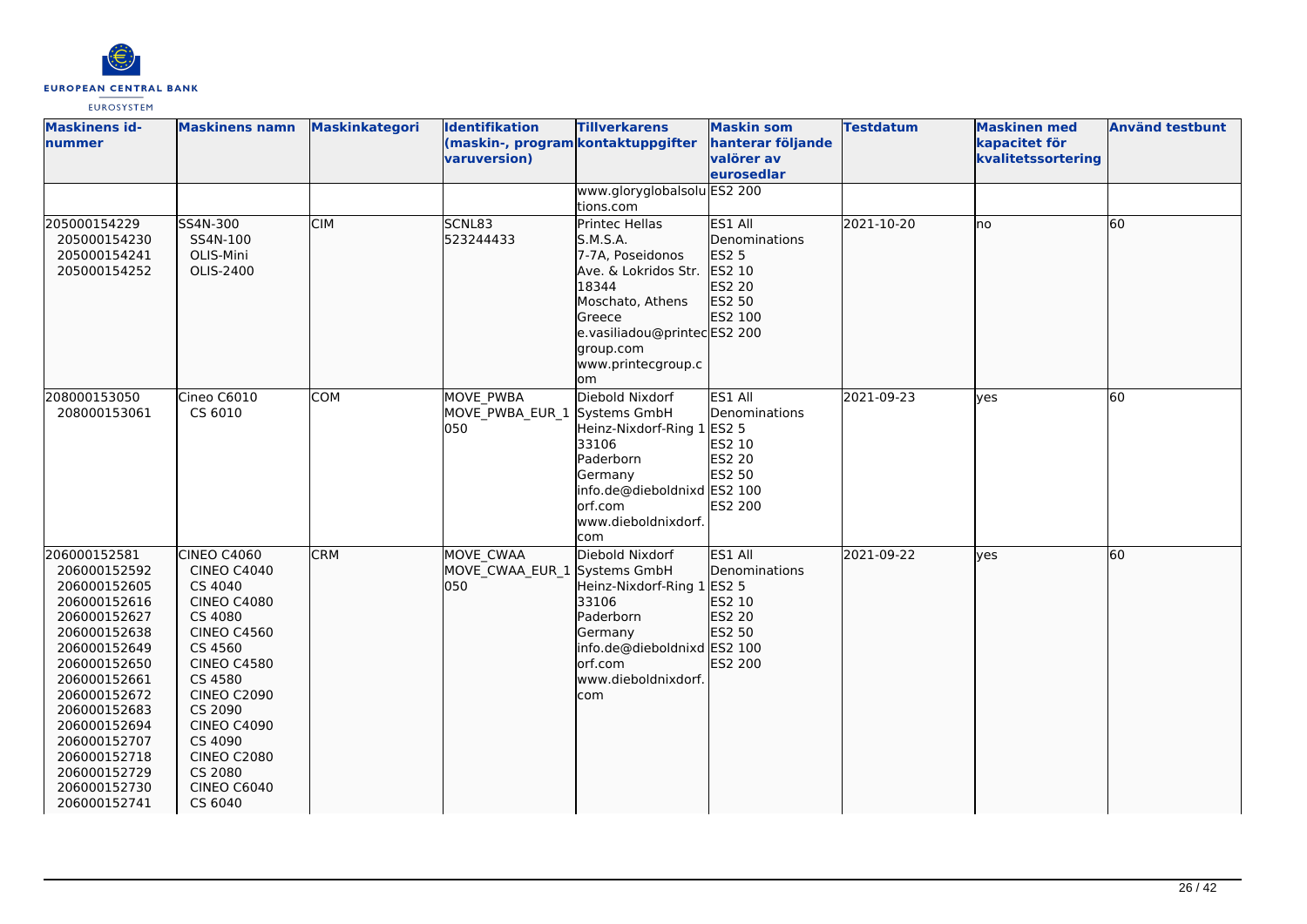

| <b>Maskinens id-</b><br>nummer                                                                                                                                                                                                                                                                                                                               | <b>Maskinens namn</b>                                                                                                                                                                                                                                                                                                                                                           | Maskinkategori | Identifikation<br>(maskin-, program kontaktuppgifter<br>varuversion) | <b>Tillverkarens</b>                                                                                                                             | <b>Maskin som</b><br>hanterar följande<br>valörer av<br>eurosedlar                | <b>Testdatum</b> | <b>Maskinen med</b><br>kapacitet för<br>kvalitetssortering | <b>Använd testbunt</b> |
|--------------------------------------------------------------------------------------------------------------------------------------------------------------------------------------------------------------------------------------------------------------------------------------------------------------------------------------------------------------|---------------------------------------------------------------------------------------------------------------------------------------------------------------------------------------------------------------------------------------------------------------------------------------------------------------------------------------------------------------------------------|----------------|----------------------------------------------------------------------|--------------------------------------------------------------------------------------------------------------------------------------------------|-----------------------------------------------------------------------------------|------------------|------------------------------------------------------------|------------------------|
| 206000152752<br>206000152763<br>206000152774<br>206000152785<br>206000152796<br>206000152809<br>206000152810                                                                                                                                                                                                                                                 | CINEO C6040<br>Compact<br>CS 6040 Compact<br><b>CINEO C6030</b><br>CS 6030<br><b>CINEO C6050</b><br>CS 6050<br>CS 4060                                                                                                                                                                                                                                                          |                |                                                                      |                                                                                                                                                  |                                                                                   |                  |                                                            |                        |
| 208000153481<br>208000153492                                                                                                                                                                                                                                                                                                                                 | Cineo C6010<br>CS 6010                                                                                                                                                                                                                                                                                                                                                          | <b>COM</b>     | MOVE PWCC<br>MOVE PWBA EUR 1 Systems GmbH<br>050                     | Diebold Nixdorf<br>Heinz-Nixdorf-Ring 1<br>33106<br>Paderborn<br>Germany<br>info.de@dieboldnixd ES2 100<br>orf.com<br>www.dieboldnixdorf.<br>com | ES1 All<br>Denominations<br><b>ES2 5</b><br>ES2 10<br>ES2 20<br>ES2 50<br>ES2 200 | 2021-09-22       | ves                                                        | $\overline{60}$        |
| 206000152217<br>206000152228<br>206000152239<br>206000152240<br>206000152251<br>206000152262<br>206000152273<br>206000152284<br>206000152295<br>206000152308<br>206000152319<br>206000152320<br>206000152331<br>206000152342<br>206000152353<br>206000152364<br>206000152375<br>206000152386<br>206000152397<br>206000152400<br>206000152411<br>206000152422 | <b>CINEO C4060</b><br><b>CINEO C4040</b><br>CS 4040<br><b>CINEO C4080</b><br>CS 4080<br><b>CINEO C4560</b><br>CS 4560<br><b>CINEO C4580</b><br>CS 4580<br><b>CINEO C2090</b><br>CS 2090<br><b>CINEO C4090</b><br>CS 4090<br><b>CINEO C2080</b><br>CS 2080<br><b>CINEO C6040</b><br>CS 6040<br><b>CINEO C6040</b><br>Compact<br>CS 6040 Compact<br><b>CINEO C6030</b><br>CS 6030 | <b>CRM</b>     | MOVE CWCA<br>MOVE CWAA EUR 1 Systems GmbH<br>050                     | Diebold Nixdorf<br>Heinz-Nixdorf-Ring 1<br>33106<br>Paderborn<br>Germany<br>info.de@dieboldnixd ES2 100<br>orf.com<br>www.dieboldnixdorf.<br>com | ES1 All<br>Denominations<br>ES2 5<br>ES2 10<br>ES2 20<br>ES2 50<br><b>ES2 200</b> | 2021-09-21       | yes                                                        | 60                     |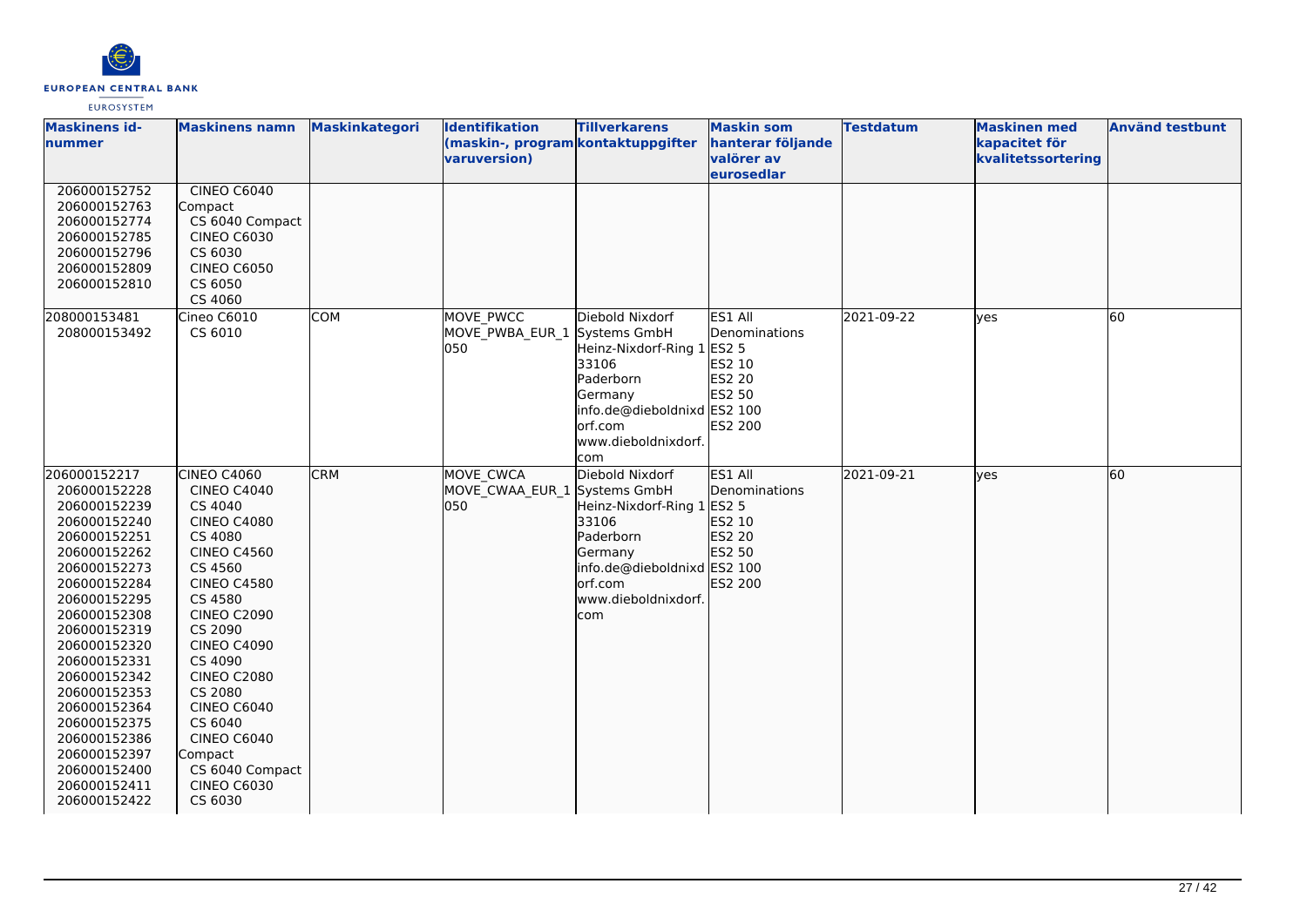

| <b>Maskinens id-</b><br>nummer                                                                                                                                                                                                                                                                               | <b>Maskinens namn</b>                                                                                                                                                                                                                                           | Maskinkategori | Identifikation<br>(maskin-, program kontaktuppgifter<br>varuversion) | <b>Tillverkarens</b>                                                                                           | <b>Maskin som</b><br>hanterar följande<br>valörer av<br>eurosedlar                                         | <b>Testdatum</b> | <b>Maskinen med</b><br>kapacitet för<br>kvalitetssortering | <b>Använd testbunt</b> |
|--------------------------------------------------------------------------------------------------------------------------------------------------------------------------------------------------------------------------------------------------------------------------------------------------------------|-----------------------------------------------------------------------------------------------------------------------------------------------------------------------------------------------------------------------------------------------------------------|----------------|----------------------------------------------------------------------|----------------------------------------------------------------------------------------------------------------|------------------------------------------------------------------------------------------------------------|------------------|------------------------------------------------------------|------------------------|
| 206000152433<br>206000152444                                                                                                                                                                                                                                                                                 | <b>CINEO C6050</b><br>CS 6050<br>CS 4060                                                                                                                                                                                                                        |                |                                                                      |                                                                                                                |                                                                                                            |                  |                                                            |                        |
| 205000152089                                                                                                                                                                                                                                                                                                 | Suzohapp CDS9<br>НСМ                                                                                                                                                                                                                                            | <b>CIM</b>     | <b>HOTS BV5A</b><br>BVZ22EUT V000020 NL. B.V. / Suzohapp             | Suzo international<br>Rijnzathe 12<br>3454PV<br>De Meern<br>Netherlands<br>info@suzohapp.nl<br>eu.suzohapp.com | ES1 All<br>Denominations<br><b>ES2 5</b><br>ES2 10<br>ES2 20<br><b>ES2 50</b><br>ES2 100<br><b>ES2 200</b> | 2021-09-20       | lno                                                        | 60                     |
| 206000152137<br>206000152148<br>206000152159<br>206000152160                                                                                                                                                                                                                                                 | Scancoin RCS500<br><b>RCS 900</b><br>HCM N11<br>HCM N12                                                                                                                                                                                                         | <b>CRM</b>     | HOTS BV5A<br>BVZ22EUT V000020 NL. B.V. / Suzohapp                    | Suzo international<br>Rijnzathe 12<br>3454PV<br>De Meern<br>Netherlands<br>info@suzohapp.nl<br>eu.suzohapp.com | ES1 All<br>Denominations<br>ES2 5<br>ES2 10<br>ES2 20<br>ES2 50<br>ES2 100<br>ES2 200                      | 2021-09-20       | lyes                                                       | 60                     |
| 206000135556<br>206000135567<br>206000135578<br>206000135589<br>206000135590<br>206000135603<br>206000135614<br>206000135625<br>206000135636<br>206000135647<br>206000135658<br>206000135669<br>206000135670<br>206000135681<br>206000135692<br>206000135705<br>206000135716<br>206000135727<br>206000135738 | <b>SDM504S</b><br>SDM501S<br>SDM504C<br><b>SDM501C</b><br>SDM503<br>SDM503R<br>SDM503RC<br>SDM503RS<br>SDM503RH<br>8800S<br>8800C<br>8400S<br>8400C<br><b>CASHERE</b><br><b>SDM502C</b><br><b>SDM502S</b><br><b>SDM503C</b><br><b>SDM503S</b><br><b>SDM505S</b> | <b>CRM</b>     | <b>BV5000</b><br>BVCM115-EUR11700 Via di Mezzo 2/4                   | Cima S.p.A.<br>41037<br>Mirandola (MO)<br>Italy<br>info@cimaspa.it<br>www.cimaspa.it                           | ES1 All<br>Denominations<br><b>ES2 5</b><br>ES2 10<br>ES2 20<br>ES2 50<br>ES2 100<br><b>ES2 200</b>        | 2021-09-14       | <b>ves</b>                                                 | 60                     |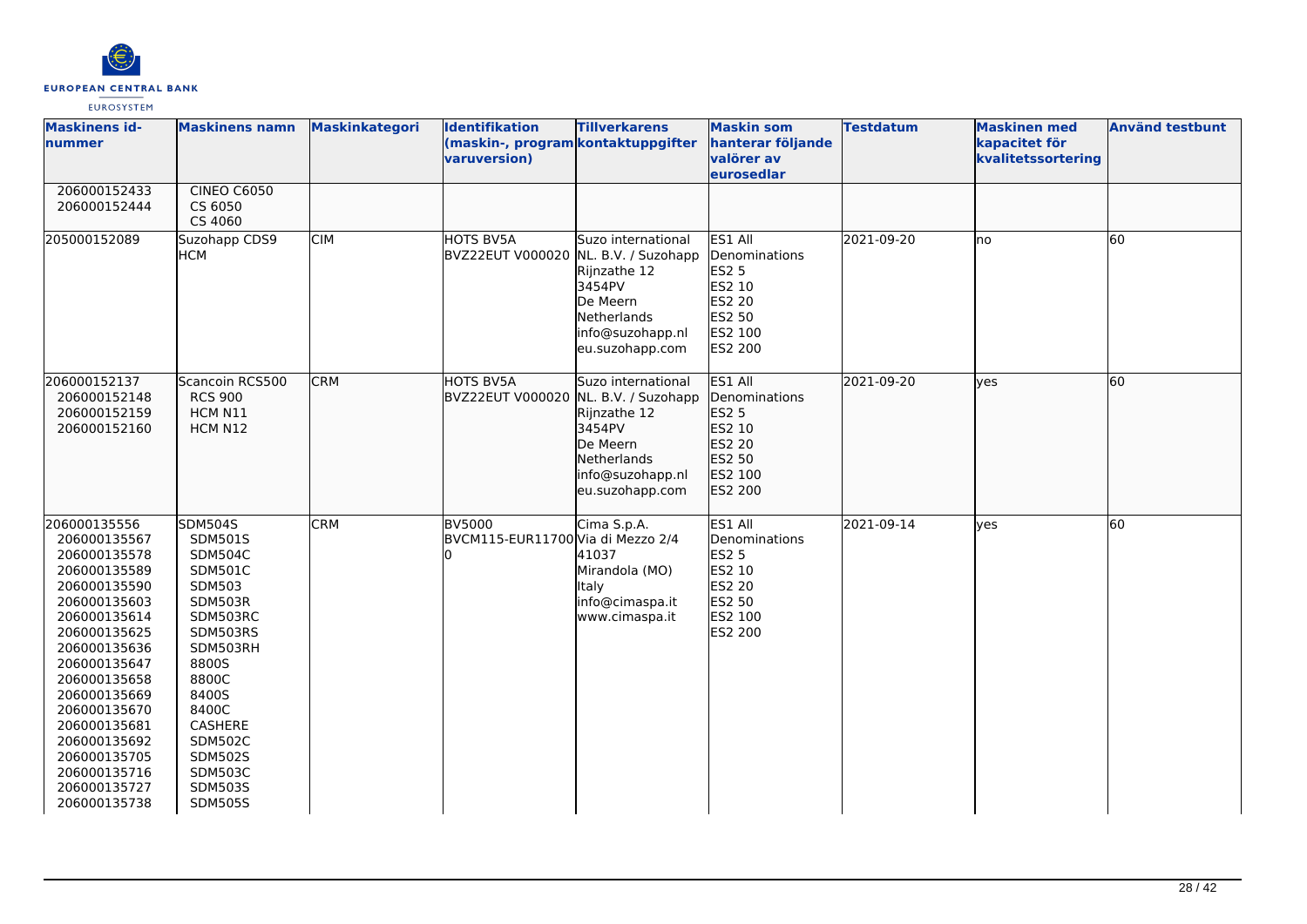

| <b>Maskinens id-</b>         | <b>Maskinens namn</b>        | <b>Maskinkategori</b> | <b>Identifikation</b>                              | <b>Tillverkarens</b>       | <b>Maskin som</b>               | <b>Testdatum</b> | <b>Maskinen med</b>                 | <b>Använd testbunt</b> |
|------------------------------|------------------------------|-----------------------|----------------------------------------------------|----------------------------|---------------------------------|------------------|-------------------------------------|------------------------|
| nummer                       |                              |                       | (maskin-, program kontaktuppgifter<br>varuversion) |                            | hanterar följande<br>valörer av |                  | kapacitet för<br>kvalitetssortering |                        |
|                              |                              |                       |                                                    |                            | eurosedlar                      |                  |                                     |                        |
| 206000135749                 | <b>SDM505C</b>               |                       |                                                    |                            |                                 |                  |                                     |                        |
| 206000151329                 | <b>SDM504S</b>               | <b>CRM</b>            | <b>BV5000</b>                                      | Cima S.p.A.                | ES1 All                         | 2021-09-14       | lyes                                | 60                     |
| 206000151330                 | <b>SDM501S</b>               |                       | BVCM116-EUR11800 Via di Mezzo 2/4                  |                            | Denominations                   |                  |                                     |                        |
| 206000151341                 | <b>SDM504C</b>               |                       |                                                    | 41037                      | ES2 5                           |                  |                                     |                        |
| 206000151352                 | SDM501C                      |                       |                                                    | Mirandola (MO)             | ES2 10                          |                  |                                     |                        |
| 206000151363                 | SDM503                       |                       |                                                    | <b>Italy</b>               | ES2 20                          |                  |                                     |                        |
| 206000151374                 | SDM503R                      |                       |                                                    | info@cimaspa.it            | ES2 50                          |                  |                                     |                        |
| 206000151385                 | SDM503RC                     |                       |                                                    | www.cimaspa.it             | ES2 100                         |                  |                                     |                        |
| 206000151396                 | SDM503RS                     |                       |                                                    |                            | ES2 200                         |                  |                                     |                        |
| 206000151409                 | SDM503RH                     |                       |                                                    |                            |                                 |                  |                                     |                        |
| 206000151410                 | 8800S                        |                       |                                                    |                            |                                 |                  |                                     |                        |
| 206000151421                 | 8800C                        |                       |                                                    |                            |                                 |                  |                                     |                        |
| 206000151432                 | 8400S                        |                       |                                                    |                            |                                 |                  |                                     |                        |
| 206000151443                 | 8400C                        |                       |                                                    |                            |                                 |                  |                                     |                        |
| 206000151454                 | CASHERE                      |                       |                                                    |                            |                                 |                  |                                     |                        |
| 206000151465                 | <b>SDM502C</b>               |                       |                                                    |                            |                                 |                  |                                     |                        |
| 206000151476                 | <b>SDM502S</b>               |                       |                                                    |                            |                                 |                  |                                     |                        |
| 206000151487                 | <b>SDM503C</b>               |                       |                                                    |                            |                                 |                  |                                     |                        |
| 206000151498                 | <b>SDM503S</b>               |                       |                                                    |                            |                                 |                  |                                     |                        |
| 206000151502                 | <b>SDM505S</b>               |                       |                                                    |                            |                                 |                  |                                     |                        |
| 206000151513                 | <b>SDM505C</b>               |                       |                                                    |                            |                                 |                  |                                     |                        |
| 206000151728                 | AST7000NT-R5                 | <b>CRM</b>            | <b>BV5000</b>                                      | Cima S.p.A.                | ES1 All                         | 2021-09-14       | yes                                 | 60                     |
| 206000151739                 | AST7000NT                    |                       | BVCM116-EUR11800 Via di Mezzo 2/4                  |                            | Denominations                   |                  |                                     |                        |
| 206000151740                 | AST7000-FT                   |                       |                                                    | 41037                      | ES2 5                           |                  |                                     |                        |
| 206000151751                 | <b>AST7000-FT ER</b>         |                       |                                                    | Mirandola (MO)             | ES2 10                          |                  |                                     |                        |
| 206000151762                 | AST7016                      |                       |                                                    | <b>Italy</b>               | ES2 20                          |                  |                                     |                        |
| 206000151773                 | AST7008W                     |                       |                                                    | info@cimaspa.it            | ES2 50                          |                  |                                     |                        |
| 206000151784                 | <b>AST7008WB</b>             |                       |                                                    | www.cimaspa.it             | ES2 100                         |                  |                                     |                        |
| 206000151795                 | AST7008C<br><b>AST7008CB</b> |                       |                                                    |                            | ES2 200                         |                  |                                     |                        |
| 206000151808                 | <b>AST7008H</b>              |                       |                                                    |                            |                                 |                  |                                     |                        |
| 206000151819<br>206000151820 | AST7008HB                    |                       |                                                    |                            |                                 |                  |                                     |                        |
| 206000151831                 | AST7008S                     |                       |                                                    |                            |                                 |                  |                                     |                        |
| 206000150475                 | DT-7000H68V                  | <b>CRM</b>            | UNV-010                                            | <b>GRG Banking</b>         | ES1 All                         | 2021-08-30       |                                     | 60                     |
| 206000150486                 | DT-7000H68N                  |                       | V28004A012                                         | Equipment Co Ltd           | Denominations                   |                  | lyes                                |                        |
| 206000150497                 | DT-7000H68NL                 |                       |                                                    | 9 Kelin Road Science ES2 5 |                                 |                  |                                     |                        |
| 206000150501                 | DT-7000H68NLR                |                       |                                                    | City                       | ES2 10                          |                  |                                     |                        |
| 206000150512                 | DT-7000H68NX                 |                       |                                                    | 510663                     | ES2 20                          |                  |                                     |                        |
| 206000150523                 | Virtual Teller Mach          |                       |                                                    | Guangzhou, District ES2 50 |                                 |                  |                                     |                        |
| 206000150534                 | ine(VTM)/Videokasse          |                       |                                                    | Luogang                    | ES2 100                         |                  |                                     |                        |
|                              |                              |                       |                                                    |                            |                                 |                  |                                     |                        |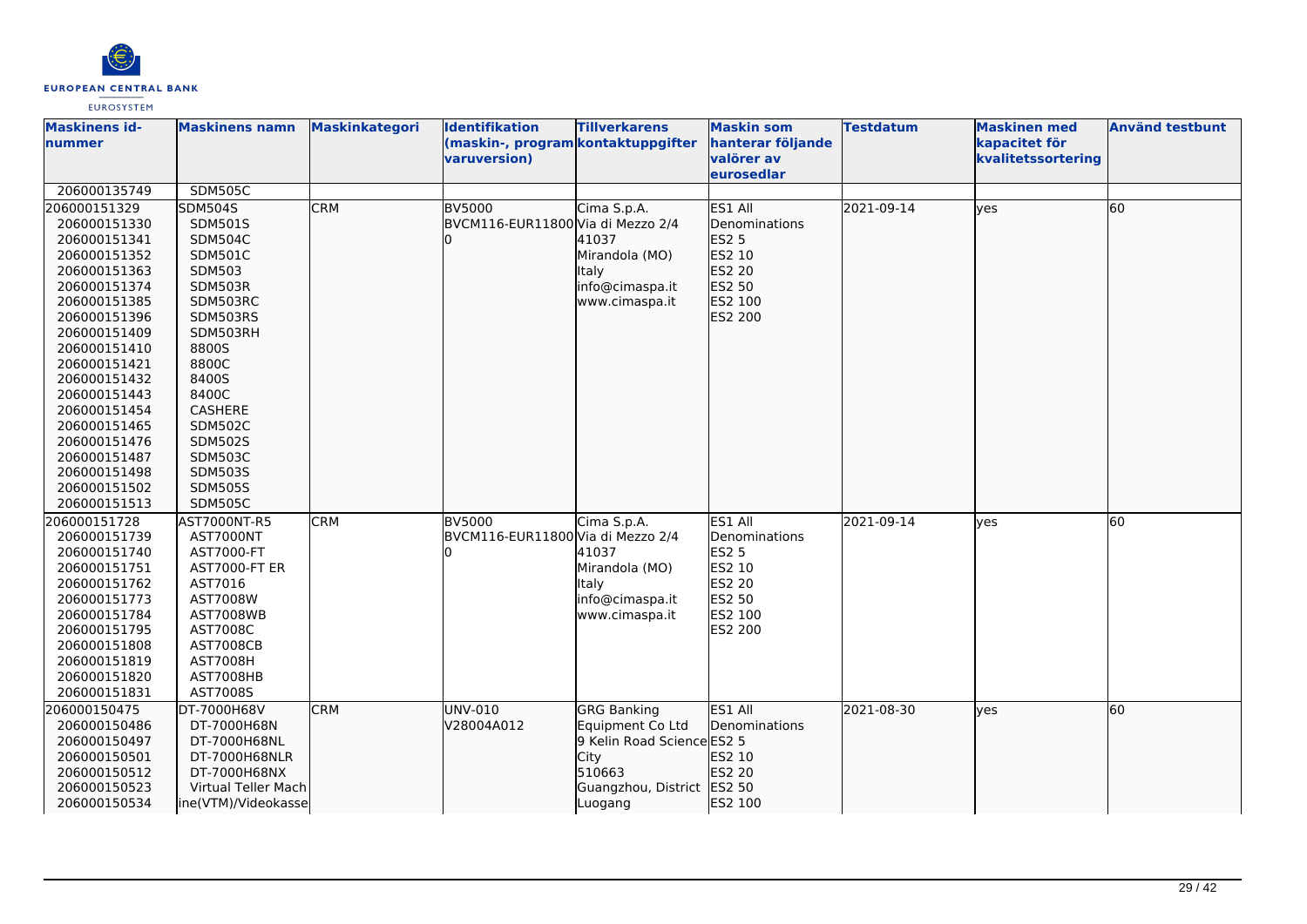

| <b>Maskinens id-</b><br>nummer                                                                                                                                                                                                                                                               | <b>Maskinens namn</b>                                                                                                                                                                                                                                                                                          | <b>Maskinkategori</b> | <b>Identifikation</b><br>(maskin-, program kontaktuppgifter<br>varuversion) | <b>Tillverkarens</b>                                                                                                                                        | <b>Maskin som</b><br>hanterar följande<br>valörer av<br>eurosedlar                | <b>Testdatum</b> | <b>Maskinen med</b><br>kapacitet för<br>kvalitetssortering | <b>Använd testbunt</b> |
|----------------------------------------------------------------------------------------------------------------------------------------------------------------------------------------------------------------------------------------------------------------------------------------------|----------------------------------------------------------------------------------------------------------------------------------------------------------------------------------------------------------------------------------------------------------------------------------------------------------------|-----------------------|-----------------------------------------------------------------------------|-------------------------------------------------------------------------------------------------------------------------------------------------------------|-----------------------------------------------------------------------------------|------------------|------------------------------------------------------------|------------------------|
| 206000150545<br>206000150556<br>206000150567<br>206000150578<br>206000150589<br>206000150590<br>206000150603<br>206000150614<br>206000150625<br>206000150636<br>206000150647<br>206000150658<br>206000150669<br>206000150670<br>206000150681<br>206000150692<br>206000150705<br>206000150716 | DT-7000P5800<br>DT-7000P5800L<br>DT-7000P5800E<br>DT-7000P5500L<br>DT-7000P5500<br>DT-7000P5500S<br>DT-7000P5500SL<br>DT-7000160-COMB<br>DT-7000160XL<br>DT-7000160X<br>DT-7000160NL<br>DT-7000160A<br>DT-7000160B<br>DT-7000166<br>DT-7000H68VL<br>DT-7000TCR71<br>DT-7000H68VLR<br>DT-7000i58<br>DT-7000i58T |                       |                                                                             | China<br>www.grgbanking.co<br>m                                                                                                                             | ES2 200                                                                           |                  |                                                            |                        |
| 205000150429                                                                                                                                                                                                                                                                                 | <b>KUAN</b>                                                                                                                                                                                                                                                                                                    | <b>CIM</b>            | EUR 002.016                                                                 | Masterwork<br>Automodules<br>4F, 223, Chong Yang ES2 5<br>lRd<br>115 Nangang<br>Taipei<br>Taiwan<br>www.automodules.c ES2 200<br>om                         | ES1 All<br>Denominations<br>ES2 10<br>ES2 20<br>ES2 50<br>ES2 100                 | 2021-08-24       | lno                                                        | 60                     |
| 210000150233                                                                                                                                                                                                                                                                                 | CoinRoll 123                                                                                                                                                                                                                                                                                                   | <b>CDM</b>            | SIRIUS V3.4                                                                 | <b>HESS Cash Systems</b><br><b>GmbH</b><br>Robert-Bosch-<br>Strasse 30<br>71106<br>Magstadt<br>Germany<br>joachim.becker@hes ES2 200<br>s.de<br>www.hess.de | ES1 All<br>Denominations<br><b>ES2 5</b><br>ES2 10<br>ES2 20<br>ES2 50<br>ES2 100 | 2021-08-10       | lno                                                        | 60                     |
| 206000149552                                                                                                                                                                                                                                                                                 | ProCash 4000                                                                                                                                                                                                                                                                                                   | <b>CRM</b>            | LINE XLA-O                                                                  | Diebold Nixdorf                                                                                                                                             | ES1 All                                                                           | 2021-08-04       | lyes                                                       | 60                     |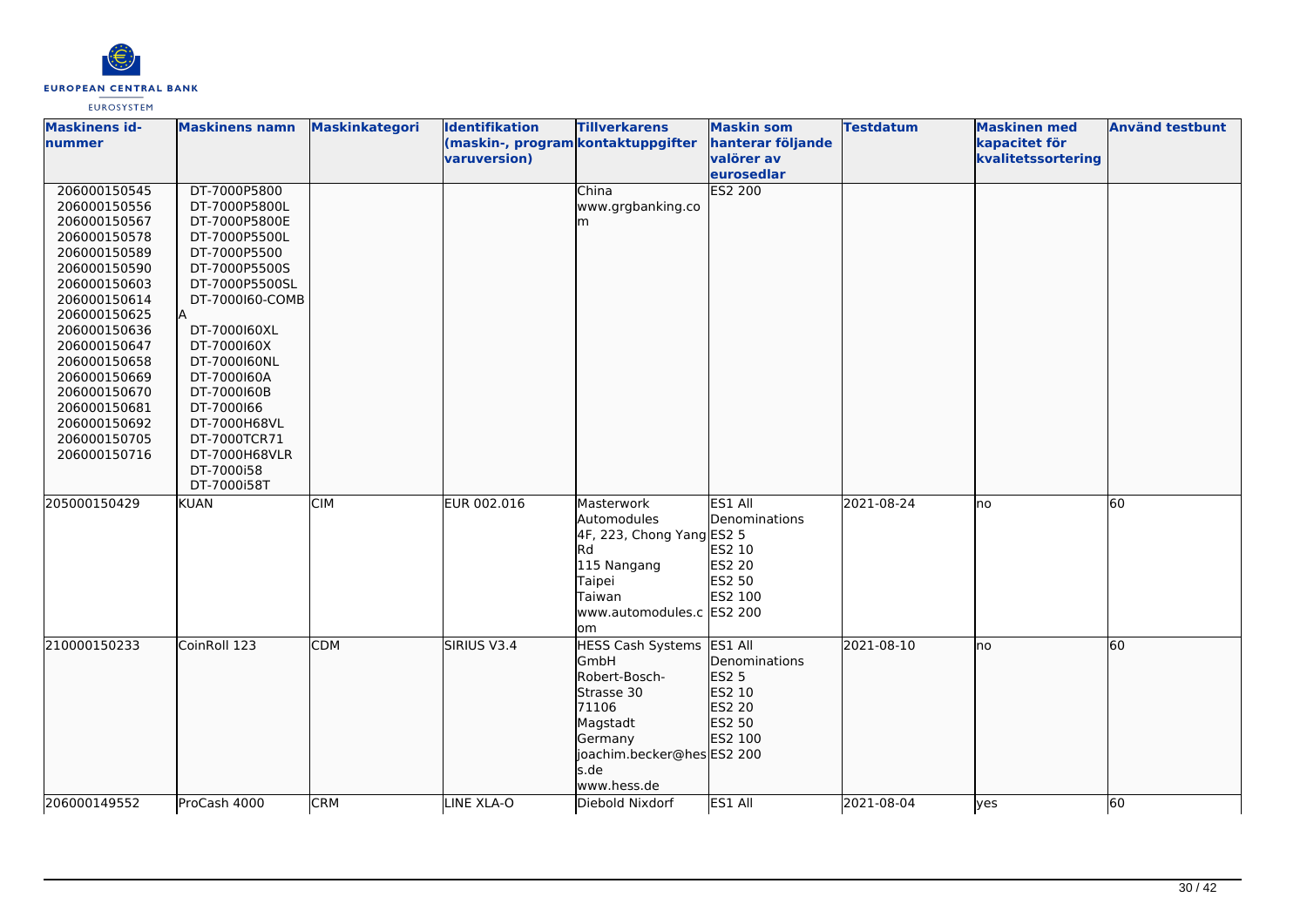

| <b>Maskinens id-</b><br>nummer                                                                                                                                                                                                                                                                                                                                               | <b>Maskinens namn</b>                                                                                                                                                                                                                                                                                                              | <b>Maskinkategori</b> | Identifikation<br>(maskin-, program kontaktuppgifter<br>varuversion) | <b>Tillverkarens</b>                                                                                                                                                   | <b>Maskin som</b><br>hanterar följande<br>valörer av<br>eurosedlar                                  | <b>Testdatum</b> | <b>Maskinen med</b><br>kapacitet för<br>kvalitetssortering | <b>Använd testbunt</b> |
|------------------------------------------------------------------------------------------------------------------------------------------------------------------------------------------------------------------------------------------------------------------------------------------------------------------------------------------------------------------------------|------------------------------------------------------------------------------------------------------------------------------------------------------------------------------------------------------------------------------------------------------------------------------------------------------------------------------------|-----------------------|----------------------------------------------------------------------|------------------------------------------------------------------------------------------------------------------------------------------------------------------------|-----------------------------------------------------------------------------------------------------|------------------|------------------------------------------------------------|------------------------|
| 206000149563<br>206000149574                                                                                                                                                                                                                                                                                                                                                 | ProCash 4000xs<br>ProCash 4100                                                                                                                                                                                                                                                                                                     |                       | XLAAEUR0249                                                          | <b>Systems GmbH</b><br>Heinz-Nixdorf-Ring 1<br>33106<br>Paderborn<br>Germany<br>info.de@dieboldnixd ES2 100<br>orf.com<br>www.dieboldnixdorf.<br>com                   | Denominations<br><b>ES2 5</b><br>ES2 10<br>ES2 20<br>ES2 50<br>ES2 200                              |                  |                                                            |                        |
| 206000149585<br>206000149596<br>206000149609<br>206000149610<br>206000149621<br>206000149632<br>206000149643<br>206000149654<br>206000149665<br>206000149676<br>206000149687<br>206000149698<br>206000149701<br>206000149712<br>206000149723<br>206000149734<br>206000149745<br>206000149756<br>206000149767<br>206000149778<br>206000149789<br>206000149790<br>206000149803 | Opteva 328EF<br>Diebold 3030<br>Opteva 328EF/D<br>Opteva 328EF/C<br>Opteva 328EF/S<br>Opteva 328<br>Opteva 324<br>Opteva 368<br>Opteva 378<br>Opteva 828<br>CS 828<br>Opteva 860<br>Opteva 868<br>CS 868<br>Opteva 820<br>Diebold 9900<br>CS 9900<br>Diebold 3700<br>CS 3700<br>Diebold 3750<br>CS 3750<br>Diebold 3550<br>CS 3550 | <b>CRM</b>            | BVZ10<br>BVZ22EUT000020                                              | Diebold Nixdorf<br>Systems GmbH<br>Heinz-Nixdorf-Ring 1 ES2 5<br>33106<br>Paderborn<br>Germany<br>info.de@dieboldnixd ES2 100<br>orf.com<br>www.dieboldnixdorf.<br>com | ES1 All<br>Denominations<br>ES2 10<br>ES2 20<br>ES2 50<br>ES2 200                                   | 2021-08-03       | lves                                                       | 60                     |
| 205000149926                                                                                                                                                                                                                                                                                                                                                                 | <b>APS Compact NL</b>                                                                                                                                                                                                                                                                                                              | <b>CIM</b>            | CI Note Line<br>UNX4-210-13-EU-16 12 METAXA K.                       | Unixfor S.A.<br>17455<br>ALIMOS - ATHENS<br>Greece<br>unixfor@unixfor.gr<br>www.unixfor.com                                                                            | ES1 All<br>Denominations<br><b>ES2 5</b><br>ES2 10<br>ES2 20<br>ES2 50<br>ES2 100<br><b>ES2 200</b> | 2021-07-29       | lno                                                        | 60                     |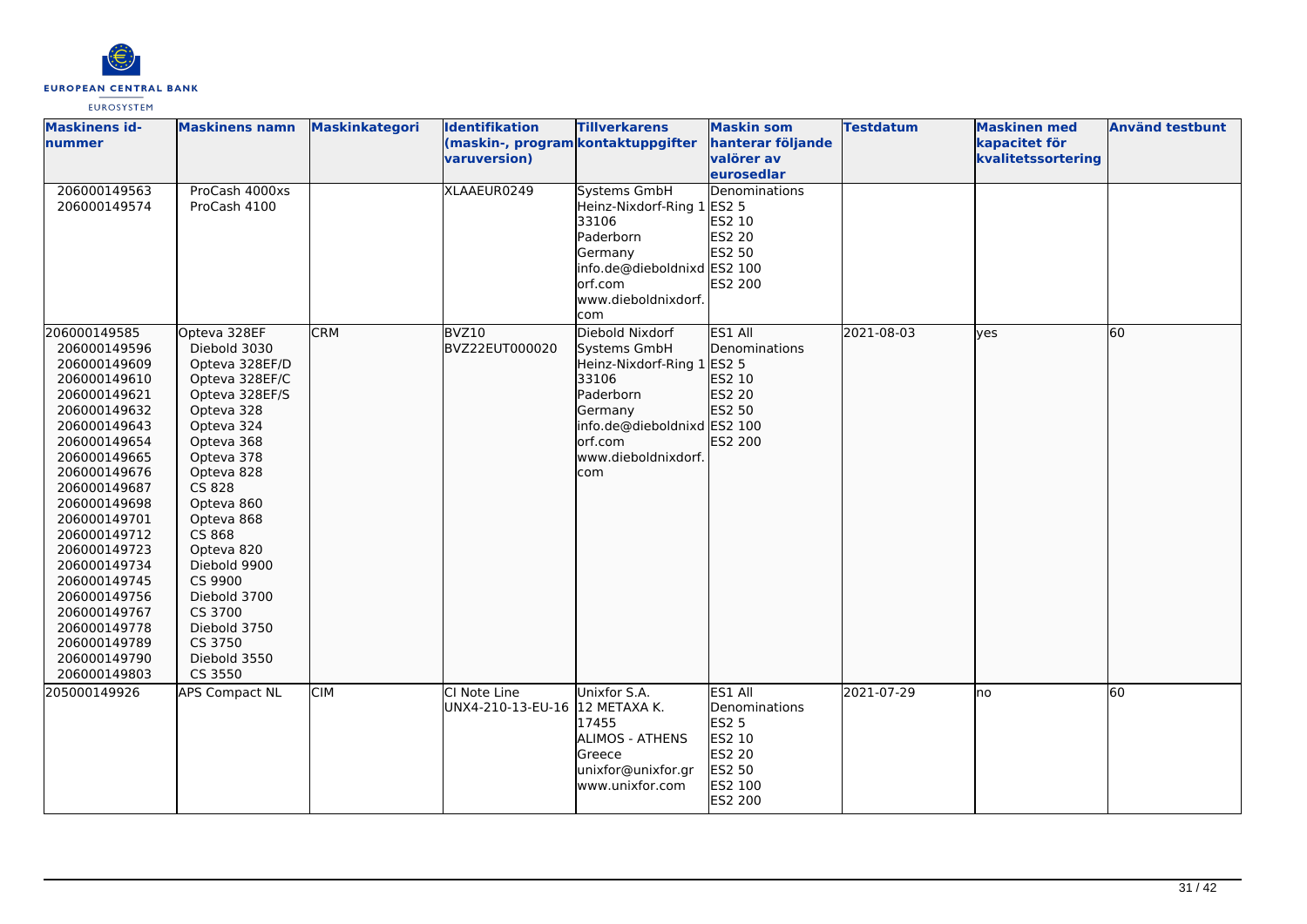

| <b>Maskinens id-</b><br>nummer                                                               | <b>Maskinens namn</b>                                                                | <b>Maskinkategori</b> | <b>Identifikation</b><br>(maskin-, program kontaktuppgifter<br>varuversion) | <b>Tillverkarens</b>                                                                                                           | <b>Maskin som</b><br>hanterar följande<br>valörer av<br>eurosedlar                                         | <b>Testdatum</b> | <b>Maskinen med</b><br>kapacitet för<br>kvalitetssortering | <b>Använd testbunt</b> |
|----------------------------------------------------------------------------------------------|--------------------------------------------------------------------------------------|-----------------------|-----------------------------------------------------------------------------|--------------------------------------------------------------------------------------------------------------------------------|------------------------------------------------------------------------------------------------------------|------------------|------------------------------------------------------------|------------------------|
| 205000149915                                                                                 | <b>APS Compact</b>                                                                   | <b>CIM</b>            | CR90<br><b>BIM2020</b><br>UNX4-110-13-EU-16 17455                           | Unixfor S.A.<br>12 METAXA K.<br>ALIMOS - ATHENS<br>Greece<br>unixfor@unixfor.gr<br>www.unixfor.com                             | ES1 All<br>Denominations<br>ES2 5<br>ES2 10<br>ES2 20<br>ES2 50<br>ES2 100<br>ES2 200                      | 2021-07-27       | Ino                                                        | 60                     |
| 206000133861<br>206000133872<br>206000133883<br>206000133894<br>206000133907<br>206000133918 | KePlus R10<br>KePlus RT10<br>KePlus F10<br>KePlus FT10<br>KePlus FX10<br>KePlus RX10 | <b>CRM</b>            | BV HW: HOTS Zero<br>BV Type 5<br>BV SW:<br>BVZ2207T000011                   | <b>KEBA Handover</b><br>Automation GmbH<br>Reindlstrasse 51<br>A-4041<br>Linz<br>Austria<br>kh@keba.com<br>www.keba.com        | ES1 All<br>Denominations<br><b>ES2 5</b><br>ES2 10<br>ES2 20<br><b>ES2 50</b><br>ES2 100<br><b>ES2 200</b> | 2021-07-26       | ves                                                        | 60                     |
| 206000149357<br>206000149391<br>206000149404<br>206000149415                                 | KePlus R6se<br>KePlus X6se<br>KePlus R6<br>KePlus X6                                 | <b>CRM</b>            | BV HW:HCS ZERO<br>BV Type 5<br>BV SW:<br>BVZ22EUT000020                     | <b>KEBA Handover</b><br><b>Automation GmbH</b><br>Reindlstrasse 51<br>A-4041<br>Linz<br>Austria<br>kh@keba.com<br>www.keba.com | ES1 All<br>Denominations<br><b>ES2 5</b><br>ES2 10<br>ES2 20<br>ES2 50<br>ES2 100<br>ES2 200               | 2021-07-26       | lyes                                                       | 60                     |
| 206000157848<br>206000157859<br>206000157860<br>206000157871                                 | KePlus R6se<br>KePlus X6se<br>KePlus R6<br>KePlus X6                                 | <b>CRM</b>            | BV HW:HOTS ZERO<br>BV Type 5<br>BV SW:<br>BVZ22EUT000020                    | <b>KEBA Handover</b><br>Automation GmbH<br>Reindlstrasse 51<br>A-4041<br>Linz<br>Austria<br>kh@keba.com<br>www.keba.com        | ES1 All<br>Denominations<br><b>ES2 5</b><br>ES2 10<br>ES2 20<br>ES2 50<br>ES2 100<br>ES2 200               | 2021-07-26       | <b>ves</b>                                                 | 60                     |
| 206000148777                                                                                 | CI Note Line Recycle CRM                                                             |                       | CI Note Line Recycle CI Tech Components ES1 All<br>13-EU-16                 | AG<br>Oberburgstrasse 10                                                                                                       | Denominations<br>ES2 5                                                                                     | 2021-07-21       | lves                                                       | 60                     |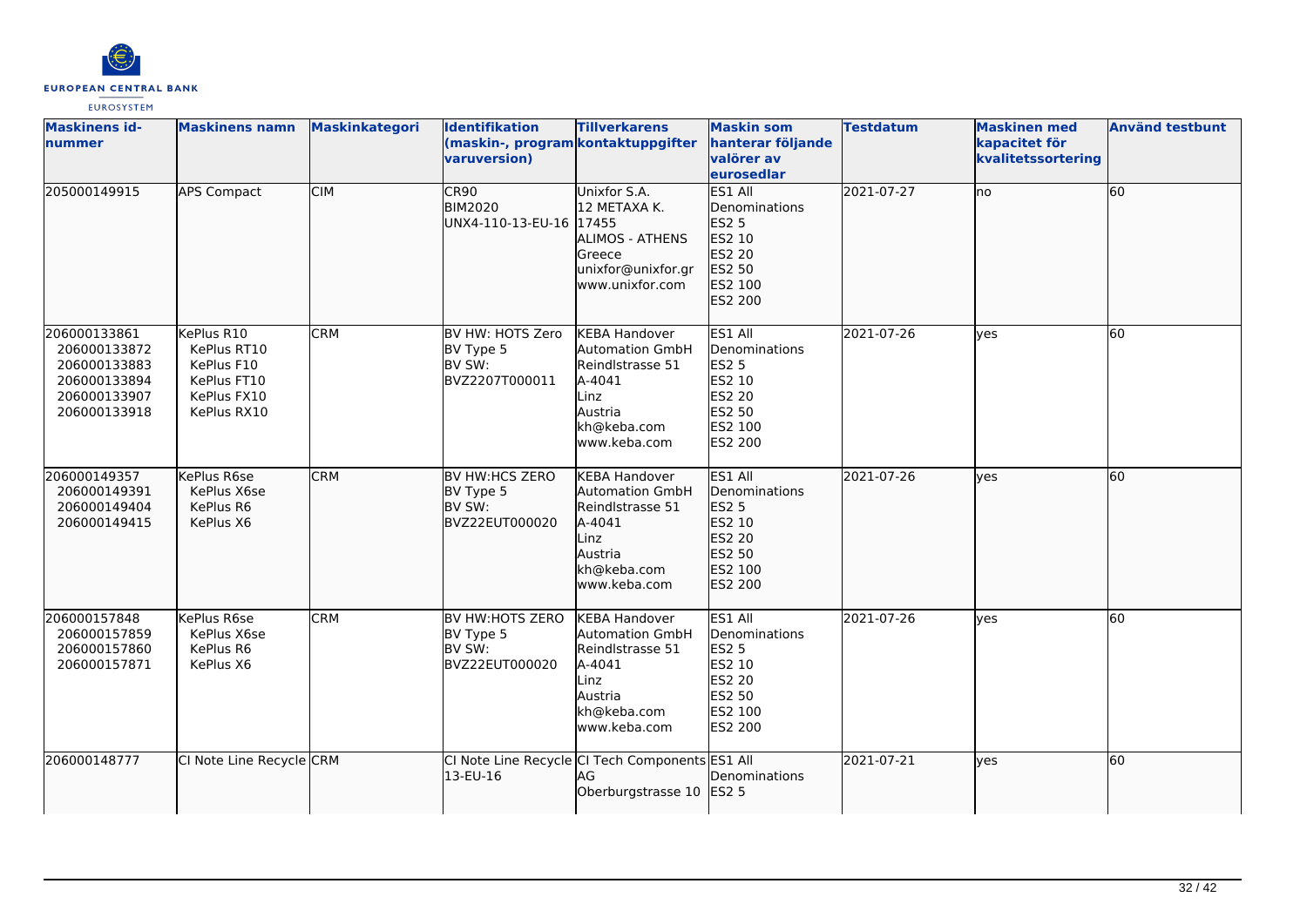

| <b>Maskinens id-</b><br><b>nummer</b>                                                                                                                        | <b>Maskinens namn</b>                                                                                                                              | <b>Maskinkategori</b> | <b>Identifikation</b><br>(maskin-, program kontaktuppgifter<br>varuversion) | <b>Tillverkarens</b><br>3400<br>Burgdorf                                                                                                                                               | <b>Maskin som</b><br>hanterar följande<br>valörer av<br>eurosedlar<br>ES2 10<br>ES2 20              | <b>Testdatum</b> | <b>Maskinen med</b><br>kapacitet för<br>kvalitetssortering | <b>Använd testbunt</b> |
|--------------------------------------------------------------------------------------------------------------------------------------------------------------|----------------------------------------------------------------------------------------------------------------------------------------------------|-----------------------|-----------------------------------------------------------------------------|----------------------------------------------------------------------------------------------------------------------------------------------------------------------------------------|-----------------------------------------------------------------------------------------------------|------------------|------------------------------------------------------------|------------------------|
|                                                                                                                                                              |                                                                                                                                                    |                       |                                                                             | Switzerland<br>info@citech.com<br>lwww.citech.com                                                                                                                                      | ES2 50<br>ES2 100<br><b>ES2 200</b>                                                                 |                  |                                                            |                        |
| 205000148890                                                                                                                                                 | SmartPay Lobby                                                                                                                                     | <b>CIM</b>            | <b>BIM2020</b><br>Cash Module v1.6<br>13-EU-15                              | Printec Hellas<br>S.M.S.A.<br>7-7A, Poseidonos<br>Ave. & Lokridos Str.<br>18344<br>Moschato, Athens<br>Greece<br>e.vasiliadou@printecES2 200<br>group.com<br>www.printecgroup.c<br>lom | ES1 All<br>Denominations<br><b>ES2 5</b><br>ES2 10<br><b>ES2 20</b><br>ES2 50<br>ES2 100            | 2021-07-21       | lno                                                        | 60                     |
| 207000148471<br>207000148482<br>207000148493<br>207000148507<br>207000148518<br>207000148529<br>207000148530<br>207000148541<br>207000148552<br>207000148563 | SelfServ 34<br>SelfServ 31<br>SelfServ 32<br>SelfServ 36<br>SelfServ 38<br>SelfServ 91<br>SelfServ 81<br>SelfServ 82<br>SelfServ 84<br>SelfServ 88 | <b>CCM</b>            | DVM-STD-EUR<br>Version 01.07.00                                             | <b>NCR Financial</b><br>Solutions Group Ltd<br>3 Fulton Road<br>DD2 4SW Tayside<br>Dundee<br>United Kingdom<br>www.ncr.com                                                             | ES1 All<br>Denominations<br>ES2 5<br>ES2 10<br><b>ES2 20</b><br>ES2 50<br>ES2 100<br>ES2 200        | 2021-07-20       | no                                                         | 60                     |
| 206000148254<br>206000148265                                                                                                                                 | SelfServ 83<br>SelfServ 87                                                                                                                         | <b>CRM</b>            | BRM with HVD300<br>EUR00000544                                              | <b>NCR Financial</b><br>Solutions Group Ltd<br>3 Fulton Road<br>DD2 4SW Tayside<br>Dundee<br>United Kingdom<br>www.ncr.com                                                             | ES1 All<br>Denominations<br><b>ES2 5</b><br>ES2 10<br><b>ES2 20</b><br>ES2 50<br>ES2 100<br>ES2 200 | 2021-07-14       | lves                                                       | 60                     |
| 205000148413                                                                                                                                                 | SmartPay Lobby<br>New                                                                                                                              | <b>CIM</b>            | $CI-2110C$<br>Cash Module v1.6<br>13-EU-14                                  | Printec Hellas<br><b>S.M.S.A.</b><br>7-7A, Poseidonos                                                                                                                                  | ES1 All<br>Denominations<br><b>ES2 5</b>                                                            | 2021-07-13       | Ino                                                        | <b>60</b>              |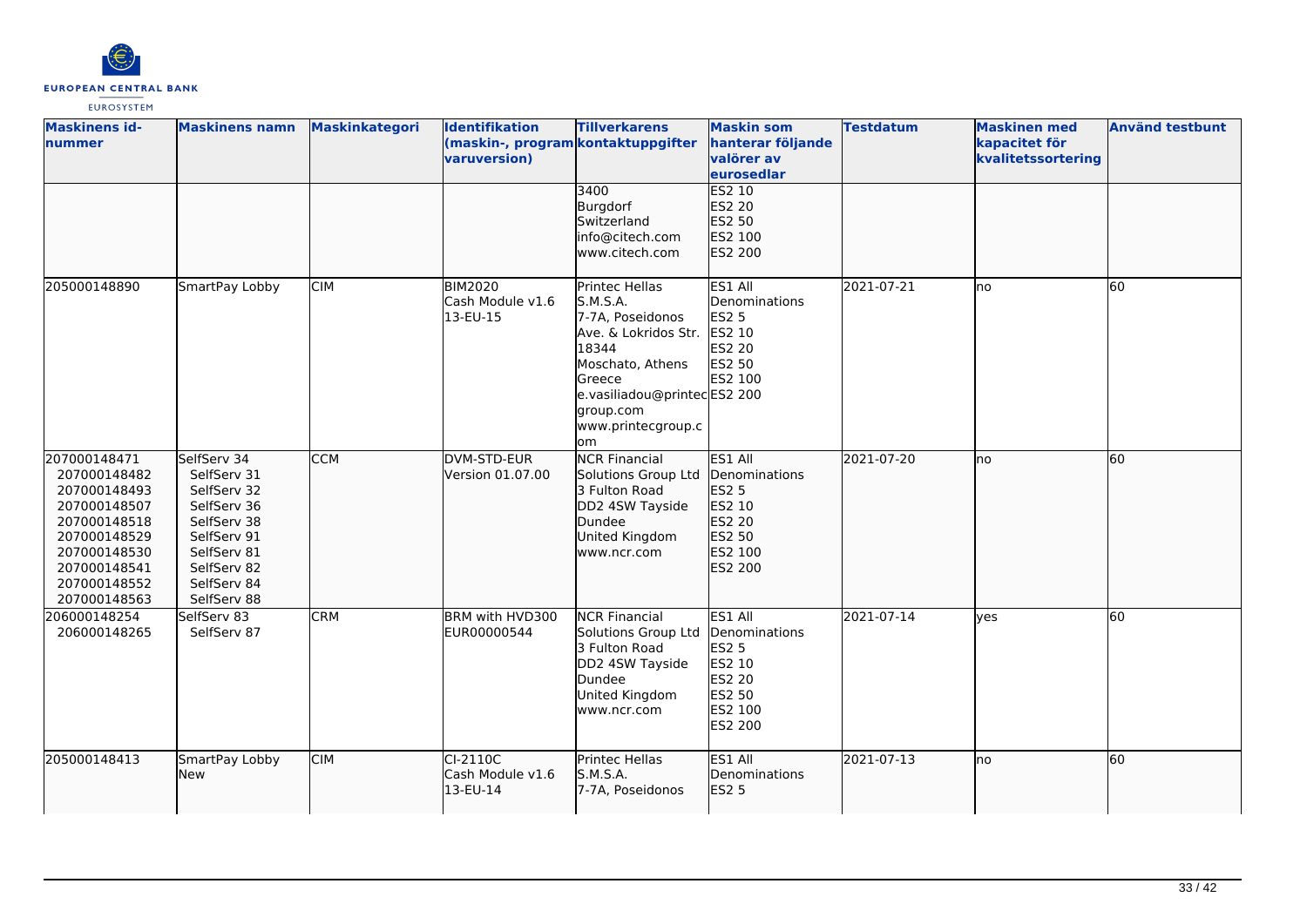

| <b>Maskinens id-</b><br>nummer                               | <b>Maskinens namn</b>                                   | Maskinkategori | <b>Identifikation</b><br>(maskin-, program kontaktuppgifter<br>varuversion) | <b>Tillverkarens</b>                                                                                                                                                                      | <b>Maskin som</b><br>hanterar följande<br>valörer av<br>eurosedlar                                         | <b>Testdatum</b> | <b>Maskinen med</b><br>kapacitet för<br>kvalitetssortering | <b>Använd testbunt</b> |
|--------------------------------------------------------------|---------------------------------------------------------|----------------|-----------------------------------------------------------------------------|-------------------------------------------------------------------------------------------------------------------------------------------------------------------------------------------|------------------------------------------------------------------------------------------------------------|------------------|------------------------------------------------------------|------------------------|
|                                                              |                                                         |                |                                                                             | Ave. & Lokridos Str.<br>18344<br>Moschato, Athens<br>Greece<br>e.vasiliadou@printecES2 200<br>group.com<br>www.printecgroup.c<br><b>om</b>                                                | <b>ES2 10</b><br>ES2 20<br>ES2 50<br>ES2 100                                                               |                  |                                                            |                        |
| 205000132621                                                 | Suzohapp CDS9<br><b>HCM</b>                             | <b>CIM</b>     | HOTS BV5A<br>BVZ22EUT V000018 NL. B.V. / Suzohapp                           | Suzo international<br>Rijnzathe 12<br>3454PV<br>De Meern<br><b>Netherlands</b><br>info@suzohapp.nl<br>eu.suzohapp.com                                                                     | ES1 All<br>Denominations<br><b>ES2 5</b><br>ES2 10<br><b>ES2 20</b><br>ES2 50<br>ES2 100<br><b>ES2 200</b> | 2021-07-06       | no                                                         | 60                     |
| 206000132633<br>206000134383<br>206000134394<br>206000134407 | Scancoin RCS500<br><b>RCS 900</b><br>HCM N11<br>HCM N12 | <b>CRM</b>     | <b>HOTS BV5A</b><br>BVZ22EUT V000018 NL. B.V. / Suzohapp                    | Suzo international<br>Rijnzathe 12<br>3454PV<br>De Meern<br>Netherlands<br>info@suzohapp.nl<br>eu.suzohapp.com                                                                            | ES1 All<br>Denominations<br>ES2 5<br>ES2 10<br>ES2 20<br>ES2 50<br>ES2 100<br>ES2 200                      | 2021-07-06       | lyes                                                       | 60                     |
| 205000147684                                                 | <b>CSH-410</b>                                          | <b>CIM</b>     | <b>BIM2020</b><br>Cash Module v1.6<br>13-EU-14                              | <b>INNOVA BILISIM</b><br>COZUMLERI A.S<br>ITU Ayazaga<br>Kampusu Teknokent ES2 10<br>Ari 4 Binasi<br>34469<br>Maslak, Istanbul<br>Turkey<br>atomus@innova.co<br>m.tr<br>www.innova.com.tr | ES1 All<br>Denominations<br><b>ES2 5</b><br><b>ES2 20</b><br>ES2 50<br>ES2 100<br><b>ES2 200</b>           | 2021-07-06       | no                                                         | 60                     |
| 208000146777                                                 | ARGO G60                                                | <b>COM</b>     | <b>BV10</b><br><b>EU32</b>                                                  | TRITON Systems of<br>Delaware, LLC                                                                                                                                                        | ES1 All<br>Denominations                                                                                   | 2021-06-24       | lyes                                                       | 60                     |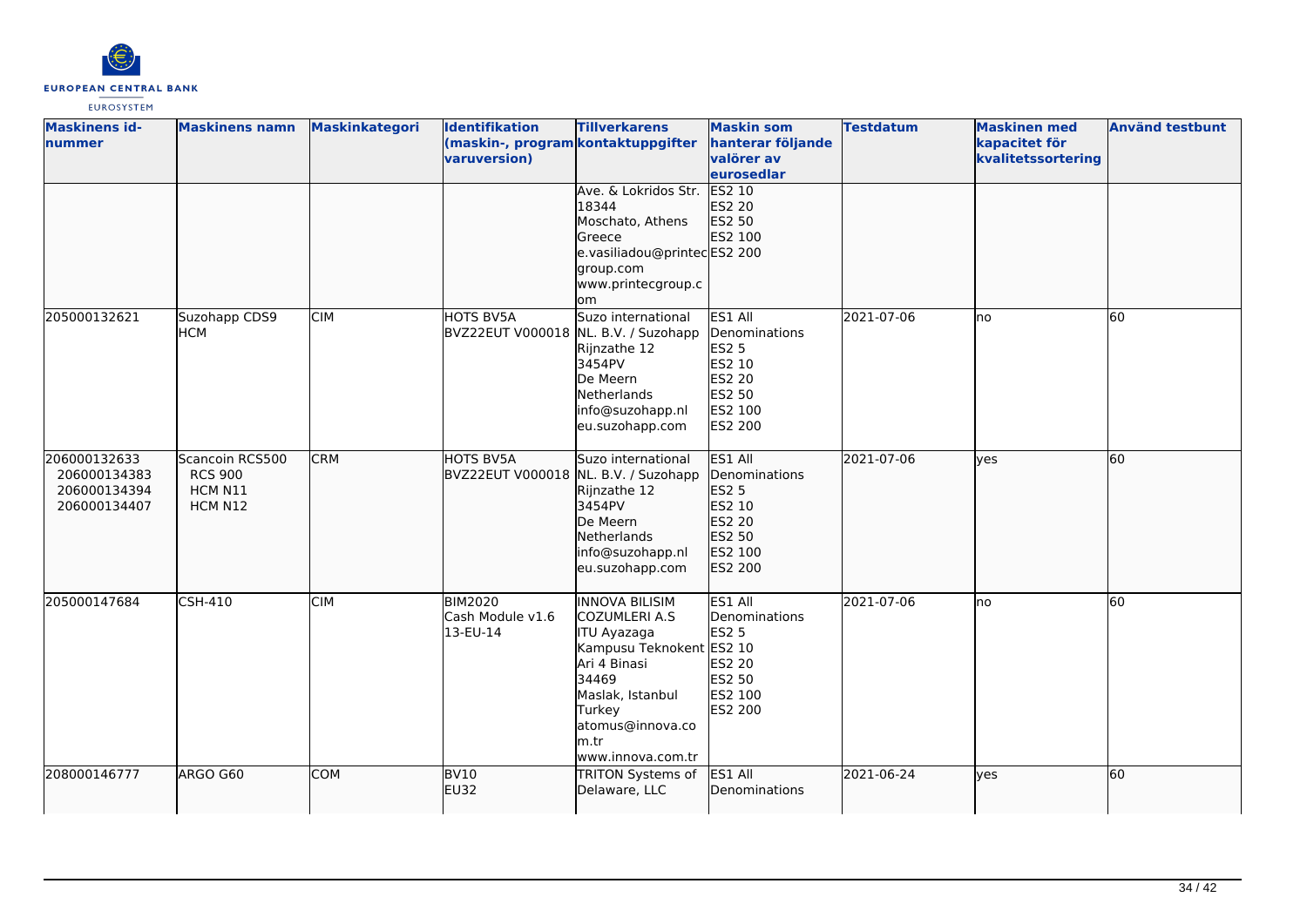

| <b>Maskinens id-</b><br>nummer                                                                                                                                                                                                                                                                                                                               | <b>Maskinens namn</b>                                                                                                                                                                                                                                                                                                                                                                                                                                                        | <b>Maskinkategori</b> | <b>Identifikation</b><br>(maskin-, program kontaktuppgifter | <b>Tillverkarens</b>                                                                                                                                | <b>Maskin som</b><br>hanterar följande                                             | <b>Testdatum</b> | <b>Maskinen med</b><br>kapacitet för | <b>Använd testbunt</b> |
|--------------------------------------------------------------------------------------------------------------------------------------------------------------------------------------------------------------------------------------------------------------------------------------------------------------------------------------------------------------|------------------------------------------------------------------------------------------------------------------------------------------------------------------------------------------------------------------------------------------------------------------------------------------------------------------------------------------------------------------------------------------------------------------------------------------------------------------------------|-----------------------|-------------------------------------------------------------|-----------------------------------------------------------------------------------------------------------------------------------------------------|------------------------------------------------------------------------------------|------------------|--------------------------------------|------------------------|
|                                                                                                                                                                                                                                                                                                                                                              |                                                                                                                                                                                                                                                                                                                                                                                                                                                                              |                       | varuversion)                                                |                                                                                                                                                     | valörer av<br>eurosedlar                                                           |                  | kvalitetssortering                   |                        |
| 206000140871                                                                                                                                                                                                                                                                                                                                                 | Diebold Opteva                                                                                                                                                                                                                                                                                                                                                                                                                                                               | <b>CRM</b>            | BVZ10                                                       | 21405 B Street<br>MS 39560<br>Long Beach<br><b>USA</b><br>sales@triton.com<br>www.tritonatm.com<br>Diebold Nixdorf                                  | <b>ES2 5</b><br>ES2 10<br>ES2 20<br>ES2 50<br>ES2 100<br><b>ES2 200</b><br>ES1 All | 2021-06-21       | <b>ves</b>                           | 60                     |
| 206000140882<br>206000140893<br>206000140906<br>206000140917<br>206000140928<br>206000140939<br>206000140940<br>206000140951<br>206000140962<br>206000140973<br>206000140984<br>206000140995<br>206000141008<br>206000142748<br>206000142759<br>206000142760<br>206000142771<br>206000142782<br>206000142793<br>206000142806<br>206000142817<br>206000142828 | 328EF<br>Diebold 3030<br>Diebold Opteva<br>328EF/D<br>Diebold Opteva<br>328EF/C<br>Diebold Opteva<br>328 EF/S<br>Diebold Opteva<br>328<br>Diebold Opteva<br>324<br>Diebold Opteva<br>368<br>Diebold Opteva<br>378<br>Diebold Opteva<br>828<br>Diebold CS 828<br>Diebold Opteva<br>868<br>Diebold CS 868<br>Diebold Opteva<br>820<br>Diebold 3550<br>Diebold CS 3550<br>Diebold 3700<br>Diebold CS 3700<br>Diebold 3750<br>Diebold CS 3750<br>Diebold 9900<br>Diebold CS 9900 |                       | BVZ22EUT000019                                              | Systems GmbH<br>Heinz-Nixdorf-Ring 1 ES2 5<br>33106<br>Paderborn<br>Germany<br>info.de@dieboldnixd ES2 100<br>orf.com<br>www.dieboldnixdorf.<br>com | Denominations<br>ES2 10<br><b>ES2 20</b><br>ES2 50<br>ES2 200                      |                  |                                      |                        |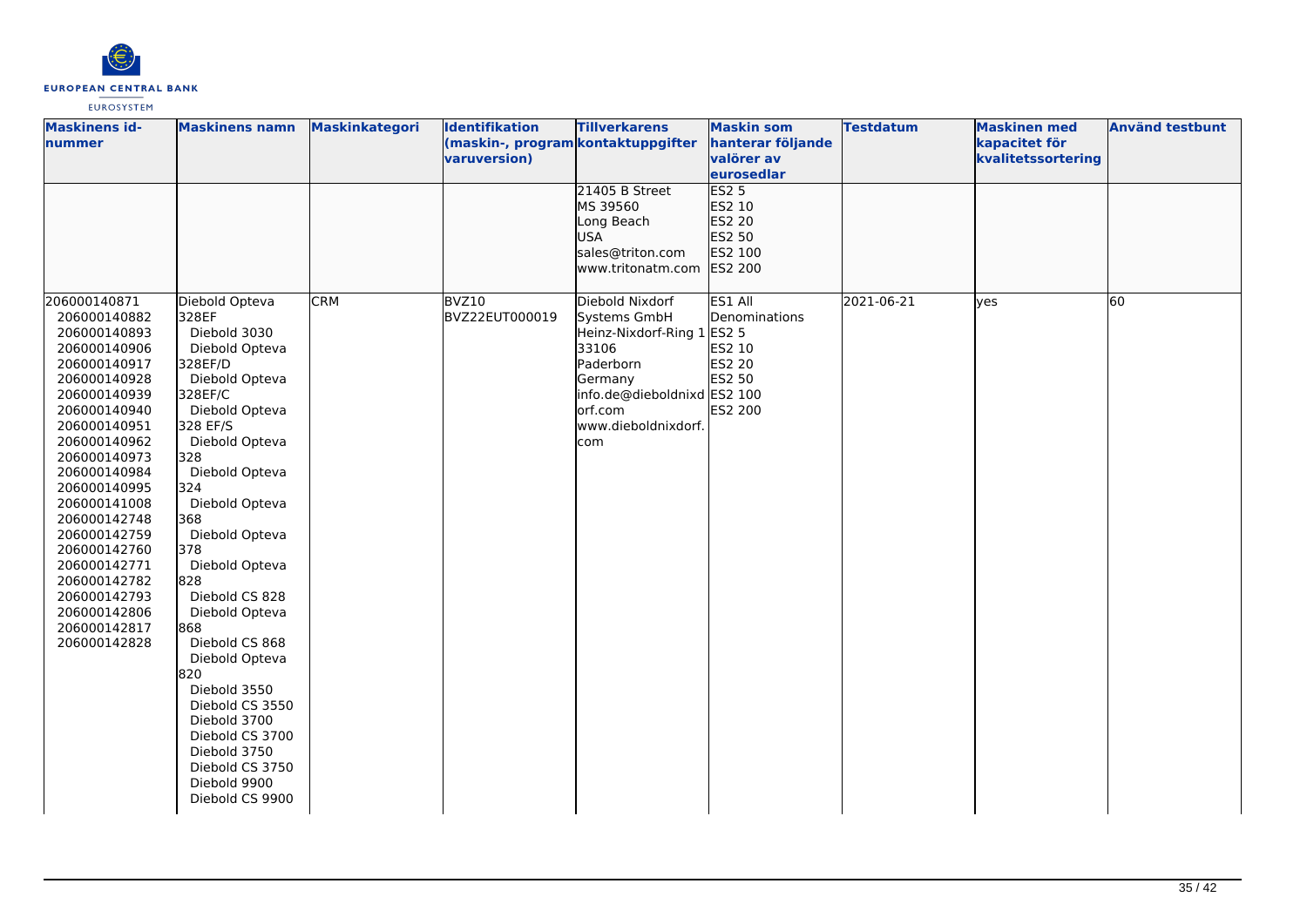

| <b>Maskinens id-</b><br>lnummer | <b>Maskinens namn</b>  | Maskinkategori | <b>Identifikation</b><br>(maskin-, program kontaktuppgifter<br>varuversion) | <b>Tillverkarens</b>                                                                                                                                                   | <b>Maskin som</b><br>hanterar följande<br>valörer av<br>eurosedlar                                    | <b>Testdatum</b> | <b>Maskinen med</b><br>kapacitet för<br>kvalitetssortering | <b>Använd testbunt</b> |
|---------------------------------|------------------------|----------------|-----------------------------------------------------------------------------|------------------------------------------------------------------------------------------------------------------------------------------------------------------------|-------------------------------------------------------------------------------------------------------|------------------|------------------------------------------------------------|------------------------|
|                                 | Diebold Opteva<br>860  |                |                                                                             |                                                                                                                                                                        |                                                                                                       |                  |                                                            |                        |
| 206000146058<br>206000146069    | SR1000<br>SR2000       | <b>CRM</b>     | BV <sub>3</sub><br>GAUL2104270E                                             | Sigma S.p.A.<br>Via Po 14<br>63017<br>Altidona (FM)<br><b>Italy</b><br>www.sigmaspa.com                                                                                | ES1 All<br>Denominations<br><b>ES2 5</b><br>ES2 10<br>ES2 20<br>ES2 50<br>ES2 100<br>ES2 200          | 2021-06-21       | lyes                                                       | 60                     |
| 208000146631                    | ARGO G60               | COM            | BV10<br>EU27                                                                | TRITON Systems of<br>Delaware, LLC<br>21405 B Street<br>MS 39560<br>Long Beach<br><b>USA</b><br>sales@triton.com<br>www.tritonatm.com                                  | <b>ES15</b><br>ES1 10<br><b>ES1 20</b><br>ES1 50<br><b>ES2 5</b><br>ES2 10<br>ES2 20<br><b>ES2 50</b> | 2021-06-16       | <b>ves</b>                                                 | 60                     |
| 208000146389<br>208000146390    | Cineo C6010<br>CS 6010 | <b>COM</b>     | MOVE PWBA<br>MOVE_PWBA_EUR_1<br>047                                         | Diebold Nixdorf<br>Systems GmbH<br>Heinz-Nixdorf-Ring 1 ES2 5<br>33106<br>Paderborn<br>Germany<br>info.de@dieboldnixd ES2 100<br>orf.com<br>www.dieboldnixdorf.<br>com | ES1 All<br>Denominations<br>ES2 10<br>ES2 20<br>ES2 50<br>ES2 200                                     | 2021-06-09       | lyes                                                       | 60                     |
| 208000146403<br>208000146414    | Cineo C6010<br>CS 6010 | <b>COM</b>     | MOVE PWCC<br>MOVE_PWBA_EUR_1 Systems GmbH<br>047                            | Diebold Nixdorf<br>Heinz-Nixdorf-Ring 1 ES2 5<br>33106<br>Paderborn<br>Germany<br>info.de@dieboldnixd ES2 100<br>orf.com<br>www.dieboldnixdorf.                        | ES1 All<br>Denominations<br>ES2 10<br>ES2 20<br>ES2 50<br>ES2 200                                     | 2021-06-09       | <b>ves</b>                                                 | 60                     |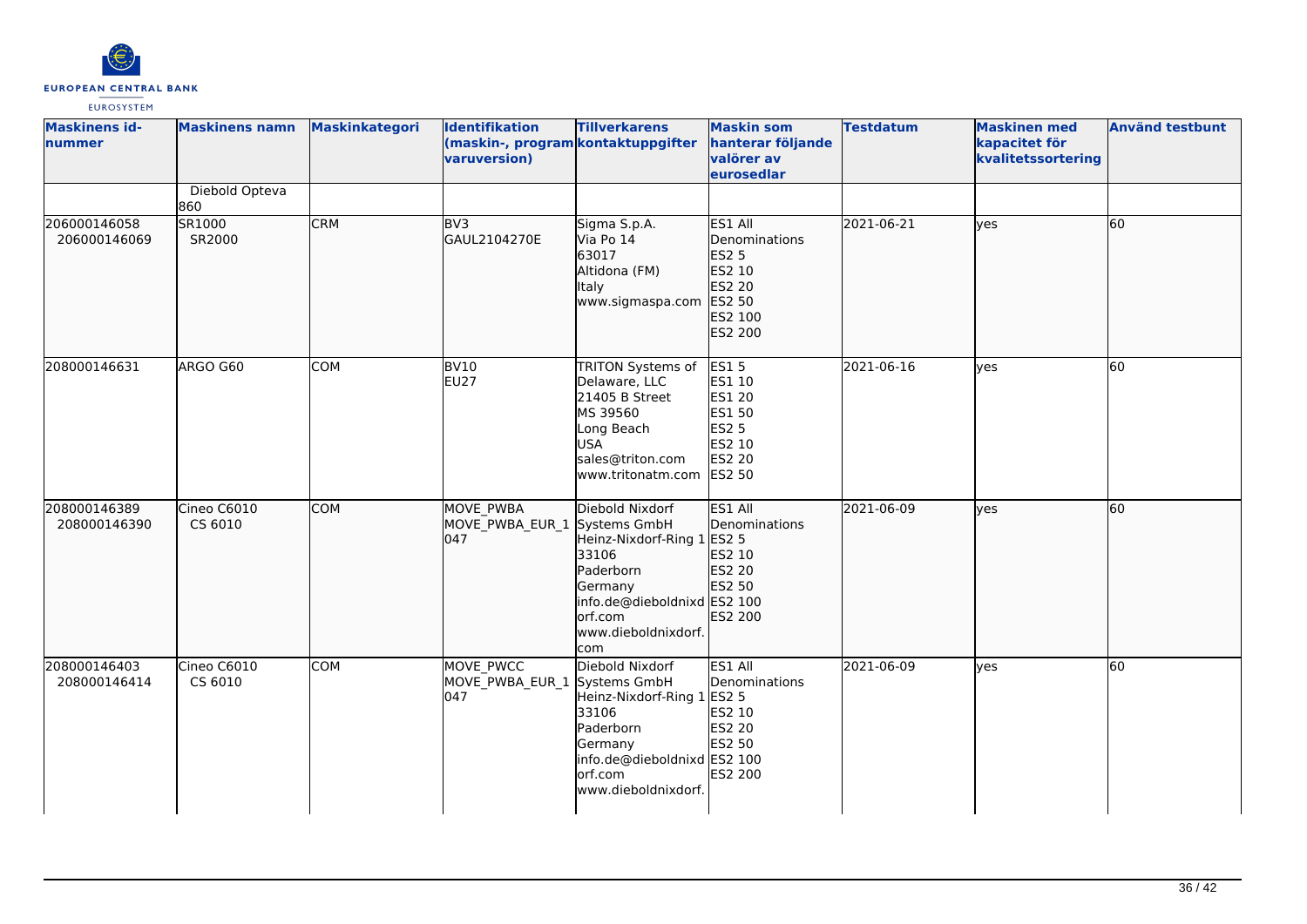

| <b>Maskinens id-</b><br>nummer                                                                                                                                                               | <b>Maskinens namn</b>                                                                                                                                                                                       | <b>Maskinkategori</b> | <b>Identifikation</b><br>(maskin-, program kontaktuppgifter<br>varuversion) | <b>Tillverkarens</b>                                                                                                                             | <b>Maskin som</b><br>hanterar följande<br>valörer av<br>eurosedlar                    | <b>Testdatum</b> | <b>Maskinen med</b><br>kapacitet för<br>kvalitetssortering | <b>Använd testbunt</b> |
|----------------------------------------------------------------------------------------------------------------------------------------------------------------------------------------------|-------------------------------------------------------------------------------------------------------------------------------------------------------------------------------------------------------------|-----------------------|-----------------------------------------------------------------------------|--------------------------------------------------------------------------------------------------------------------------------------------------|---------------------------------------------------------------------------------------|------------------|------------------------------------------------------------|------------------------|
|                                                                                                                                                                                              |                                                                                                                                                                                                             |                       |                                                                             | com                                                                                                                                              |                                                                                       |                  |                                                            |                        |
| 206000146070<br>206000146081<br>206000146092<br>206000146105<br>206000146116<br>206000146127<br>206000146138<br>206000146149<br>206000146150<br>206000146161<br>206000146172<br>206000146183 | SelfServ 32<br>Personas 74 M-<br>Series<br>Personas 76 M-<br>lSeries<br>SelfServ 31<br>SelfServ 34<br>SelfServ 36<br>SelfServ 38<br>SelfServ 81<br>SelfServ 82<br>SelfServ 84<br>SelfServ 88<br>SelfServ 91 | <b>CRM</b>            | GBRU<br>GBNA with GBVE-II<br><b>EU0901</b>                                  | <b>NCR Financial</b><br>Solutions Group Ltd<br>3 Fulton Road<br>DD2 4SW Tayside<br>Dundee<br>United Kingdom<br>www.ncr.com                       | ES1 All<br>Denominations<br>ES2 5<br>ES2 10<br>ES2 20<br>ES2 50<br>ES2 100<br>ES2 200 | 2021-06-08       | lyes                                                       | 60                     |
| 206000146252<br>206000146263<br>206000146274<br>206000146285<br>206000146296<br>206000146309<br>206000146310<br>206000146321<br>206000146332                                                 | DN Series 200<br>CS 4060<br>CS 4560<br>DN Series 250<br>DN Series 400<br>DN Series 405DT<br>DN Series 450<br>DN Series 470<br>DN Series 490                                                                 | <b>CRM</b>            | MOVEm CDAA<br>MOVEm_CDAA_EUR_Systems GmbH<br>1015                           | Diebold Nixdorf<br>Heinz-Nixdorf-Ring 1<br>33106<br>Paderborn<br>Germany<br>info.de@dieboldnixd ES2 100<br>orf.com<br>www.dieboldnixdorf.<br>com | ES1 All<br>Denominations<br>ES2 5<br>ES2 10<br>ES2 20<br>ES2 50<br><b>ES2 200</b>     | 2021-06-08       | <b>ves</b>                                                 | 60                     |
| 206000145912<br>206000145923<br>206000145934<br>206000145945<br>206000145956<br>206000145967<br>206000145978<br>206000145989<br>206000145990<br>206000146003<br>206000146014<br>206000146025 | SelfServ 32<br>Personas 74 M-<br>lSeries<br>Personas 76 M-<br>Series<br>SelfServ 31<br>SelfServ 34<br>SelfServ 36<br>SelfServ 38<br>SelfServ 81<br>SelfServ 82<br>SelfServ 84<br>SelfServ 88<br>SelfServ 91 | <b>CRM</b>            | lgbru<br><b>GBNA with GBVE</b><br><b>EU0901</b>                             | <b>NCR Financial</b><br>Solutions Group Ltd<br>3 Fulton Road<br>DD2 4SW Tayside<br>Dundee<br>United Kingdom<br>www.ncr.com                       | ES1 All<br>Denominations<br>ES2 5<br>ES2 10<br>ES2 20<br>ES2 50<br>ES2 100<br>ES2 200 | 2021-06-07       | <b>lves</b>                                                | 60                     |
|                                                                                                                                                                                              |                                                                                                                                                                                                             |                       |                                                                             |                                                                                                                                                  |                                                                                       |                  |                                                            |                        |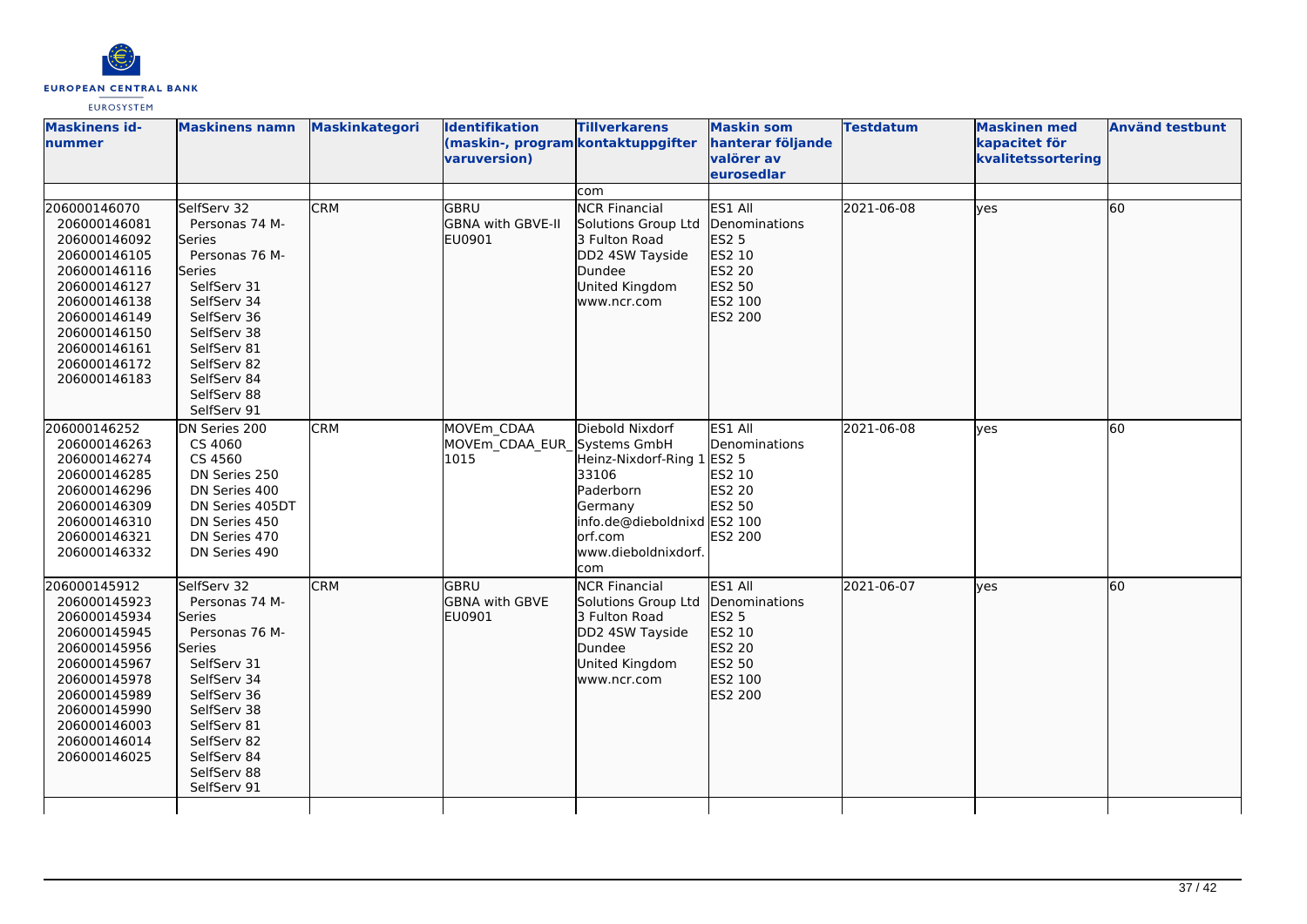

| <b>Maskinens id-</b><br>nummer               | <b>Maskinens namn</b>               | Maskinkategori | <b>Identifikation</b><br>(maskin-, program kontaktuppgifter<br>varuversion) | <b>Tillverkarens</b>                                                                                                                          | <b>Maskin som</b><br>hanterar följande<br>valörer av<br>eurosedlar                                                | <b>Testdatum</b> | <b>Maskinen med</b><br>kapacitet för<br>kvalitetssortering | <b>Använd testbunt</b> |
|----------------------------------------------|-------------------------------------|----------------|-----------------------------------------------------------------------------|-----------------------------------------------------------------------------------------------------------------------------------------------|-------------------------------------------------------------------------------------------------------------------|------------------|------------------------------------------------------------|------------------------|
| 206000145729<br>206000145730                 | <b>RBG-200</b><br>RZ-200            | <b>CRM</b>     | <b>HVD-200</b><br>0509                                                      | <b>Glory Global</b><br>Solutions<br>Thomas-Edison-Platz ES2 5<br>63263<br>Neu-Isenburg<br>Germany<br>www.gloryglobalsolu ES2 200<br>tions.com | ES1 All<br>Denominations<br>ES2 10<br>ES2 20<br>ES2 50<br>ES2 100                                                 | 2021-05-31       | yes                                                        | 60                     |
| 205000129842<br>205000129853                 | Cash Star 5111<br>Cash Star 5110    | <b>CIM</b>     | CashFlow SC series -<br><b>SCNL83</b><br>523246432_SCN83_<br>EUR1           | Glory Global<br>Solutions<br>Thomas-Edison-Platz ES2 5<br>63263<br>Neu-Isenburg<br>Germany<br>www.gloryglobalsolu ES2 200<br>tions.com        | ES1 All<br><b>IDenominations</b><br>ES2 10<br>ES2 20<br>ES2 50<br>ES2 100                                         | 2021-05-28       | lno                                                        | 60                     |
| 206000145331                                 | MRX-CIS                             | <b>CRM</b>     | <b>MRX</b><br>V027 0019APR21<br>ME0001 H005F                                | <b>CM Europe GmbH</b><br>Mündelheimer Weg<br>60<br>40472<br>Düsseldorf<br>Germany<br>info@jcmglobal.eu<br>www.jcmglobal.eu                    | ES1 All<br>Denominations<br><b>ES2 5</b><br>ES2 10<br><b>ES2 20</b><br><b>ES2 50</b><br>ES2 100<br><b>ES2 200</b> | 2021-05-28       | ves                                                        | 60                     |
| 206000145126<br>206000145137<br>206000150431 | <b>RBG-200</b><br>RZ-200<br>$G-200$ | <b>CRM</b>     | HVD-210<br>0612                                                             | <b>Glory Global</b><br>Solutions<br>Thomas-Edison-Platz ES2 5<br>63263<br>Neu-Isenburg<br>Germany<br>www.gloryglobalsolu ES2 200<br>tions.com | ES1 All<br><b>IDenominations</b><br>ES2 10<br>ES2 20<br>ES2 50<br>ES2 100                                         | 2021-05-21       | lves                                                       | 60                     |
| 206000145240<br>206000145251                 | <b>RBG-200</b><br>RZ-200            | <b>CRM</b>     | <b>HVD-200</b><br>0612                                                      | <b>Glory Global</b><br>Solutions<br>Thomas-Edison-PlatzlES2 5                                                                                 | ES1 All<br>Denominations                                                                                          | 2021-05-21       | <b>ves</b>                                                 | 60                     |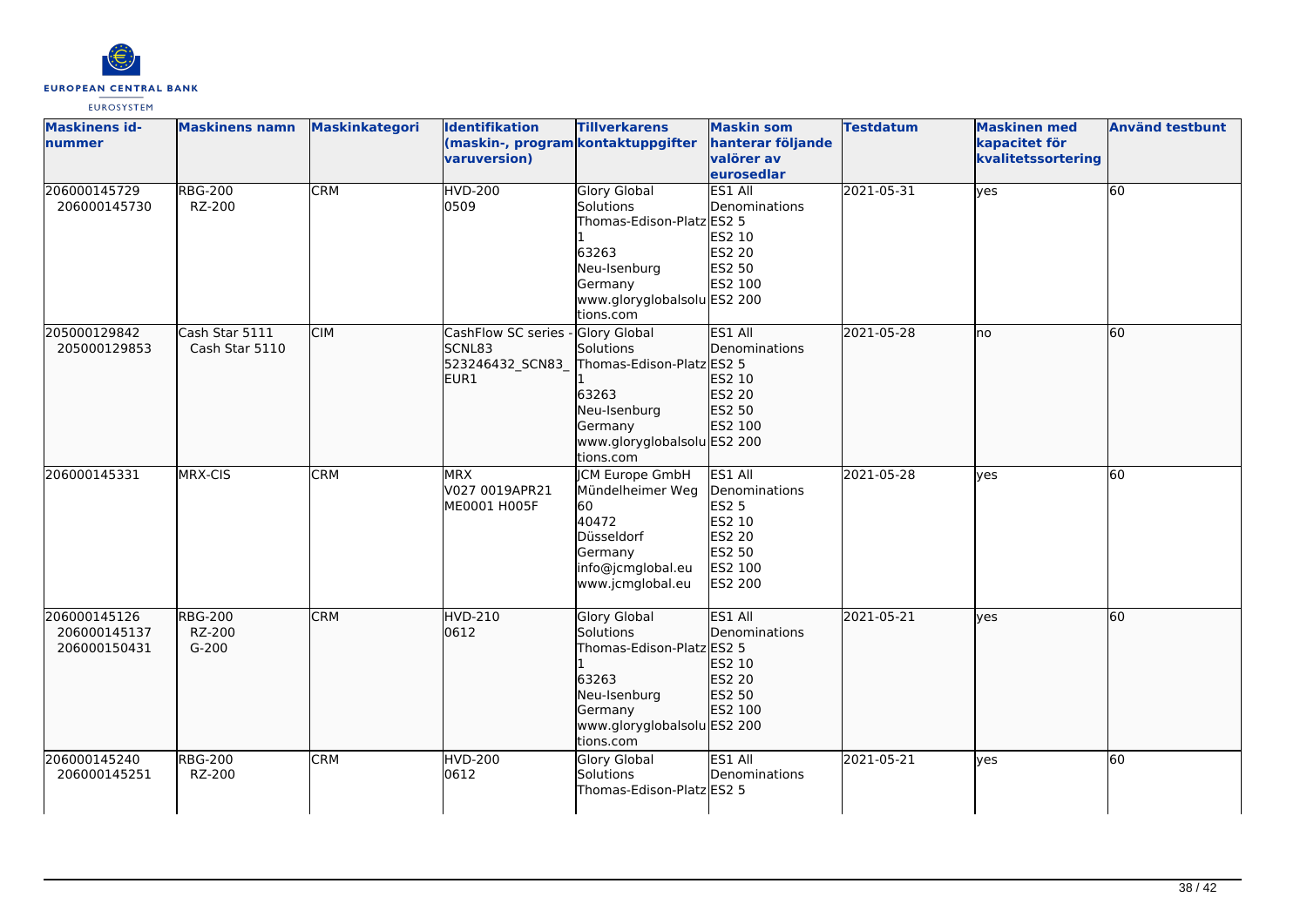

| <b>Maskinens id-</b><br>nummer                                                                                                                                                                                                                                                                                               | <b>Maskinens namn</b>                                                                                                                                                                                                                                                                                                                                    | Maskinkategori | <b>Identifikation</b><br>(maskin-, program kontaktuppgifter<br>varuversion) | <b>Tillverkarens</b><br>63263<br>Neu-Isenburg<br>Germany<br>www.gloryglobalsolu ES2 200<br>tions.com                                                   | <b>Maskin som</b><br>hanterar följande<br>valörer av<br>eurosedlar<br><b>ES2 10</b><br><b>ES2 20</b><br>ES2 50<br>ES2 100 | <b>Testdatum</b> | <b>Maskinen</b> med<br>kapacitet för<br>kvalitetssortering | <b>Använd testbunt</b> |
|------------------------------------------------------------------------------------------------------------------------------------------------------------------------------------------------------------------------------------------------------------------------------------------------------------------------------|----------------------------------------------------------------------------------------------------------------------------------------------------------------------------------------------------------------------------------------------------------------------------------------------------------------------------------------------------------|----------------|-----------------------------------------------------------------------------|--------------------------------------------------------------------------------------------------------------------------------------------------------|---------------------------------------------------------------------------------------------------------------------------|------------------|------------------------------------------------------------|------------------------|
| 206000131881<br>206000131892<br>206000131905<br>206000131916<br>206000131927<br>206000131938<br>206000131949<br>206000131950<br>206000145488<br>206000145499<br>206000145503<br>206000145514<br>206000145525<br>206000145536<br>206000145547<br>206000145558<br>206000145569<br>206000145570<br>206000145581<br>206000145592 | DT-7000H68NL<br>DT-7000H68N<br>DT-7000H68NLR<br>DT-7000H68NX<br>DT-7000P5800<br>DT-7000P5800L<br>DT-7000160-COMB<br>Virtual Teller Mach<br>ine(VTM)/Videokasse<br>DT-7000160A<br>DT-7000160B<br>DT-7000160NL<br>DT-7000160X<br>DT-7000160XL<br>DT-7000164A<br>DT-7000164B<br>DT-7000164C<br>DT-7000166<br>DT-7000P5800E<br>DT-7000P5800L<br>DT-7000P5800 | <b>CRM</b>     | SNV-001<br>V22004A0A7                                                       | <b>GRG Banking</b><br>Equipment Co Ltd<br>9 Kelin Road Science ES2 5<br>City<br>510663<br>Guangzhou, District<br>Luogang<br>China<br>www.grgbanking.co | ES1 All<br>Denominations<br>ES2 10<br>ES2 20<br>ES2 50<br>ES2 100<br>ES2 200                                              | 2021-05-19       | ves                                                        | 60                     |
| 206000144409<br>206000144410                                                                                                                                                                                                                                                                                                 | <b>RBG-200</b><br>RZ-200                                                                                                                                                                                                                                                                                                                                 | <b>CRM</b>     | <b>HVD-210</b><br>6616                                                      | <b>Glory Global</b><br>Solutions<br>Thomas-Edison-Platz ES2 5<br>63263<br>Neu-Isenburg<br>Germany<br>www.gloryglobalsolu ES2 200<br>tions.com          | ES1 All<br>Denominations<br>ES2 10<br><b>ES2 20</b><br>ES2 50<br>ES2 100                                                  | 2021-05-19       | ves                                                        | 60                     |
| 206000144784<br>206000144795<br>206000144808                                                                                                                                                                                                                                                                                 | <b>CINEO C4060</b><br><b>CINEO C4040</b><br>CS 4040                                                                                                                                                                                                                                                                                                      | <b>CRM</b>     | MOVE CWCA<br>MOVE_CWAA_EUR_1 Systems GmbH<br>047                            | Diebold Nixdorf<br>Heinz-Nixdorf-Ring 1 ES2 5                                                                                                          | ES1 All<br>Denominations                                                                                                  | 2021-05-18       | ves                                                        | 60                     |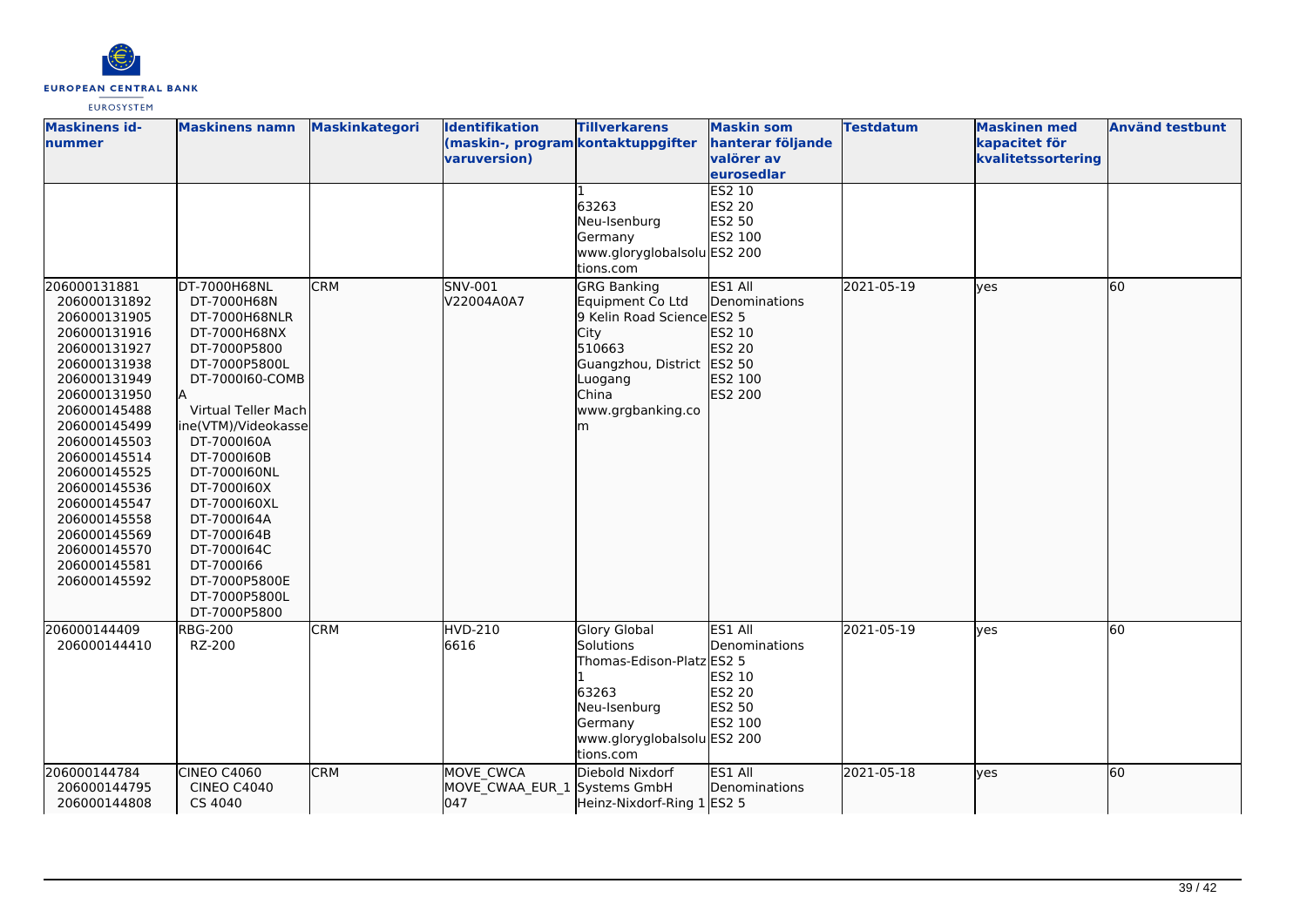

| <b>Maskinens id-</b> | <b>Maskinens namn</b> | <b>Maskinkategori</b> | Identifikation                     | <b>Tillverkarens</b>        | <b>Maskin som</b> | <b>Testdatum</b> | <b>Maskinen med</b> | <b>Använd testbunt</b> |
|----------------------|-----------------------|-----------------------|------------------------------------|-----------------------------|-------------------|------------------|---------------------|------------------------|
| nummer               |                       |                       | (maskin-, program kontaktuppgifter |                             | hanterar följande |                  | kapacitet för       |                        |
|                      |                       |                       | varuversion)                       |                             | valörer av        |                  | kvalitetssortering  |                        |
|                      |                       |                       |                                    |                             | eurosedlar        |                  |                     |                        |
| 206000144819         | <b>CINEO C4080</b>    |                       |                                    | 33106                       | ES2 10            |                  |                     |                        |
| 206000144820         | CS 4080               |                       |                                    | Paderborn                   | ES2 20            |                  |                     |                        |
| 206000144831         | <b>CINEO C4560</b>    |                       |                                    | Germany                     | ES2 50            |                  |                     |                        |
| 206000144842         | CS 4560               |                       |                                    | info.de@dieboldnixd ES2 100 |                   |                  |                     |                        |
| 206000144853         | <b>CINEO C4580</b>    |                       |                                    | orf.com                     | ES2 200           |                  |                     |                        |
| 206000144864         | CS 4580               |                       |                                    | www.dieboldnixdorf.         |                   |                  |                     |                        |
| 206000144875         | <b>CINEO C2090</b>    |                       |                                    | com                         |                   |                  |                     |                        |
| 206000144886         | CS 2090               |                       |                                    |                             |                   |                  |                     |                        |
| 206000144897         | <b>CINEO C4090</b>    |                       |                                    |                             |                   |                  |                     |                        |
| 206000144900         | CS 4090               |                       |                                    |                             |                   |                  |                     |                        |
| 206000144911         | <b>CINEO C2080</b>    |                       |                                    |                             |                   |                  |                     |                        |
| 206000144922         | CS 2080               |                       |                                    |                             |                   |                  |                     |                        |
| 206000144933         | <b>CINEO C6040</b>    |                       |                                    |                             |                   |                  |                     |                        |
| 206000144944         | CS 6040               |                       |                                    |                             |                   |                  |                     |                        |
| 206000144955         | <b>CINEO C6040</b>    |                       |                                    |                             |                   |                  |                     |                        |
| 206000144966         | Compact               |                       |                                    |                             |                   |                  |                     |                        |
| 206000144977         | CS 6040 Compact       |                       |                                    |                             |                   |                  |                     |                        |
| 206000144988         | <b>CINEO C6030</b>    |                       |                                    |                             |                   |                  |                     |                        |
| 206000144999         | CS 6030               |                       |                                    |                             |                   |                  |                     |                        |
| 206000145002         | <b>CINEO C6050</b>    |                       |                                    |                             |                   |                  |                     |                        |
| 206000145013         | CS 6050               |                       |                                    |                             |                   |                  |                     |                        |
|                      | CS 4060               |                       |                                    |                             |                   |                  |                     |                        |
| 206000144546         | <b>CINEO C4060</b>    | <b>CRM</b>            | MOVE CWAA                          | Diebold Nixdorf             | ES1 All           | 2021-05-17       | <b>l</b> ves        | 60                     |
| 206000144557         | <b>CINEO C4040</b>    |                       | MOVE CWAA EUR 1 Systems GmbH       |                             | Denominations     |                  |                     |                        |
| 206000144568         | CS 4040               |                       | 047                                | Heinz-Nixdorf-Ring 1 ES2 5  |                   |                  |                     |                        |
| 206000144579         | <b>CINEO C4080</b>    |                       |                                    | 33106                       | ES2 10            |                  |                     |                        |
| 206000144580         | CS 4080               |                       |                                    | Paderborn                   | <b>ES2 20</b>     |                  |                     |                        |
| 206000144591         | <b>CINEO C4560</b>    |                       |                                    | Germany                     | ES2 50            |                  |                     |                        |
| 206000144604         | CS 4560               |                       |                                    | info.de@dieboldnixd ES2 100 |                   |                  |                     |                        |
| 206000144615         | <b>CINEO C4580</b>    |                       |                                    | orf.com                     | ES2 200           |                  |                     |                        |
| 206000144626         | CS 4580               |                       |                                    | www.dieboldnixdorf.         |                   |                  |                     |                        |
| 206000144637         | <b>CINEO C2090</b>    |                       |                                    | com                         |                   |                  |                     |                        |
| 206000144648         | CS 2090               |                       |                                    |                             |                   |                  |                     |                        |
| 206000144659         | <b>CINEO C4090</b>    |                       |                                    |                             |                   |                  |                     |                        |
| 206000144660         | CS 4090               |                       |                                    |                             |                   |                  |                     |                        |
| 206000144671         | <b>CINEO C2080</b>    |                       |                                    |                             |                   |                  |                     |                        |
| 206000144682         | CS 2080               |                       |                                    |                             |                   |                  |                     |                        |
| 206000144693         | <b>CINEO C6040</b>    |                       |                                    |                             |                   |                  |                     |                        |
| 206000144706         | CS 6040               |                       |                                    |                             |                   |                  |                     |                        |
| 206000144717         | <b>CINEO C6040</b>    |                       |                                    |                             |                   |                  |                     |                        |
|                      |                       |                       |                                    |                             |                   |                  |                     |                        |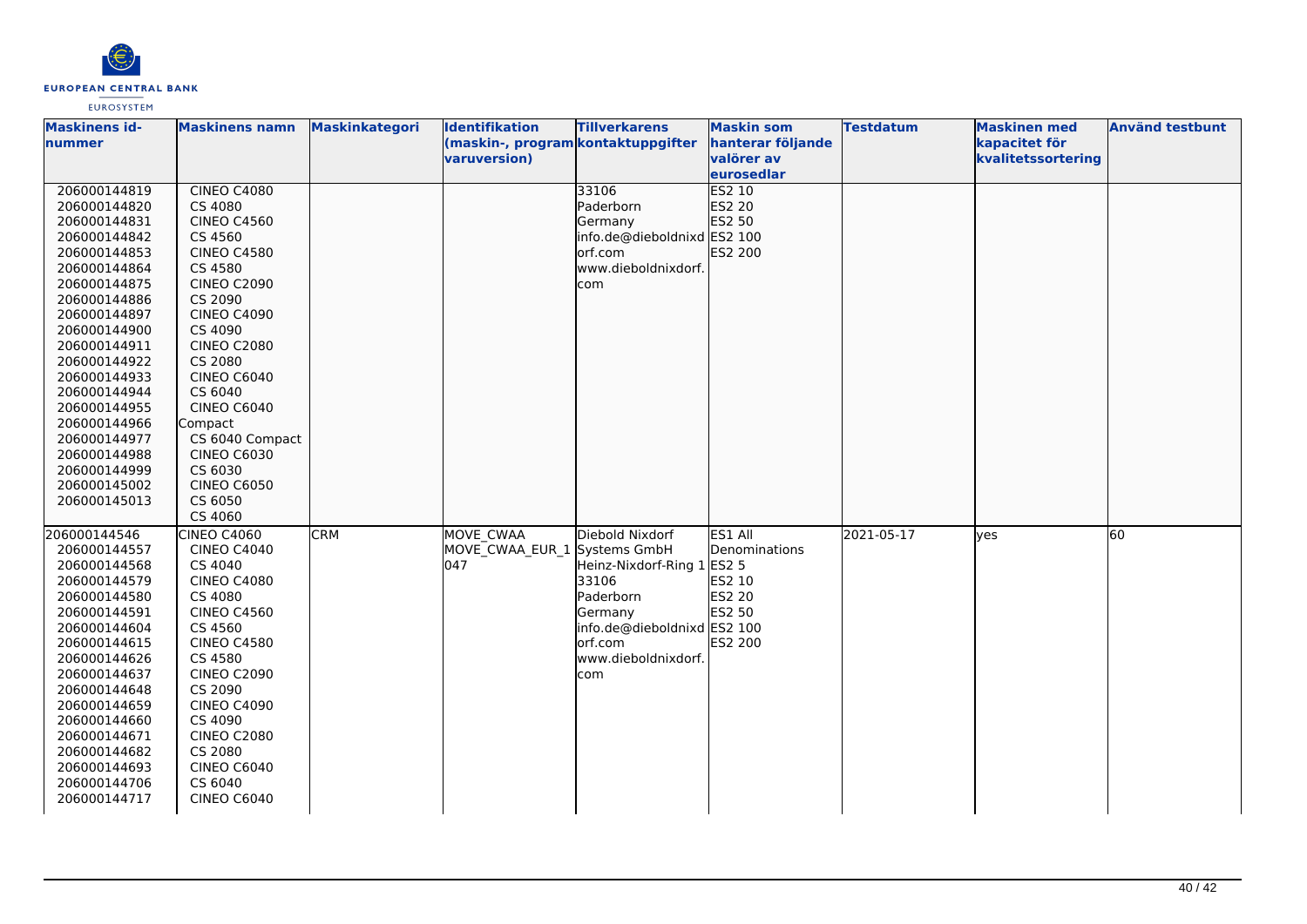

| <b>Maskinens id-</b><br>nummer                                                                                                                                                               | <b>Maskinens namn</b>                                                                                                                                                                                      | <b>Maskinkategori</b> | <b>Identifikation</b><br>(maskin-, program kontaktuppgifter<br>varuversion) | <b>Tillverkarens</b>                                                                                                                          | <b>Maskin som</b><br>hanterar följande<br>valörer av<br>eurosedlar                                  | <b>Testdatum</b> | <b>Maskinen med</b><br>kapacitet för<br>kvalitetssortering | <b>Använd testbunt</b> |
|----------------------------------------------------------------------------------------------------------------------------------------------------------------------------------------------|------------------------------------------------------------------------------------------------------------------------------------------------------------------------------------------------------------|-----------------------|-----------------------------------------------------------------------------|-----------------------------------------------------------------------------------------------------------------------------------------------|-----------------------------------------------------------------------------------------------------|------------------|------------------------------------------------------------|------------------------|
| 206000144728<br>206000144739<br>206000144740<br>206000144751<br>206000144762<br>206000144773                                                                                                 | Compact<br>CS 6040 Compact<br><b>CINEO C6030</b><br>CS 6030<br><b>CINEO C6050</b><br>CS 6050<br>CS 4060                                                                                                    |                       |                                                                             |                                                                                                                                               |                                                                                                     |                  |                                                            |                        |
| 206000145024<br>206000145035                                                                                                                                                                 | <b>RBG-200</b><br>RZ-200                                                                                                                                                                                   | <b>CRM</b>            | <b>HVD-210</b><br>0509                                                      | <b>Glory Global</b><br>Solutions<br>Thomas-Edison-Platz ES2 5<br>63263<br>Neu-Isenburg<br>Germany<br>www.gloryglobalsolu ES2 200<br>tions.com | ES1 All<br><b>IDenominations</b><br>ES2 10<br>ES2 20<br>ES2 50<br>ES2 100                           | 2021-05-17       | lyes                                                       | 60                     |
| 206000143589<br>206000143590<br>206000143603<br>206000143614<br>206000143625<br>206000143636<br>206000143647<br>206000143658<br>206000143669<br>206000143670<br>206000143681<br>206000143692 | SelfServ 32<br>Personas 74 M-<br>Series<br>Personas 76 M-<br>Series<br>SelfServ 31<br>SelfServ 34<br>SelfServ 36<br>SelfServ 38<br>SelfServ 81<br>SelfServ 82<br>SelfServ 84<br>SelfServ 88<br>SelfServ 91 | <b>CRM</b>            | lgbru<br>GBNA with GBVE-II<br><b>EU0899IB</b>                               | <b>NCR Financial</b><br>Solutions Group Ltd<br>3 Fulton Road<br>DD2 4SW Tayside<br>Dundee<br>United Kingdom<br>www.ncr.com                    | ES1 All<br>Denominations<br><b>ES2 5</b><br>ES2 10<br><b>ES2 20</b><br>ES2 50<br>ES2 100<br>ES2 200 | 2021-05-06       | lves                                                       | 60                     |
| 207000143717<br>207000143728<br>207000143739<br>207000143740<br>207000143751<br>207000143762<br>207000143773<br>207000143784<br>207000143795<br>207000143808                                 | SelfServ 34<br>SelfServ 31<br>SelfServ 32<br>SelfServ 36<br>SelfServ 38<br>SelfServ 91<br>SelfServ 81<br>SelfServ 82<br>SelfServ 84<br>SelfServ 88                                                         | <b>CCM</b>            | EUR-IBVM-CN-15N_1 NCR Financial                                             | Solutions Group Ltd<br>3 Fulton Road<br>DD2 4SW Tayside<br>Dundee<br>United Kingdom<br>www.ncr.com                                            | <b>ES1 All</b><br>Denominations<br>ES2 5<br>ES2 10<br>ES2 20<br>ES2 50<br>ES2 100<br>ES2 200        | 2021-05-06       | Ino                                                        | 60                     |